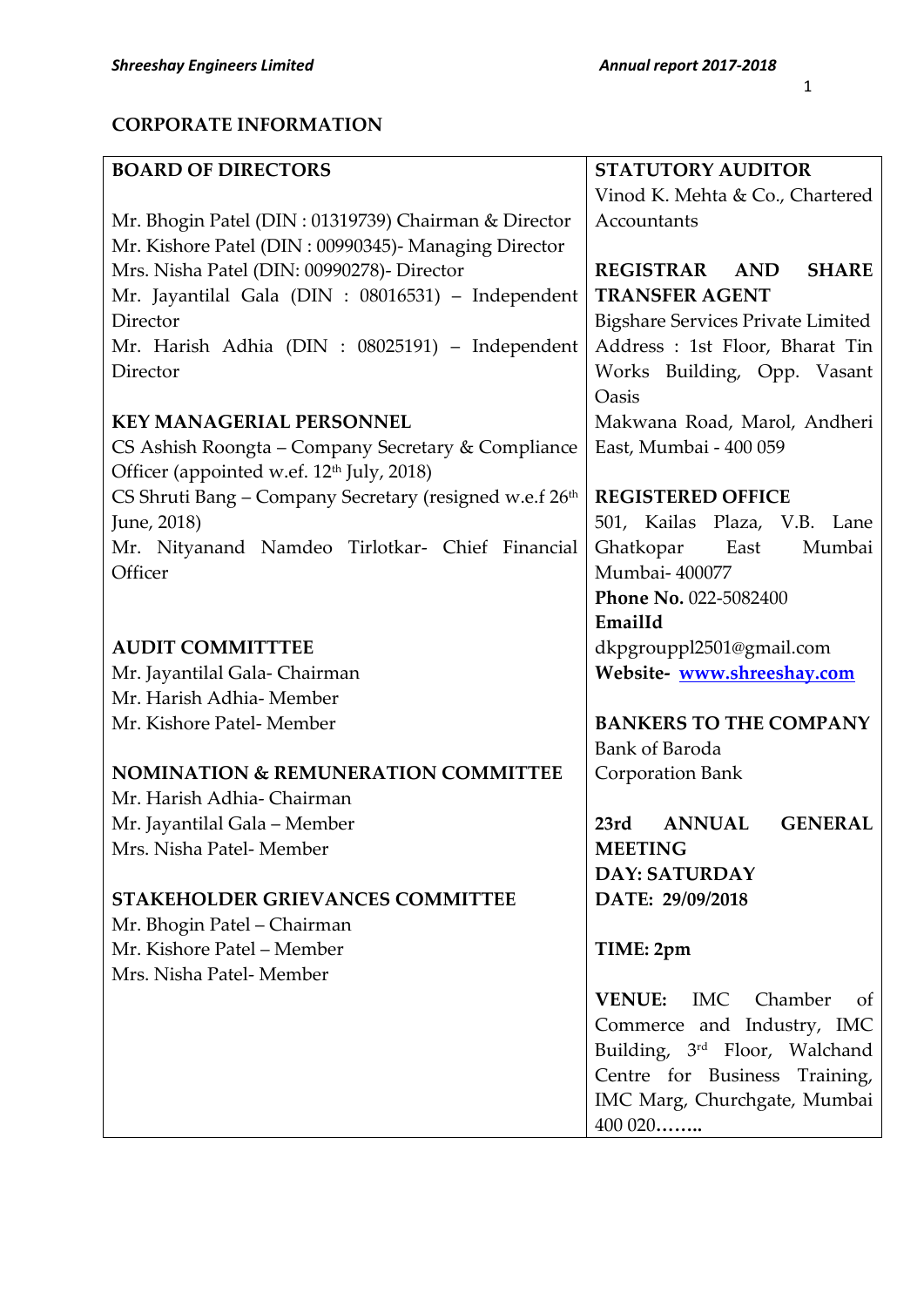| Sr. No. | Particulars                      | Page No. |
|---------|----------------------------------|----------|
| 1.      | Notice                           | 03       |
| 2.      | Directors' Report and its        | 13       |
|         | Annexures                        |          |
| 3.      | Management Discussion and        | 22       |
|         | analysis Report                  |          |
| 4       | <b>Extract of Annual Report</b>  | 25       |
| 5.      | $AOC-2$                          | 34       |
| 6.      | Secretarial Audit Report         | 36       |
| 7.      | Policy On Directors              | 40       |
|         | Appointment And                  |          |
|         | Remuneration                     |          |
| 8.      | <b>Statutory Auditors Report</b> | 42       |
| 9.      | <b>Financial Statements</b>      | 50       |
| 10      | Proxy Form                       | 66       |
| 11.     | Attendance Slip                  | 68       |
| 12.     | Route Map                        | 69       |

## **CONTENTS**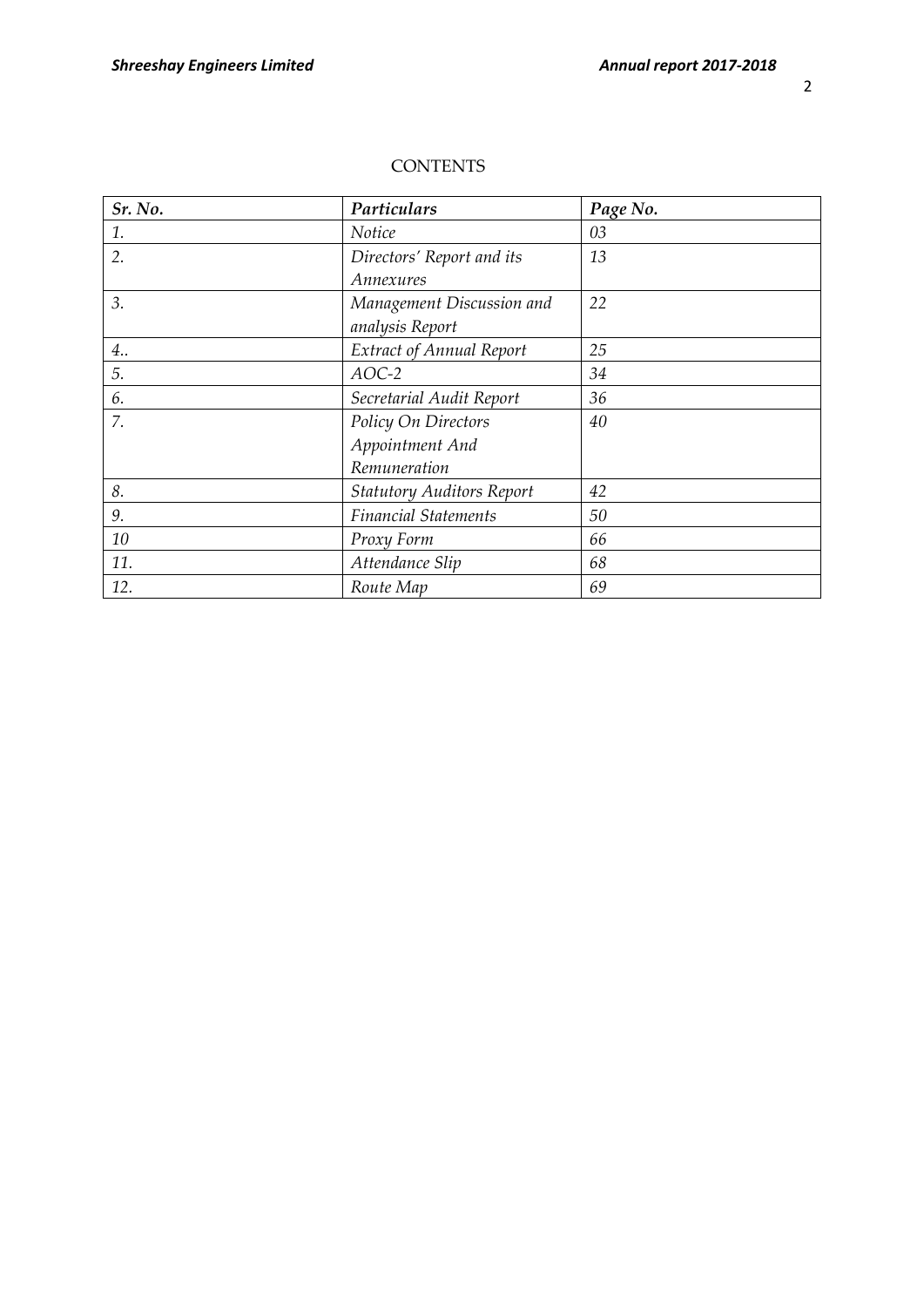#### **NOTICE OF ANNUAL GENERAL MEETING**

**NOTICE IS HEREBY GIVEN THAT THE 23RD ANNUAL GENERAL MEETING OF THE MEMBERS OF THE SHREESHAY ENGINEERS LIMITED WILL BE HELD ON SATURDAY, THE 29TH DAY OF SEPTEMBER, 2018 AT IMC CHAMBER OF COMMERCE AND INDUSTRY, IMC BUILDING, 3RD FLOOR, WALCHAND CENTRE FOR BUSINESS TRAINING, IMC MARG, CHURCHGATE, MUMBAI 20 AT 02 P.M. TO TRANSACT THE FOLLOWING BUSINESSES:**

#### **ORDINARY BUSINESS**

- 1. To receive, consider and adopt the Audited Balance Sheet as at 31st March, 2018 and the Profit and Loss Account for the year ended on that date together with the Report of the Directors and Auditors thereon.
- 2. To appoint Director in place of Mrs. Nisha Patel (DIN: 00990278), who retires by rotation and being eligible, offers herself for re-appointment.
- 3. To confirm the appointment of Auditors of Company and fix their remuneration and for the purpose to consider and, if thought fit, to pass with or without modification, the following Ordinary Resolution:

**"RESOLVED THAT** pursuant to the provisions of Section 139 and all other applicable provisions, if any, of the Companies Act, 2013 and the Companies (Audit and Auditors Rules, 2014, as amended from time to time , the Company hereby appoints M/s. Vinod K. Mehta & Co., Chartered Accountants (FRN No. 111508W) , as Auditors of the Company to hold office from the conclusion of this Annual General Meeting (AGM) till the conclusion of Annual General Meeting to be held in the year 2023 to examine and audit the accounts of the Company at such remuneration as may be mutually agreed between the Board of Directors of the Company and the Auditors.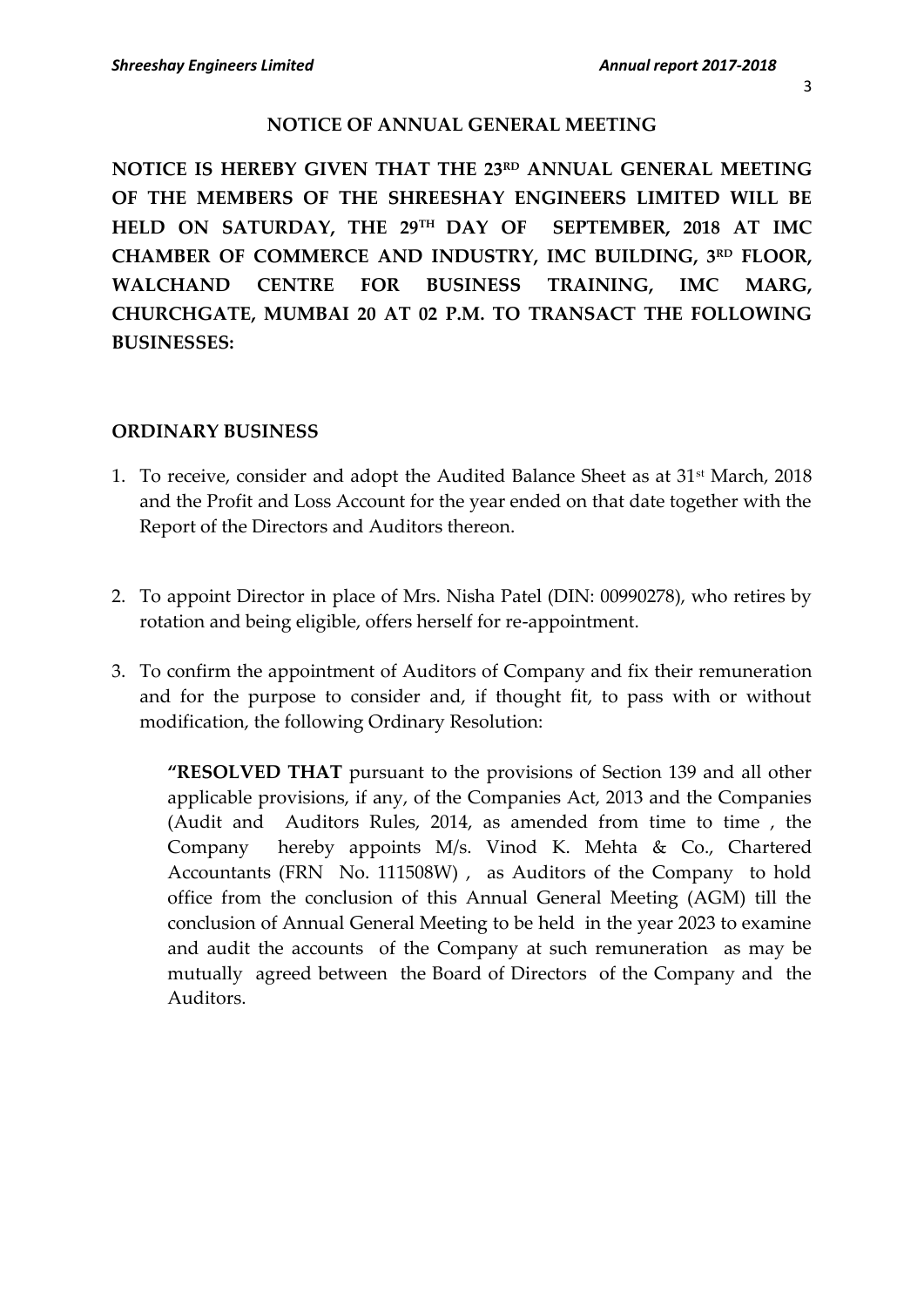#### **SPECIAL BUSINESS**

**4.** To consider and if thought fit, to pass with or without modification(s), the following resolution as an **ORDINARY RESOLUTION:**

**RESOLVED THAT** pursuant to the provisions of Sections 149, 152 and any other applicable provisions of the Companies Act, 2013, and the Rules made there under (including any statutory modification(s) or re-enactment thereof for the time being in force) read with schedule IV to the Companies Act, 2013, Mr. Jayantilal Gala (holding DIN 08016531) who was appointed as an Additional Director of the Company by the Board of Directors (categorized as 'Independent Director') with effect from December18, 2017 and who holds office upto the date of this Annual General Meeting of the Company in terms of Section 161 of the Companies Act, 2013 and who has submitted a declaration that he meets the criteria for independence as provided in Section 149 (6) of the Act and in respect of whom the Company has received a notice in writing from a member proposing his candidature for the office of Director and being eligible for appointment be and is hereby appointed as an Independent Director of the Company, not liable to retirement by rotation, to hold office for a term of 5 (Five) consecutive years with effect from December 18, 2017.

5. To consider and if thought fit, to pass with or without modification(s), the following resolution as an **ORDINARY RESOLUTION:**

**RESOLVED THAT** pursuant to the provisions of Sections 149, 152 and any other applicable provisions of the Companies Act, 2013, and the Rules made there under (including any statutory modification(s) or re-enactment thereof for the time being in force) read with schedule IV to the Companies Act, 2013, Mr. Harish Adhia (holding DIN 08025191) who was appointed as an Additional Director of the Company by the Board of Directors (categorized as 'Independent Director') with effect from December 18, 2017 and who holds office upto the date of this Annual General Meeting of the Company in terms of Section 161 of the Companies Act, 2013 and who has submitted a declaration that he meets the criteria for independence as provided in Section 149 (6) of the Act and in respect of whom the Company has received a notice in writing from a member proposing his candidature for the office of Director and being eligible for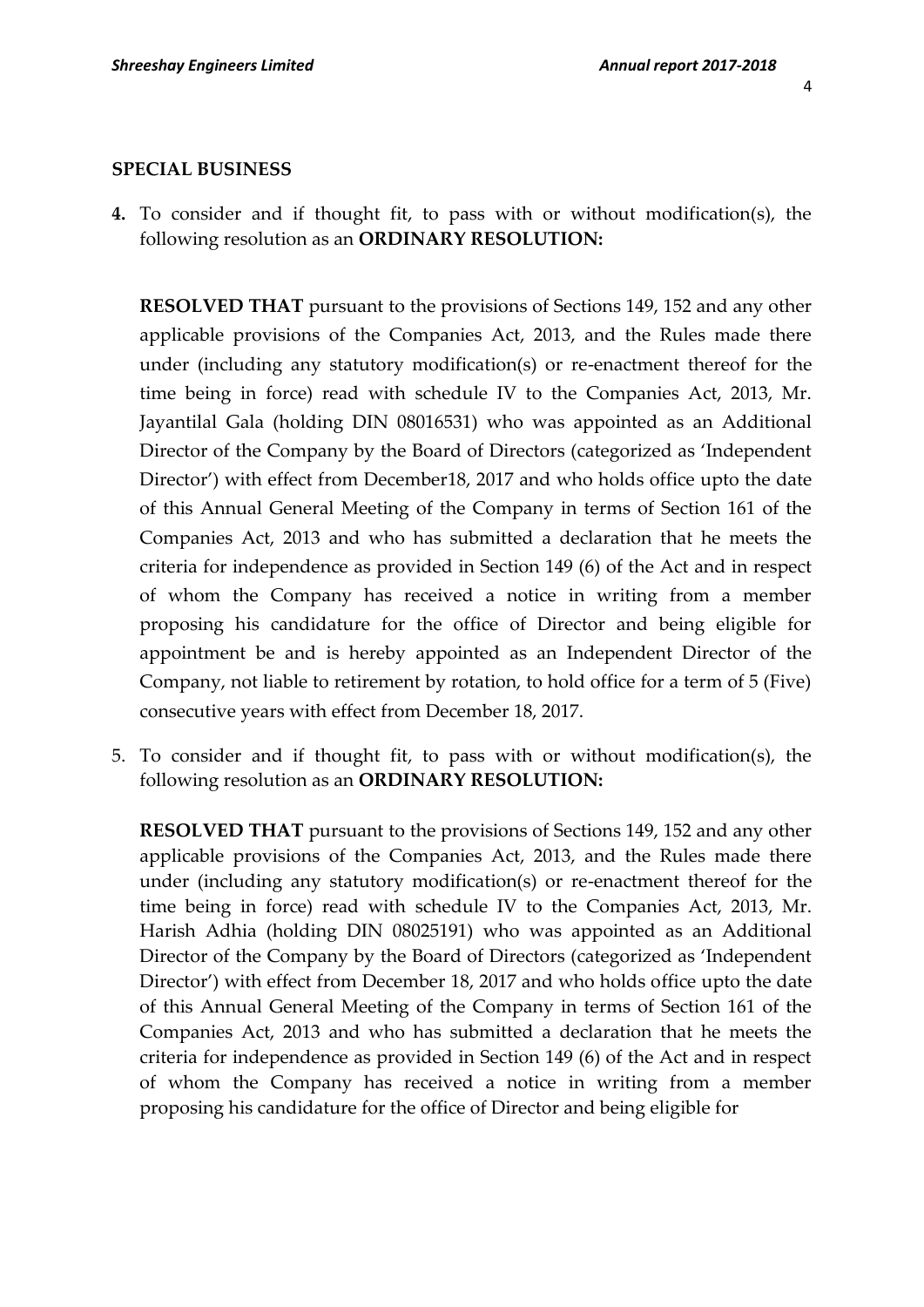appointment be and is hereby appointed as an Independent Director of the Company, not liable to retirement by rotation, to hold office for a term of 5 (Five) consecutive years with effect from December 18, 2017.

**By order of the Board**

 **Kishore Patel Managing Director**

**DIN: 00990345**

**Place: Mumbai Date: 03rd September, 2018**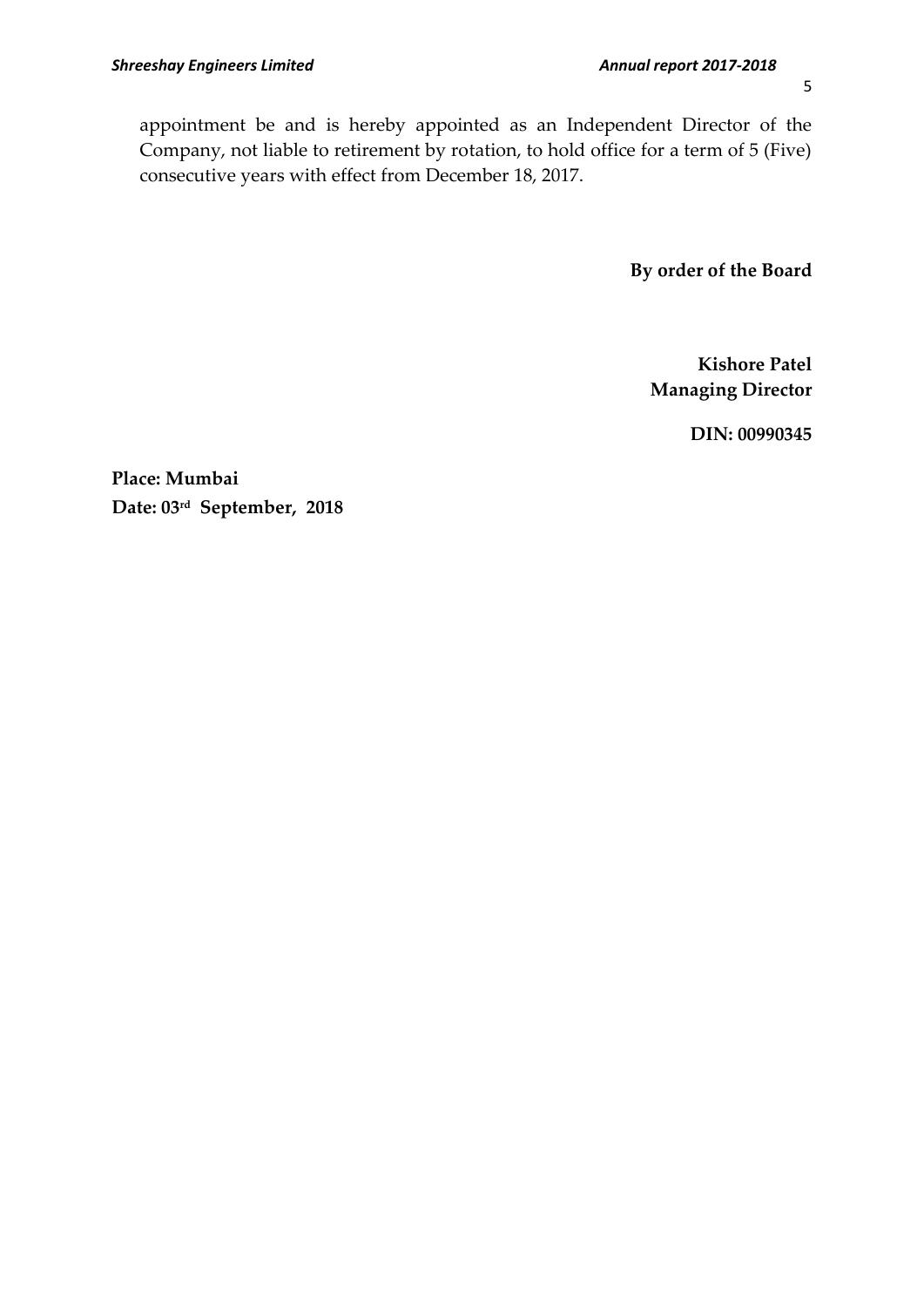Notes:

- 1. Members entitled to attend and vote at the meeting is entitled to appoint proxy/proxies to attend and vote instead of him and the proxy need not to be a member of the Company.
- 2. A person can act as a Proxy on behalf of members not exceeding 50 and holding the aggregate not more than ten percent of the total share capital of the Company. Members holding more than 10 percent of the total share capital of the Company carrying voting rights may appoint a single person as proxy and such person shall not act as proxy for any other person or shareholder.
- 3. Pursuant to the provisions of section 91 of the Companies Act, 2013 the Registrar of Members and share Transfer Book of the Company will remain closed from 23rd September to 29th September (both days inclusive) for the purpose of 23rd Annual General Meeting.
- 4. All documents referred to in the notice and the explanatory statement requiring the approval of the Members at the meeting and other statutory registers shall be available for inspection by the members at the Registered Office of the Company during office hours on all working days between 10:30 am to 5 pm upto the date of the Annual General meeting.
- 5. A form of proxy is enclosed to this notice. No instrument of proxy shall be valid unless: i) it is signed by the member or by his / her attorney duly authorised in writing or, in the case of joint holders, it is signed by the member first named in the register of members or his / her attorney duly authorized in writing or, in the case of body corporate, it is executed under its common seal, if any, or signed by its attorney duly authorised in writing; provided that an instrument of proxy shall be sufficiently signed by any member, who for any reason is unable to write his/her name, if his / her thumb impression is affixed thereto, and attested by a judge, magistrate, registrar or sub-registrar of assurances or other government gazette officers or any officer of a Nationalised Bank;

ii) it is duly stamped and deposited at the Registered Office of the Company not less than 48 hours before the time fixed for the meeting i.e. before 2.00 p.m. on 29th September, 2018, together with the power of attorney or other authority (if any), under which it is signed or a copy of that power of attorney certified by a notary public or a magistrate unless such a power of attorney or the other authority is previously deposited and registered with the Company / Registrar & Share Transfer Agent;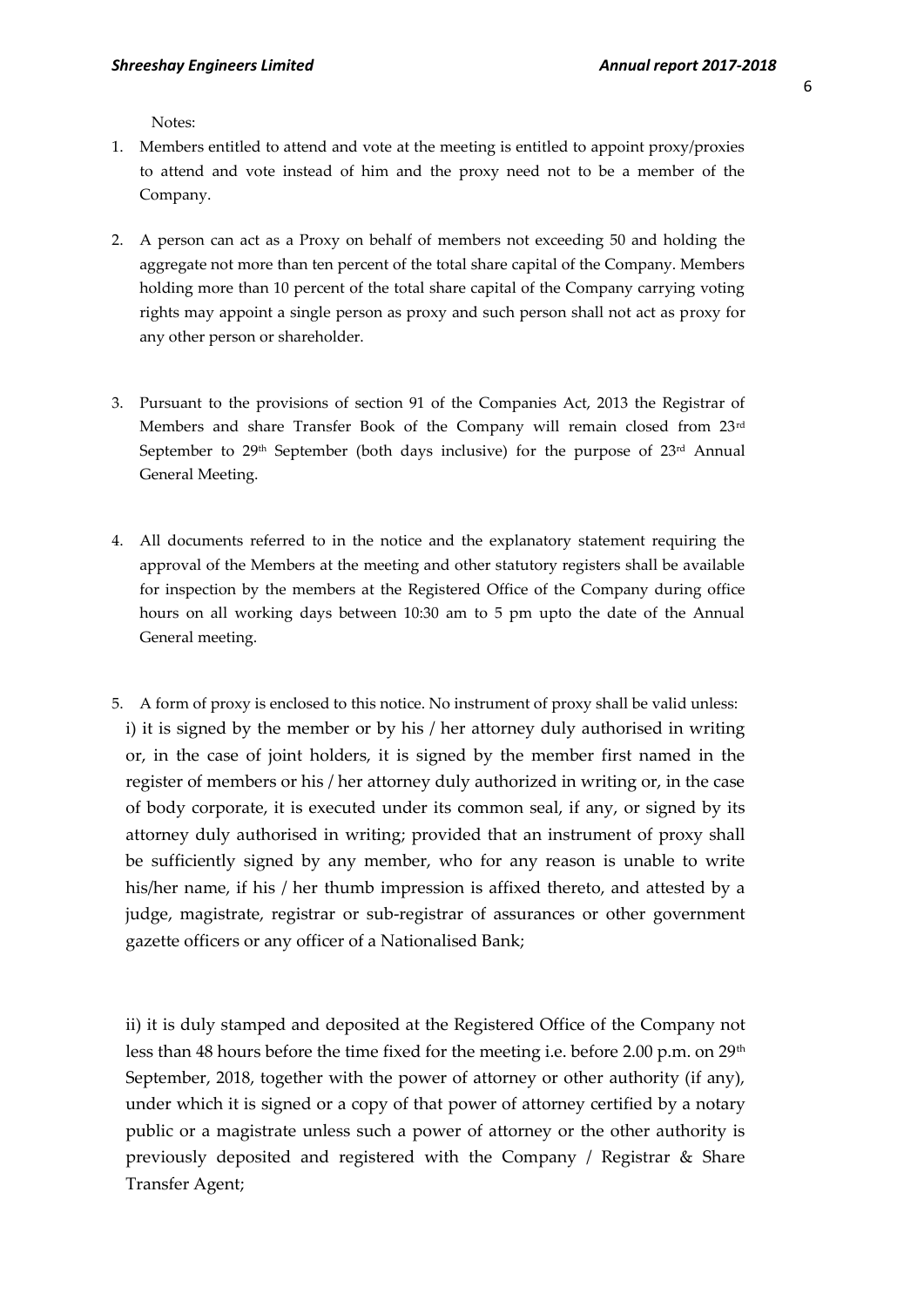- 6. Every member entitled to vote at the Annual General Meeting of the Company can inspect the proxies lodged with the Company at any time during the business hours of the Company during the period beginning twenty-four (24) hours before the time fixed for the commencement of the Annual General Meeting and ending on the conclusion of the meeting. However, a prior notice of not less than three (3) days in writing of the intention to inspect the proxies lodged shall be required to be provided to the Company;
- 7. Members desirous of obtaining any information concerning the accounts and operations of the Company are requested to send their queries to the Company at least seven days before the meeting at its registered office, so that information required by the members may be available at the meeting.
- 8. The Securities and exchange Board of India (SEBI) has mandated the submission of permanent Account Number (PAN) by every participant in securities Market. Members holding shares in electronic form are, therefore, requested to submit the PAN to their depository Participants with whom they are maintaining their demat accounts. Members holding shares in physical form can submit their PAN details to the Company/Registers and Transfer Agents-M/s Bigshare Services Pvt. Ltd
- 9. Members are requested to notify the changes in their address to the Registrar and share Transfer Agent of the Company.
- 10. The Statement pursuant to Section 102 of the Companies Act, 2013 (Act), in respect of the business as set out in the Notice is annexed hereto.
- 11. Members attending the meeting are requested to bring their copy of the Annual Report and the attendance slip attached thereto duly filled in and signed and hand over the same at the entrance of the hall.
- 12. Members holding shares in electronic form are requested to intimate immediately any change in their address or bank mandates to their Depository Participants with whom they are maintain their Demat accounts.
- 13. Corporate Members intending to send their authorized representative to attend the Meeting are requested to send a certified copy of the Board Resolution authorizing their representative to attend and vote on their behalf at the Annual General Meeting.
- 14. Details as stipulated under Regulation 36(3) of SEBI LODR and revised Secretarial Standards (SS-2) on General Meetings issued by the Institute of Company Secretaries of India, in respect of Directors seeking appointment/re-appointment at the Annual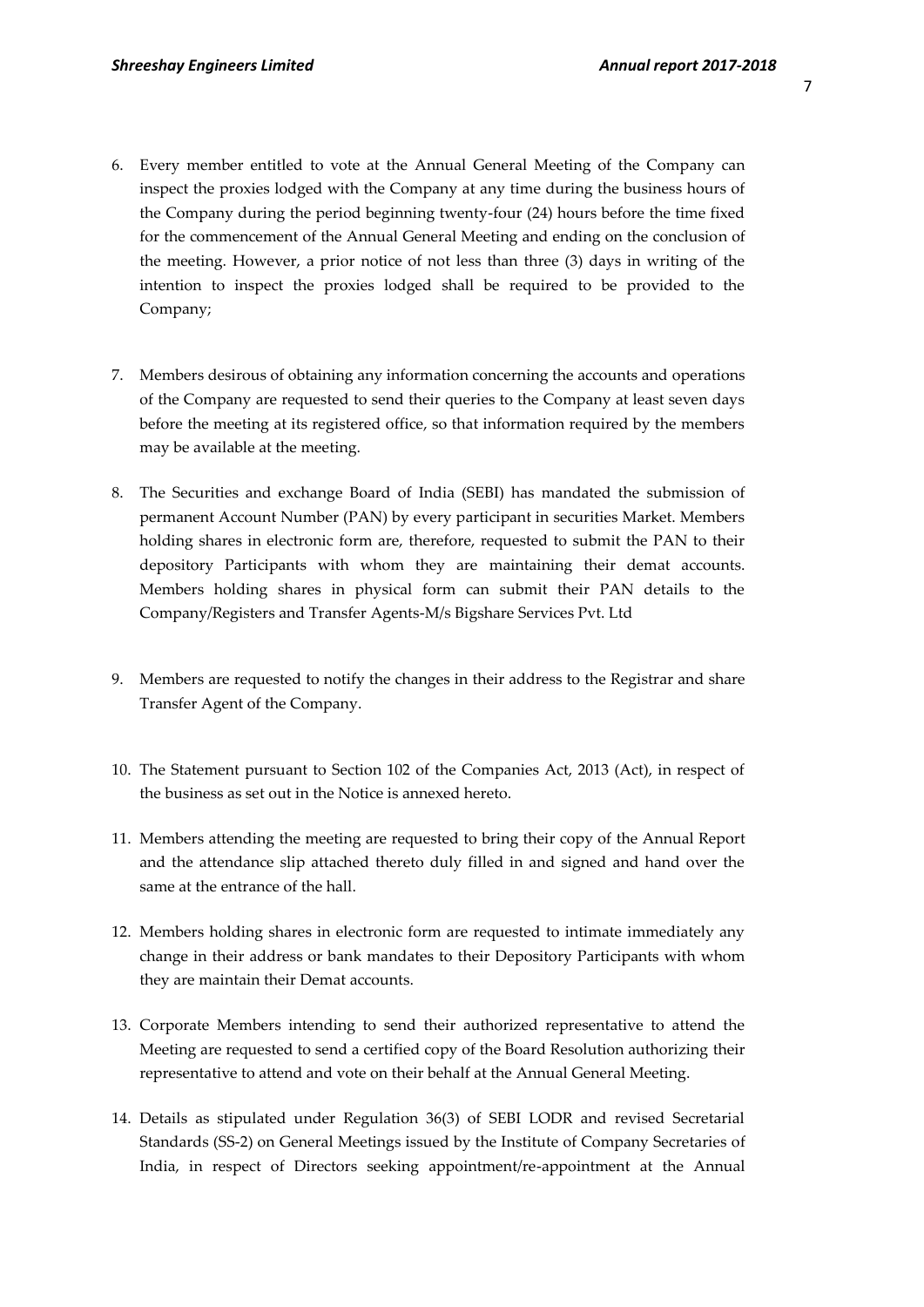General Meeting forms integral part of notice. The Directors have furnished the requisite declarations for their appointment/ re-appointment at the end of the notice.

- 15. Members who have not registered their e-mail address so far are requested to register their e-mail address for receiving all communication including Annual Report, Notices, and Circulars etc. from the Company electronically.
- 16. In case of joint holders attending the meeting only such joint holders who are higher in order of names will be entitled to vote.
- 17. Members are requested to hand over the enclosed attendance Slip, duly signed in accordance with their specimen signature(s) registered with the Company/depository participants for admission to the meeting hall. Members who hold shares in dematerialized form are requested to bring their Client ID and DP-ID numbers for identification.
- 18. Members can avail the facility of nomination in respect of shares held by them in physical form in accordance with the provisions of Section 72 of the Companies Act, 2013. Members desiring to avail this facility may send their nomination in the prescribed Form SH - 13 duly filled in to Bigshare Services Pvt. Ltd
- 19. As per notification issued by Ministry of Corporate Affairs dated 19th March, 2015 with reference to the Companies (Management and Administration) Rules, 2014 Companies covered under Chapter XB and XC as per SEBI (ICDR) Regulations, 2009 will be exempted from e-voting provisions, also no such provision is applicable in SME Equity Listing Agreement. Your Company is covered under Chapter XB as it is SME Company and Listed on SME platform of NSE Emerge. Therefore, Company is not availing evoting facility to its shareholders.
- 20. The Notice of the  $23<sup>rd</sup>$  Annual General Meeting of the Company in electronic form, along with Attendance Slip and Proxy Form would be sent to all members whose email IDs are registered with the Company / Bigshare Services Pvt. Ltd./ Depository Participant(s) for communication purposes. For Members who have not registered their e-mail addresses or have requested for a physical copy of Notice, physical copies of the Notice, along with Attendance Slip and Proxy Form would be sent by permitted mode. Members may also note that the Notice of the 23rd Annual General Meeting and the Annual Report for the financial year 2017 - 2018 will also be available on the Company's website **[https://www.shreeshay.com](https://www.shreeshay.com/)** for their download. Even after registering for ecommunication, members are entitled to receive such communication in printed form, upon making a request for the same. For any communication, the members may also send requests to the Company's investor email id: dkpgroup501@gmail.com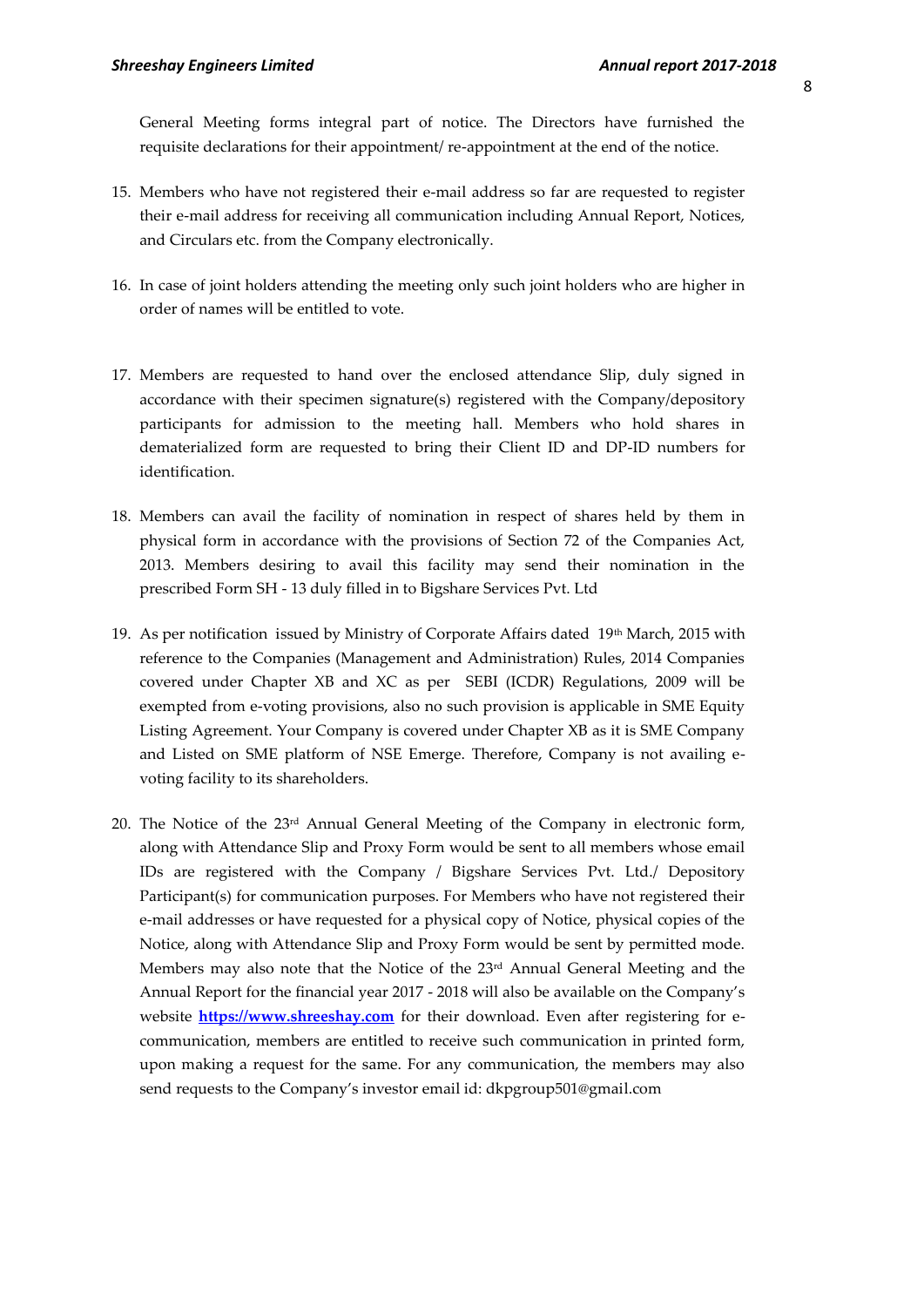- 21. Mr. Martinho Ferrao and Associates, Company Secretary in Practice has been appointed as the Scrutinizer for providing facility to the members of the Company to scrutinize the Ballot voting process in a fair and transparent manner.
- 22. The Chairman shall, at the AGM, at the end of discussion on the resolutions on which voting is to be held, allow voting with the assistance of scrutinizer, by use of Ballot Paper for all those members who are present at the AGM .
- 23. The Scrutinizer shall after the conclusion of voting at the general meeting, will first count the votes cast at the meeting in the presence of at least two witnesses not in the employment of the Company and shall make, not later than three days of the conclusion of the AGM, a scrutinizer's report of the total votes cast in favor or against, if any, to the Chairman or a person authorized by him in writing, who shall countersign the same and declare the result of the voting forthwith.
- 24. The Results declared along with the report of the Scrutinizer shall be placed on the website of the Company [https://www.shreeshay.com](https://www.shreeshay.com/) immediately after the declaration of result by the Chairman or a person authorized by him in writing. The results shall also be immediately forwarded to the BSE Limited, Mumbai.
- 25. The Shares of the Company are listed at Bombay Stock Exchange, SME platform.
- 26. The route map showing directions to reach the venue of the AGM is annexed and forms part of the Notice

**By order of the Board**

 **Kishore Patel Managing Director**

**DIN: 00990345**

**Date: 03rd September, 2018 Place : Mumbai**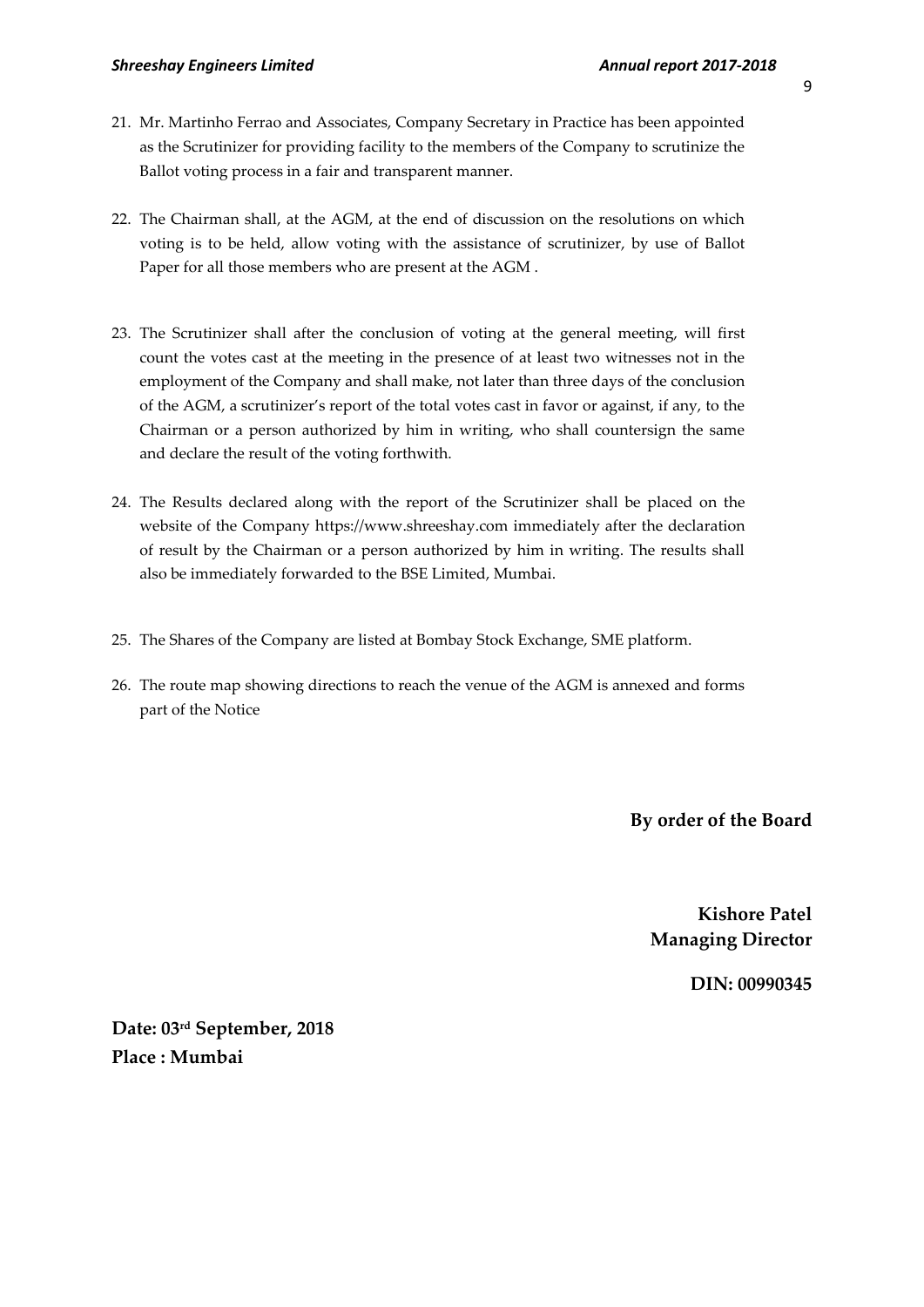**Details of Director Seeking Appointment/ Re-appointment at the Forthcoming Annual General Meeting**

| Name                      | Mr. Jayantilal Gala                      | Mr. Harish Vrajlal Adhia          |
|---------------------------|------------------------------------------|-----------------------------------|
| Din                       | 08016531                                 | 08025191                          |
| Date of birth             | 08/07/1963                               | 14/04/1963                        |
| Qualification             | Bachelor's degree in Commerce            | Undergraduate                     |
|                           | from Mumbai University                   |                                   |
| <b>Brief</b><br>Profile,  | has<br>around<br>He<br>34<br>of<br>years | around 34 years<br>He has<br>of   |
| experience<br>and         | experience in varied business            | experience in handling the day to |
| expertise                 | segment including in the field of        | functioning<br>day<br>including   |
|                           | accounts, internal accounts and          | administration and finance of     |
|                           | taxation of own family business.         | own family business. Currently,   |
|                           |                                          | he is the proprietor of M/s.      |
|                           |                                          | Bitchem Industries which is into  |
|                           |                                          | bitumen trading.                  |
| No. of meetings of        | $\overline{2}$                           | $\overline{2}$                    |
| the Board attended        |                                          |                                   |
| during the year           |                                          |                                   |
| Directorship<br>held      | $\overline{\phantom{a}}$                 |                                   |
| in other Companies        |                                          |                                   |
| <b>Committee Position</b> | No chairmanships of committees of        | No Chairmanship of Committees     |
| held<br>in<br>other       | other Company.                           | of other Company.                 |
| Companies                 |                                          |                                   |
| in<br>Shareholding        | $\equiv$                                 |                                   |
| Shreeshay                 |                                          |                                   |
| <b>Engineers Limited</b>  |                                          |                                   |
| Relationship with         | $\overline{\phantom{a}}$                 |                                   |
| other<br>Directors,       |                                          |                                   |
| manager and other         |                                          |                                   |
| Managerial<br>Key         |                                          |                                   |
| Personnel's of the        |                                          |                                   |
| Company                   |                                          |                                   |

**By order of the Board**

 **Kishore Patel Managing Director**

**DIN: 00990345**

**Date: 03rd September, 2018 Place : Mumbai**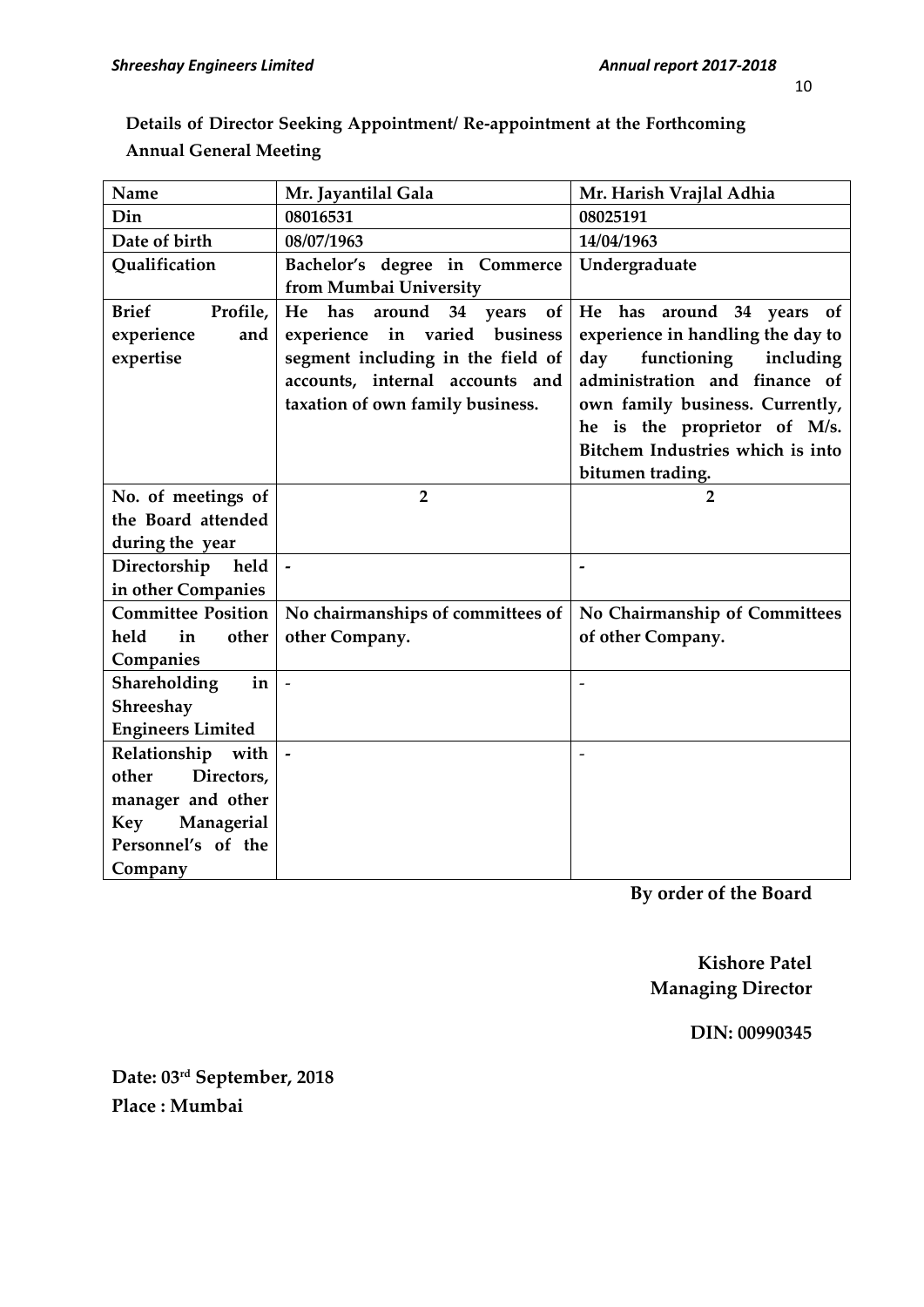## **EXPLANATORY STATEMENT IN RESPECT OF THE SPECIAL BUSINESS PURSUANT TO SECTION 102 OF THE COMPANIES ACT, 2013.**

## **ITEM NO. 4**

Mr. Jayantilal Gala (holding DIN : 08016531) was appointed as an Additional Director (categorized as an Independent Director) w.e.f. December 18, 2017 who shall hold office till the conclusion of this Annual General Meeting.

A notice has been received from a member proposing Mr. Jayantilal Gala as a candidate for the office of Director of the Company.

He has vast experience, positive attributes and expertise, it would be advisable and beneficial to the Company to re-appoint him as an Independent Director on the Board of Directors of the Company.

On the basis of recommendation by the Nomination and remuneration Committee, and considering his qualification, experience and expertise, the Board has proposed his appointment as an Independent Director for consecutive period of five years and he shall not be liable to retire by rotation.

Mr. Jayantilal Gala has given the declaration regarding fulfilling the conditions specified in the Companies Act, 2013 and rules made there under for his appointment as an Independent Director of the Company. In view of the same, your Directors recommend passing of proposed ordinary resolution.

Copy of his draft appointment letter as an Independent Director would be available for inspection without any fee by the members at the Registered Office of the Company during normal business hours on any day, excluding Saturday and Sunday till the date of Annual General Meeting.

Except Mr. Jayantilal Gala, being an appointee, none of the other Directors, Key Managerial.

Personnel of the Company and/or their relatives are concerned or interested, financially or otherwise, in the proposed resolution.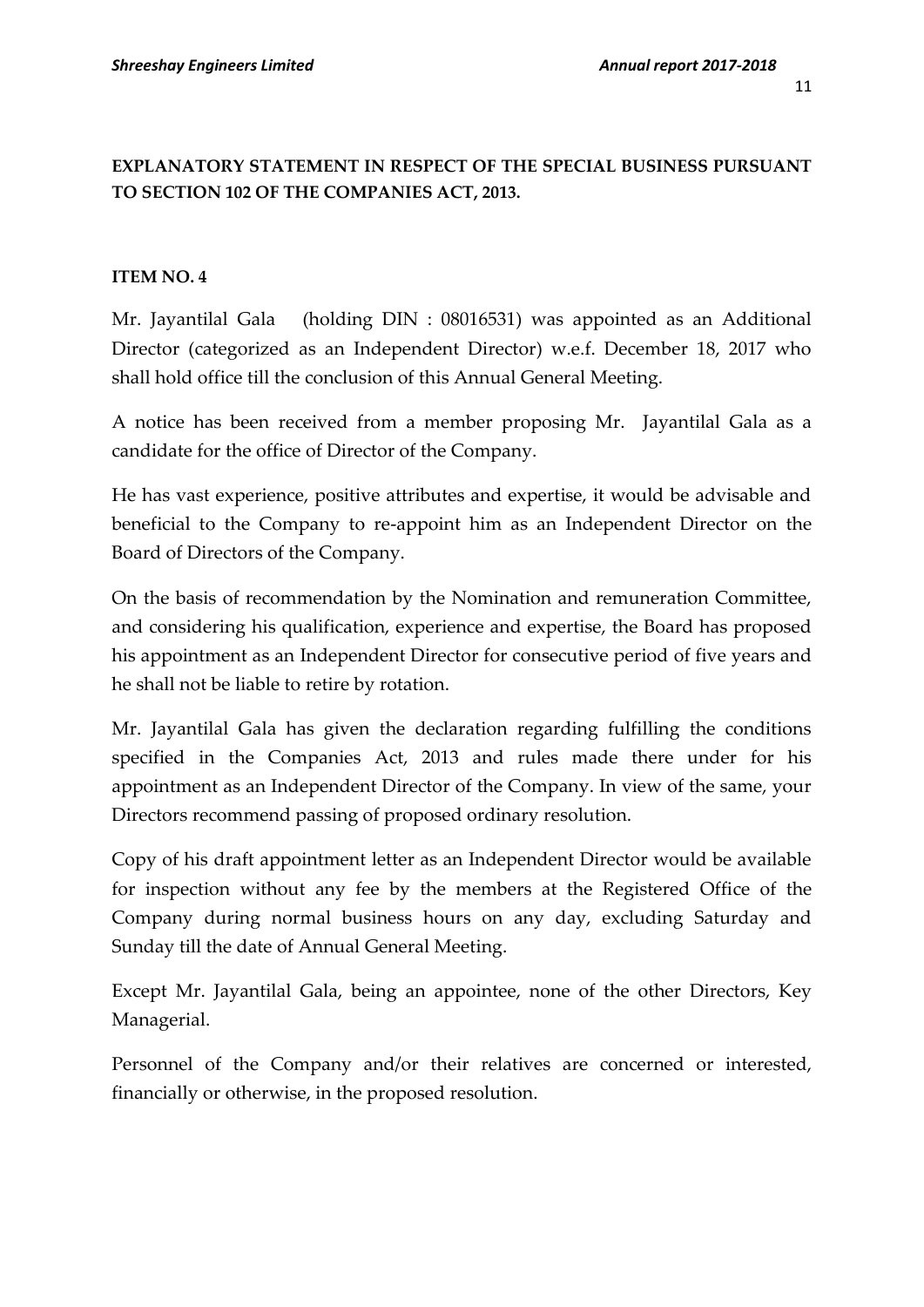## **ITEM NO. 5**

Mr. Harish Adhia (holding DIN : 08025191) was appointed as an Additional Director (categorized as an Independent Director) w.e.f. December 18, 2017 who shall hold office till the conclusion of this Annual General Meeting.

A notice has been received from a member proposing Mr. Harish Adhia as a candidate for the office of Director of the Company.

He has vast experience, positive attributes and expertise, it would be advisable and beneficial to the Company to re-appoint him as an Independent Director on the Board of Directors of the Company.

On the basis of recommendation by the Nomination and remuneration Committee, and considering his qualification, experience and expertise, the Board has proposed his appointment as an Independent Director for consecutive period of five years and he shall not be liable to retire by rotation.

Mr. Harish Adhia has given the declaration regarding fulfilling the conditions specified in the Companies Act, 2013 and rules made there under for his appointment as an Independent Director of the Company. In view of the same, your Directors recommend passing of proposed ordinary resolution.

Copy of his draft appointment letter as an Independent Director would be available for inspection without any fee by the members at the Registered Office of the Company during normal business hours on any day, excluding Saturday and Sunday till the date of Annual General Meeting.

Except Mr. Harish Adhia, being an appointee, none of the other Directors, Key Managerial.

Personnel of the Company and/or their relatives are concerned or interested, financially or otherwise, in the proposed resolution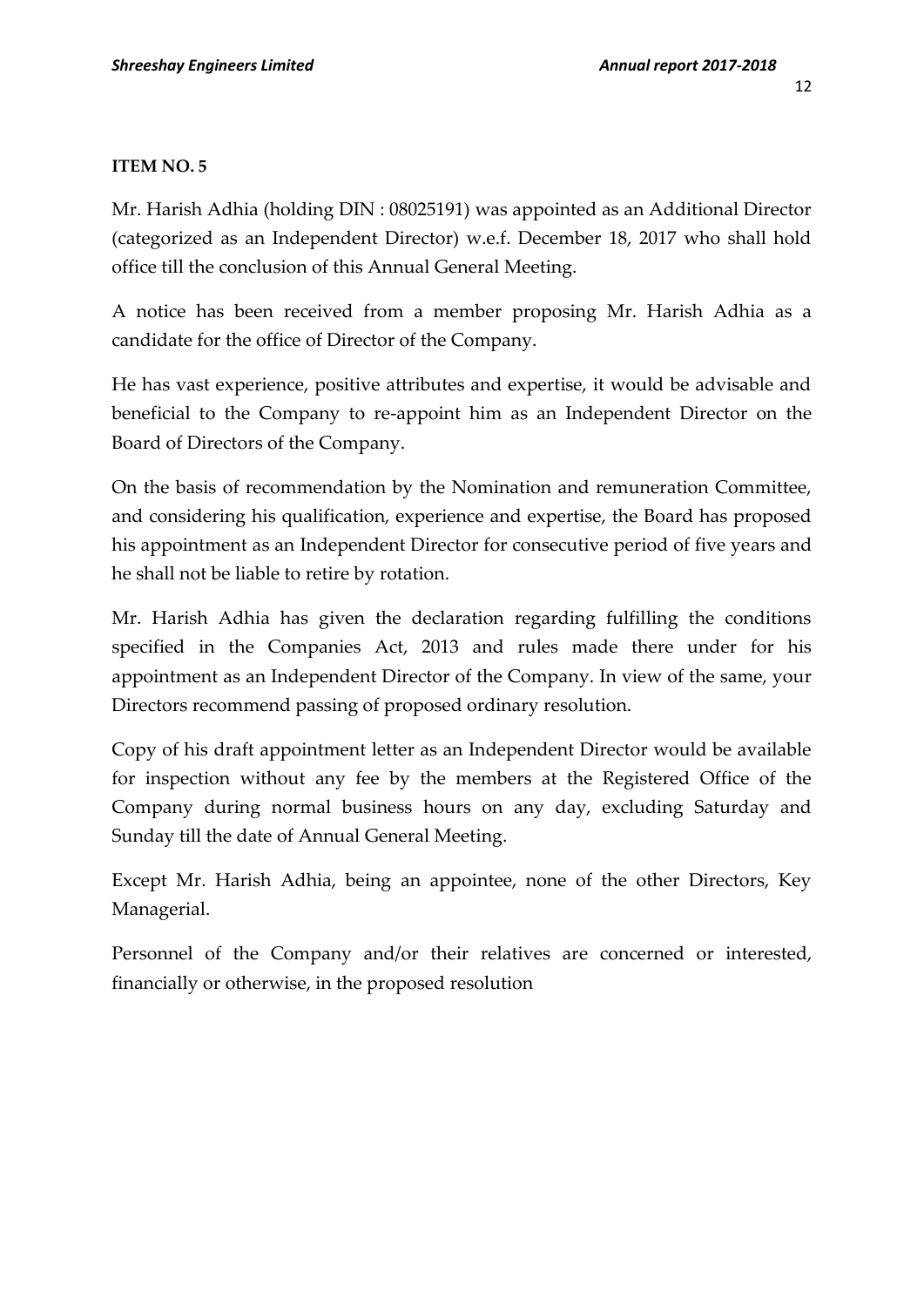13

## *Director's Report*

#### **To, THE MEMBERS**

Your Directors are pleased to present herewith the **23rdANNUAL REPORT** together with the Audited Financial Statements and Auditors' report thereon for the year ended on 31st March, 2018.

#### **FINANCIAL RESULTS:**

The Financial Results of the Company for the year ended on 31st March, 2018 are as follows:

|                                              |                           | (Amount in Rs.)           |
|----------------------------------------------|---------------------------|---------------------------|
| Particulars                                  | Year ended March 31, 2018 | Year ended March 31, 2017 |
| <b>Total Income</b>                          | 5,978,255                 | 2,217,405                 |
| <b>Total Expense</b>                         | 2,819,919                 | 303,716                   |
| Profit before extraordinary<br>items and tax | 3,158,336                 | 1,913,689                 |
| Extraordinary items                          | $\overline{\phantom{a}}$  | $\overline{\phantom{a}}$  |
| Profit before tax                            | 3,158,336                 | 1,913,689                 |
| Tax Expense                                  | 1,589,271                 | 580,427                   |
| Net Profit After Tax                         | 1,569,064                 | 1,333,262                 |
| <b>Earnings Per Equity Share</b>             | 0.12                      | 2.75                      |

#### **STATE OF THE COMPANY'S AFFAIRS:**

The Company is engaged in the business of providing real estate construction and engineering focused solutions. The total income of theCompany during the year under review was **Rs. 5,978,255/** as compared to **Rs. 2,217,405/-** during theprevious year. During the year under review the Company has earned net profit of **Rs. 1,569,064/-** as compared to profit of **Rs. 1,333,262/-** during previous year.

#### **DIVIDEND:**

The Company has not declared any dividend for the financial year ended on 31<sup>st</sup>March, 2018.

#### **SHARE CAPITAL:**

The paid up Equity Share Capital as on 31st March, 2018 was Rs. 13,20,33,960/-. The Company has not issued shares with differential voting rights nor granted stock options nor sweat equity.

#### **AMOUNT TRANSFERRED TO RESERVES:**

The Company has not transferred any amount to the General Reserve during the year under review. **ISSUE OF SHARES:**

As approved by the members, the Board has issued and allotted shares as follows: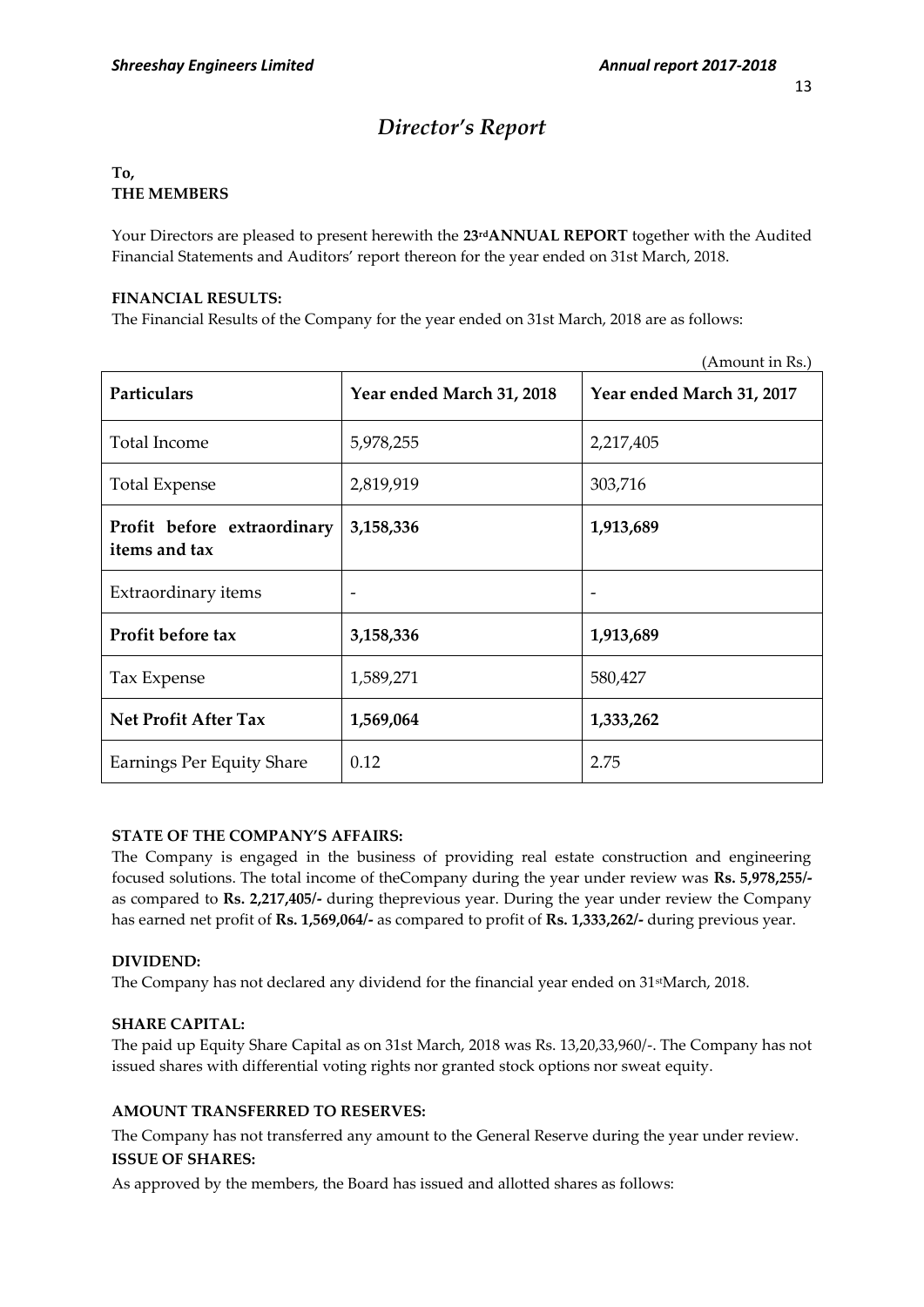- 1. **Preferential Issue** 87,30,360 Equity Shares of Face Value of Rs. 10 each and on premium of Rs. 5 each on preferential basis.
- 2. **Bonus Issue** : 388,016 Equity shares of Rs. 10/- each to the members as Bonus shares by way of capitalizing the free reserves of the Company in the ratio of 8:10.

#### **INITIAL PUBLIC OFFER:**

During the year under review, your Company came out with a Initial Public Issue of 36,00,000 Equity Shares at face value of Rs. 10/- at a premium of Rs. 5/- per share, consisting of an entire Fresh Issue of 36,00,000 equity shares.

Your Directors are pleased to inform that Company had successfully completed Initial Public Offer. The issue was oversubscribed by 1.05 times.

The Company has received the trading approval for total 1,32,03,396 Equity Shares on SME Platform of BSELimited with effect from 21st March, 2018 having the symbol "SHREESHAY". The Company confirms that the annual listing fees to BSE Limited for the financial year 2017-18 have beenpaid.

#### **CONVERSION OF COMPANY:**

During the year, the Company has been converted to Limited Company from Private Limited Company andthe necessary fresh certificate to that effect has been issued by Deputy Registrar of Companies, Mumbaion 11th December, 2017

#### **MANAGEMENT DISCUSSION AND ANALYSIS REPORT:**

Management Discussion and Analysis Report as required under Regulation 34 and Schedule V of the SEBI (Listing Obligation and Disclosure Requirements) Regulations, 2015 forms an integral part of this Report,and provides adequately with the Company's current working and future outlook of the Company as per **Annexure - 1.**

#### **EXTRACT OF ANNUAL RETURN:**

Extract of Annual Return as on 31st March, 2018 in the prescribed form MGT - 9, pursuant to provisions ofSection 92(3) of the Companies Act, 2013 and the Companies (Management and Administration) Rules2014, is annexed herewith as per **Annexure – 2.**

#### **SUBSIDIARY COMPANY AND ASSOCIATE COMPANY:**

The Company does not have any subsidiaries and associates as on the financial year ended 31<sup>st</sup> March, 2018.

#### **CONTRACTS OR AGREEMENTS WITH RELATED PARTIES:**

During the year under review, contracts or arrangements entered into with the related party, as definedunder section 2(76) of the Companies Act, 2013 were in ordinary course of Business and on arms' lengthbasis. Details of the transactions are annexed herewith as per **Annexure - 3.**

During the year the Company has not entered into any materially significant related party transactionswhich may have potential conflict with the interest of the Company at large. Suitable disclosures as requiredare provided in AS-18 which is forming the part of the notes to financial statement.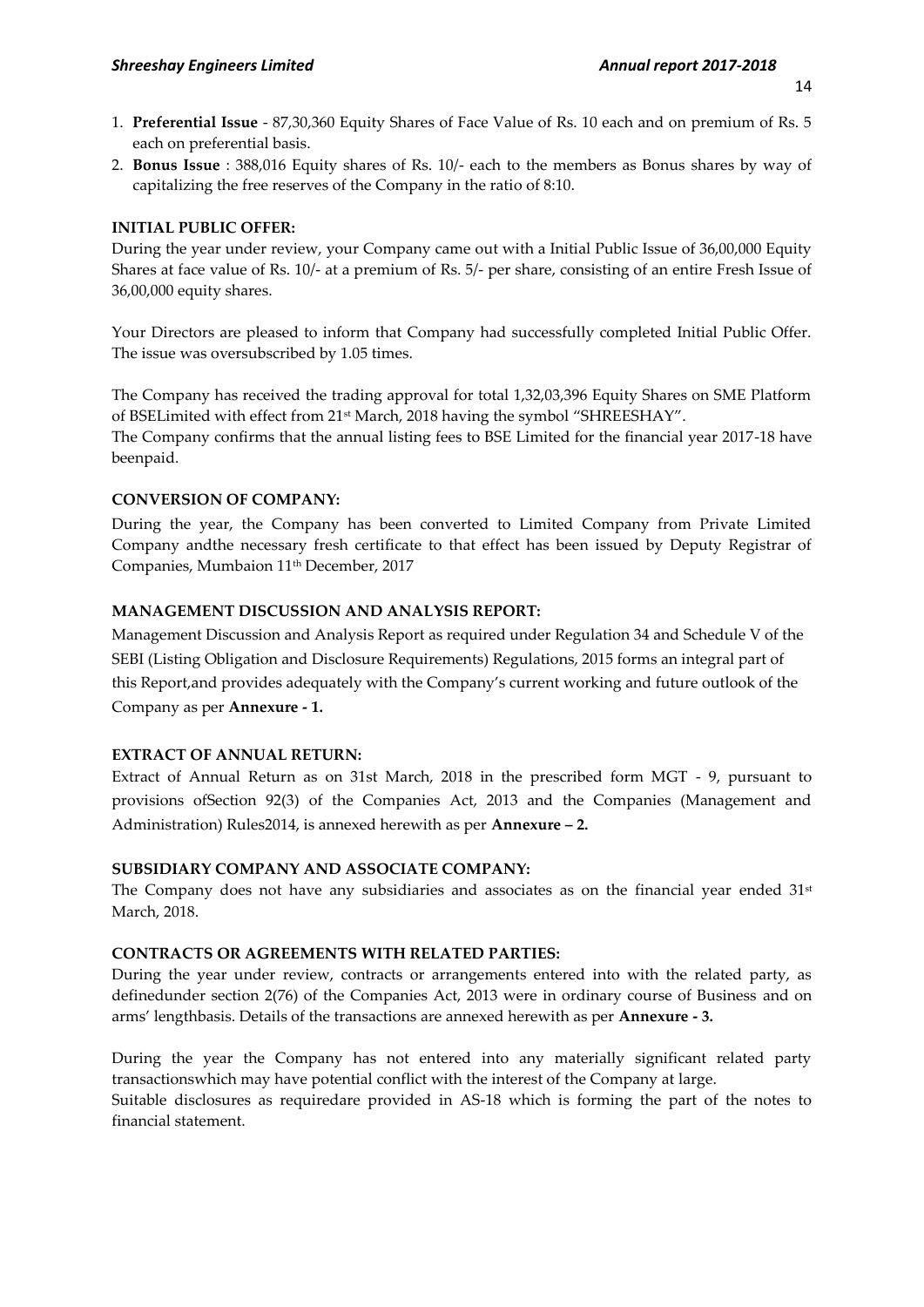#### **MATERIAL CHANGES AND COMMITMENTS, IF ANY, AFFECTING THE FINANCIAL POSITION OF THE COMPANY FROM THE CONCLUSION OF THE FINANCIAL YEAR TILL THE DATE OF THIS REPORT:**

No material changes or commitments, affecting the financial position of the Company have occurred betweenthe end of the financial year of the Company, to which the financial statements relates, i.e.  $31^{st}$ March, 2018and the date of the Board's Report.

#### **DEPOSITS:**

The Company has not accepted any deposit within the meaning of Section 73 of the Companies Act, 2013during the period under review.

#### **PARTICULARS OF LOANS, GUARANTEES OR INVESTMENTS UNDER SECTION 186 OF THE COMPANIES ACT, 2013:**

The particulars of loan given, investment made and guarantee and security given by the Company (if any)during the financial year under review and governed by the provisions of Section 186 of the Companies Act,2013 have been furnished in the Notes to the Financial statements.

#### **STATUTORY AUDITORS:**

Pursuant to the provisions of Section 139 and all other applicable provisions, if any, of the Companies Act, 2013 and the Companies (Audit and Auditors Rules, 2014, as amended from time to time, the Company appointed **M/s. Vinod K. Mehta & Co., Chartered Accountants (FRN No. 111508W)**, as Auditors of the Company to hold office from the conclusion of this Annual General Meeting (AGM) till the conclusion of the Annual General Meeting to be held in the year 2023 to examine and audit the accounts of the Company at such remuneration as may be mutually agreed between the Board of Directors of the Company and the Auditors.

#### **AUDITORS OBSERVATIONS:**

There are no qualifications, reservations, adverse remarks or disclaimers made by the Statutory Auditors in their audit report.

#### **SECRETARIAL AUDIT REPORT:**

M/s Ferrao MSR and Associates, Company Secretaries, were appointed as Secretarial Auditors of the Company for the financial year 2017-18 pursuant to the provisions of Section 204 of the Companies Act, 2013. The Secretarial Audit Report submitted by them in prescribed form MR-3 is attached as **Annexure - 4** to this report.

There are no qualifications or other observations or remarks of the Secretarial Auditors in the Report issued by them for the financial year 2017-18 which call for any explanation from the Board of Directors.

#### **COST AUDITOR**

Cost Audit as per The Companies (Cost Records and Audit) Rules, 2014 does not apply to the Company. Therefore, no cost auditor was appointed.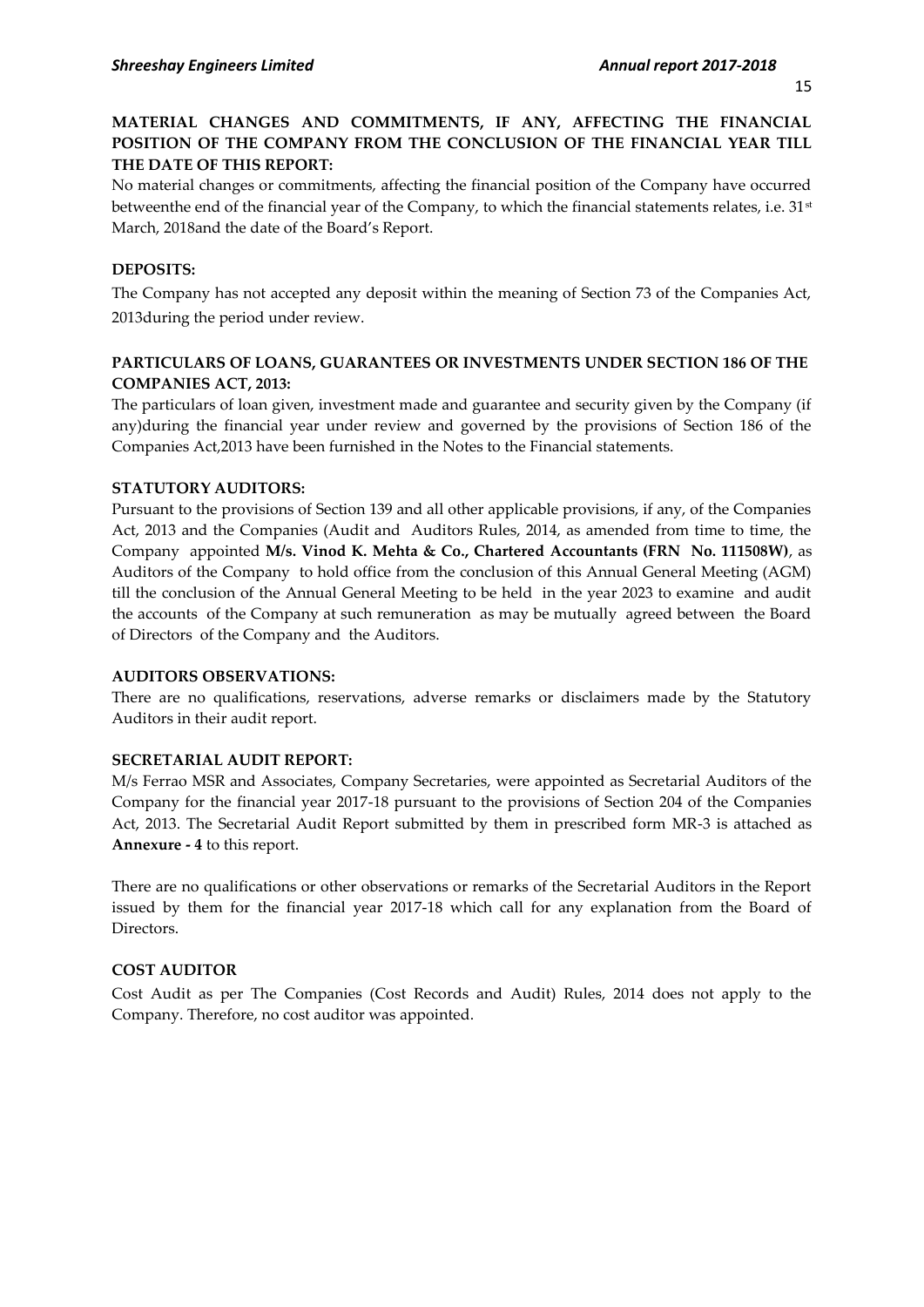#### **DIRECTORS:**

Mrs. Nisha B Patel will retire by rotation at the ensuing Annual General Meeting and being eligible and has offered herself for reappointment. The Board recommends there appointment of above Directors of the Company.

The constitution of the Board is in compliance of Section 149 of the Companies Act, 2013. The details of changes among the directors are as under:

| Name                | Patriculars           | Date       | Designation                                                     |
|---------------------|-----------------------|------------|-----------------------------------------------------------------|
| Kishore Patel       | Change in Designation | 29/09/2017 | <b>Managing Director</b>                                        |
|                     |                       |            | (Categorised as Key                                             |
|                     |                       |            | managerial Personnel                                            |
|                     |                       |            | w.e.f. 29th September,                                          |
|                     |                       |            | 2017)                                                           |
| <b>Bhogin Patel</b> | Appointment           | 27/10/2017 | Non                                                             |
|                     |                       |            | ExecutiveDirector                                               |
| Nisha Patel         | Change in Designation | 30/09/2017 | Non to the North State of the North State of Table<br>Executive |
|                     |                       |            | Director (W.e.f 29th                                            |
|                     |                       |            | September, 2017)                                                |
| Jayantilal J Gala   | Appointment           | 18/12/2017 | Additional                                                      |
|                     |                       |            | <b>Independent Director</b>                                     |
| Harish V Adhia      | Appointment           | 18/12/2017 | Additional                                                      |
|                     |                       |            | Independent Director                                            |

Pursuant to provision of Section 203 of the Companies Act, 2013 the Company has appointed Mr.Nityanand Tirlotkar as Chief Financial Officer and Mr. Ashish Roongta as Whole-Time Company Secretary w.e.f. 12<sup>th</sup> July, 2018. (previously Mrs. Shruti Bang was Company Secretary who resigned w.e.f. 26th June, 2018)

#### **ATTENDANCE OF DIRECTORS:**

#### **AUDIT COMMITTEE:**

The Board of Directors at its meeting held on 18th December, 2017 has constituted an Audit Committee incompliance of the provision of Section 177 of the Companies Act, 2013.

During the year under review, meeting of Audit committee was held on 27<sup>th</sup> March, 2018 and the attendance records of the members of the Committee are as follows:

| Sr. | <b>Name</b>           |           |                  | Designation in   No. of Committee   No. of Committee meeting |
|-----|-----------------------|-----------|------------------|--------------------------------------------------------------|
| No. |                       | Committee | meeting entitled | attended                                                     |
| -1. | Mr. Jayantilal J Gala | Chairman  |                  |                                                              |
|     | Mr. Harish V Adhia    | Member    |                  |                                                              |
|     | Mr. Kishore D Patel   | Member    |                  |                                                              |

#### **NOMINATION & REMUNERATION COMMITTEE:**

The Board of Directors at its meeting held on 18th December, 2017 has constituted a Nomination &Remuneration Committee in compliance of the provision of Section 178 of the Companies Act, 2013. During the year under review, meeting of Nomination and Remuneration committee was held on  $27<sup>th</sup>$ March, 2018and the following are the members of the Committee:

| Sr. | Name | Designation |  |  |  | in   No. of Committee   No. of Committee |  |  |  |
|-----|------|-------------|--|--|--|------------------------------------------|--|--|--|
|-----|------|-------------|--|--|--|------------------------------------------|--|--|--|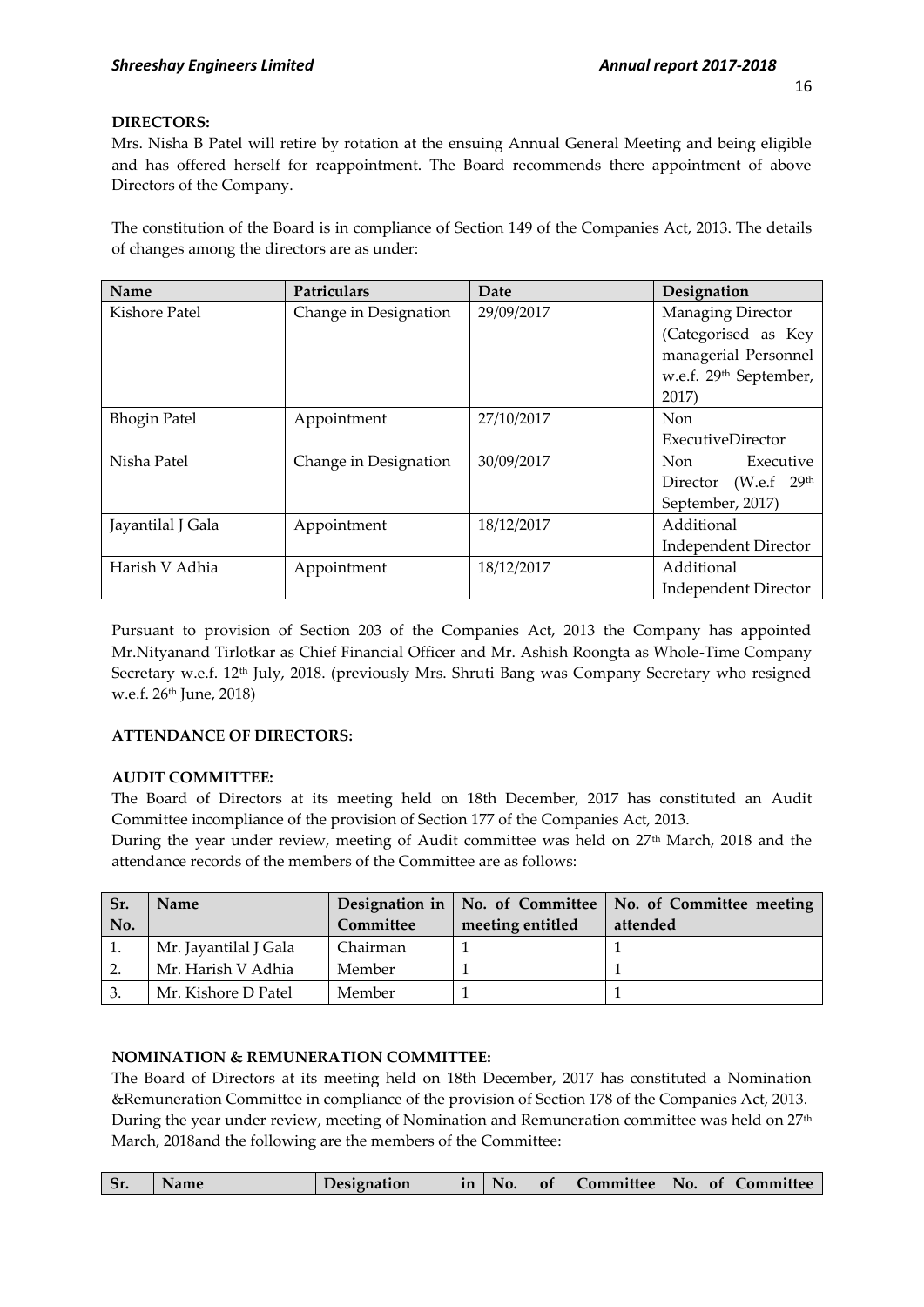| No. |                       | Committee | meeting entitled | meeting attended |
|-----|-----------------------|-----------|------------------|------------------|
|     | Mr. Harish V Adhia    | Chairman  |                  |                  |
| 2.  | Mr. Jayantilal J Gala | Member    |                  |                  |
|     | MrsNisha B Patel      | Member    |                  |                  |

#### **STAKEHOLDER RELATIONSHIP COMMITTEE:**

The Board of Directors at its meeting held on 18th December, 2017 has constituted a Stakeholder RelationshipCommittee in compliance of the provision of Section 178 of the Companies Act, 2013.

The composition of Stakeholder Relationship Committee is enumerated as below:

| Sr. | Name                         | Designation<br>in | Nature of Directorship                 |
|-----|------------------------------|-------------------|----------------------------------------|
| No. |                              | Committee         |                                        |
|     | Mr. Bhogin D Patel           | Chairman          | Non-executive Non-Independent Director |
|     | Mr. Kishore D Patel   Member |                   | <b>Managing Director</b>               |
|     | Mrs. Nisha B Patel           | Member            | Non-executive Non-Independent Director |

#### **CORPORATE SOCIAL RESPONSIBILITY COMMITTEE (CSR):**

The provisions of Section 135 of the Companies Act, 2013 do not apply to the Company since it does not fulfill the minimum requirements for applicability. Therefore, a CSR Committee was not constituted and no annexure report has been attached.

#### **DECLARATION BY INDEPENDENT DIRECTORS:**

The Independent Directors of the Company viz. Mr. Jayantilal J Gala and Mr. Harish V Adhia have given declaration to the Company that they qualify the criteria of independence as prescribed under Section 149 (6) read with Schedule IV of the Companies Act, 2013 and Regulation 16(1) (b) of the SEBI (Listing Obligations and Disclosure Requirement) Regulations, 2015.

#### **KEY MANAGERIAL PERSONNEL:**

According to the provisions of section 203 (1) of the Companies Act 2013, the Company has appointed the following Key Managerial Personnel for the financial year 2017-18

| Name                      | Designation                            |
|---------------------------|----------------------------------------|
| Mr. Kishore D Patel       | Managing Director                      |
| Mr. Nityanand N Tirlotkar | CFO                                    |
| Mrs. Shruti G Bang        | Company Secretary & Compliance Officer |
|                           | (Resigned w.e.f 26th June, 2018)       |
| Mr. Ashish Roongta        | Company Secretary & Compliance Officer |
|                           | (Appointed w.e.f 12th July, 2018)      |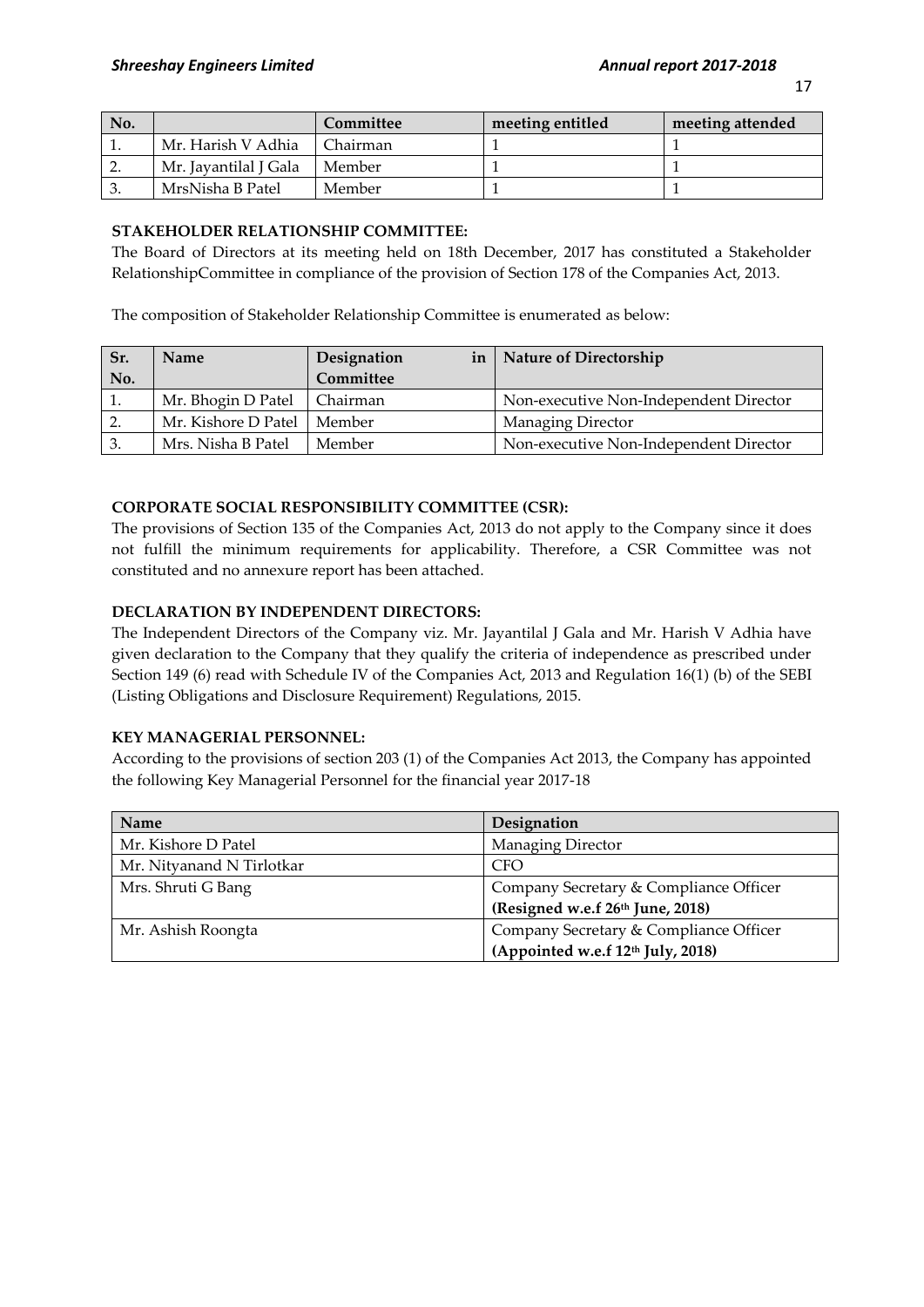#### **DIRECTORS'RESPONSIBILITY STATEMENT**

Pursuant to the requirement of Section 134(5) of the Act, and based on the representations received from the management, the directors hereby confirm to the best of their knowledge that:

- i. In the preparation of annual accounts, the applicable accounting standards have been followed along with proper explanation relating to material departures.
- ii. they have selected such accounting policies and applied them consistently and made judgments and estimates that are reasonable and prudent so as to give a true and fair view of the state of affairs of the Company at the end of the financial year and of the Profit of the Company for that period.
- iii. they have taken proper and sufficient care for the maintenance of adequate accounting records in accordance with the provisions of this Act for safeguarding the assets of the Company and for preventing and detecting fraud and other irregularities;
- iv. They have prepared the annual financial statements on going concern basis.
- v. proper internal financial controls are in place in the Company and that such internal financial controls are adequate and are operating effectively and
- vi. They have devised proper systems to ensure compliance with the provisions of all applicable laws and that such systems were adequate and operating effectively.

#### **FORMAL ANNUAL EVALUATION PROCESS BY THE BOARD:**

Pursuant to the provisions of the Companies Act, 2013 and Rules made thereunder, the Board has carried the evaluation of its own performance, individual Directors, its Committees, including the Chairman of the Board on the basis of attendance, contribution and various criteria as recommended by the Nomination and Remuneration Committee of the Company. The evaluation of the working of the Board, its committees, experience and expertise, performance of specific duties and obligations etc. were carried out.

The Directors expressed their satisfaction with the evaluation process and outcome.

The performance of each of the non-independent directors (including the Chairman) was also evaluated by the Independent Directors at the separate meeting held of Independent Directors of the Company.

#### **PARTICULARS OF EMPLOYEES, MANAGEMENT REMUNERATION:**

During the year under review, there are no employees drawing remuneration which is in excess of the limit as prescribed under Section 197 of the Companies Act, 2013 read with rule 5(2) of the Companies(Appointment and Remuneration of Managerial Personnel) Rules, 2014.

Disclosures pertaining to remuneration and details as required under section 197 of the Companies Act,2013 read with Rule 5(1) of the Companies (Appointment and Remuneration of Managerial Personnel)Rules, 2014 is attached as per **Annexure - 5.**

#### **POLICY ON DIRECTORS' APPOINTMENT AND POLICY ON REMUNERATION :**

Pursuant to the requirements of Section 134 and 178 of the Companies Act, 2013, the policy on appointment of Board Members and policy on remuneration of the Directors, KMPs and Senior Management is attached as per **Annexure - 6.**

#### **NUMBER OF BOARD MEETINGS OF THE BOARD:**

The Board of Directors, during the year 2017-2018 duly met 6times in respect of which meetings, proper notices were given and the proceedings were properly recorded and signed in the Minutes Book maintained for the purpose.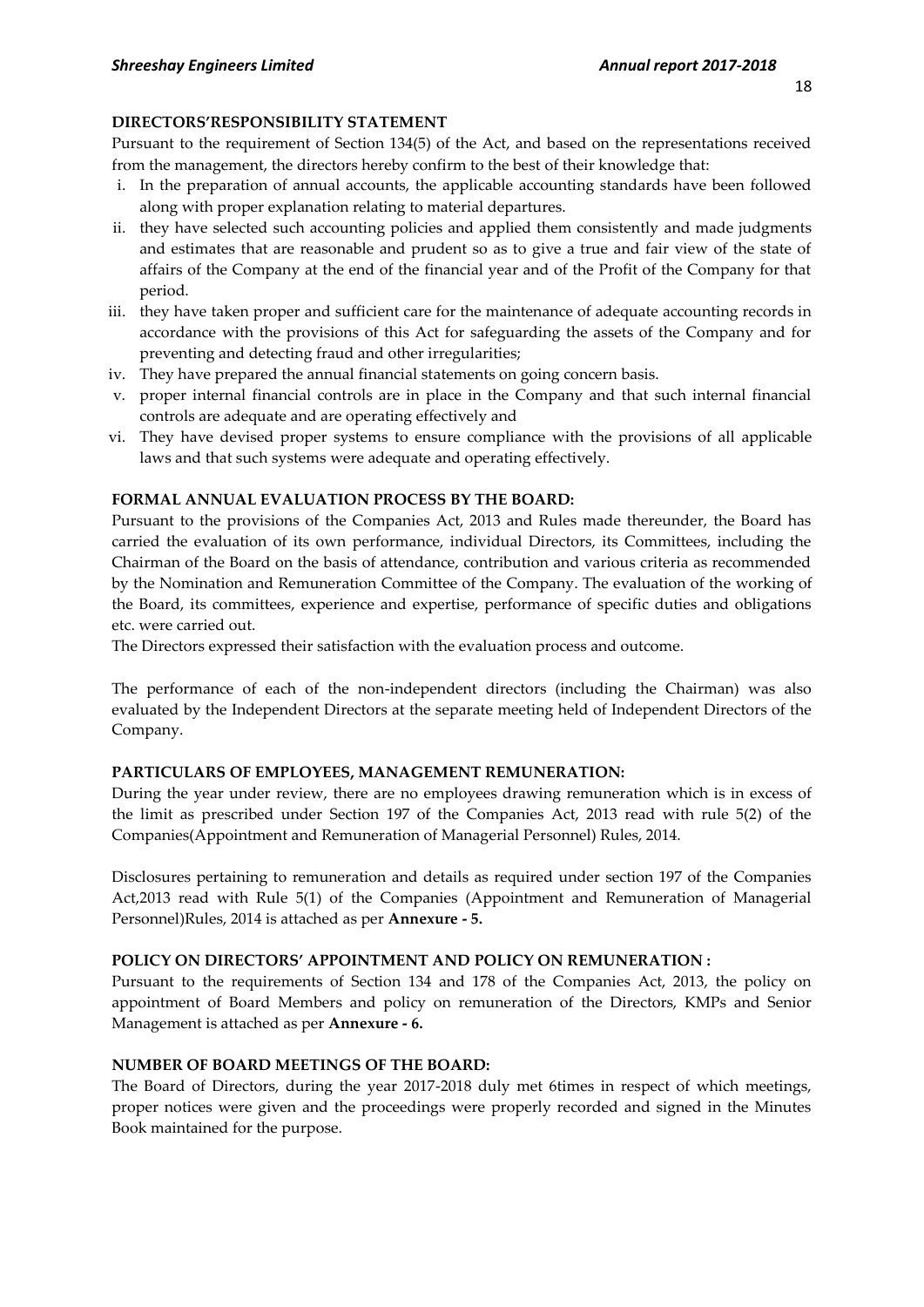#### **CORPORATE GOVERNANCE:**

Since the Company' securities are listed on SME Exchange of BSE, by virtue of Regulation 15 of SEBI (Listing Obligations & Disclosure Requirements) Regulations, 2015 the compliance with the corporate governance provisions as specified in regulations 17 to 27 and clauses (b) to (i) of sub-regulation (2) of regulation 46and para C, D and E of Schedule V are not applicable to the Company. Hence Corporate Governance does not form part of this Directors' Report.

#### **CODE OF CONDUCT:**

The Company has adopted Code of Conduct ("the Code/s") for its Directors, Independent Directors, Senior Management and employees. These Codes enunciate the underlying principles governing the conduct of the Company's business and seek to reiterate the fundamental precept that good governance must and would always be an integral part of the Company's ethos. The Company has for the year under review, received declarations under the Codes from the Board members including Independent Directors of the Company affirming compliance with the respective Codes.

#### **INTERNAL FINANCIAL CONTROL AND ITS ADEQUACY:**

The Company has adopted an internal control system considering the nature of its business and the size and complexity of operations. The Board has adopted the policies and procedures for ensuring the orderly and efficient conduct of its business, including adherence to the Company's policies, the safeguarding of its assets, the prevention and detection of frauds and errors, the accuracy and completeness of the accounting records and the timely preparation of reliable financial disclosures etc.

Systems and procedures are periodically reviewed to keep pace with the growing size and complexity of your company's operations.

The internal auditor assesses opportunities for improvement of business processes, systems and controls, to provide recommendations, which can add value to the organization.

#### **RISK MANAGEMENT POLICY:**

Your company has developed and implemented a Risk Management Policy pursuant to Section 134(3)(n)of the Companies Act, 2013 read with the Companies (Accounts) Rules, 2014, which includes identification of elements of risk, if any, which in the opinion of the Board, may threaten the existence of the Company.

The risk management process is designed to safeguard the organisation from various risks through adequate and timely action. It is designed to anticipate, evaluate and mitigate risks in order to minimise its impact on the business. The risk management framework of the Company is appropriate compared to the size of the Company and the environment under which the Company operates.

At present, in the opinion of the Board there is no identification of Risk element that may threaten the existence of the Company.

#### **HUMAN RESOURCES:**

Your Company lays a lot of emphasis in the training and development of skills of human resources. The Employer relations with staff throughout the year continued to remain cordial.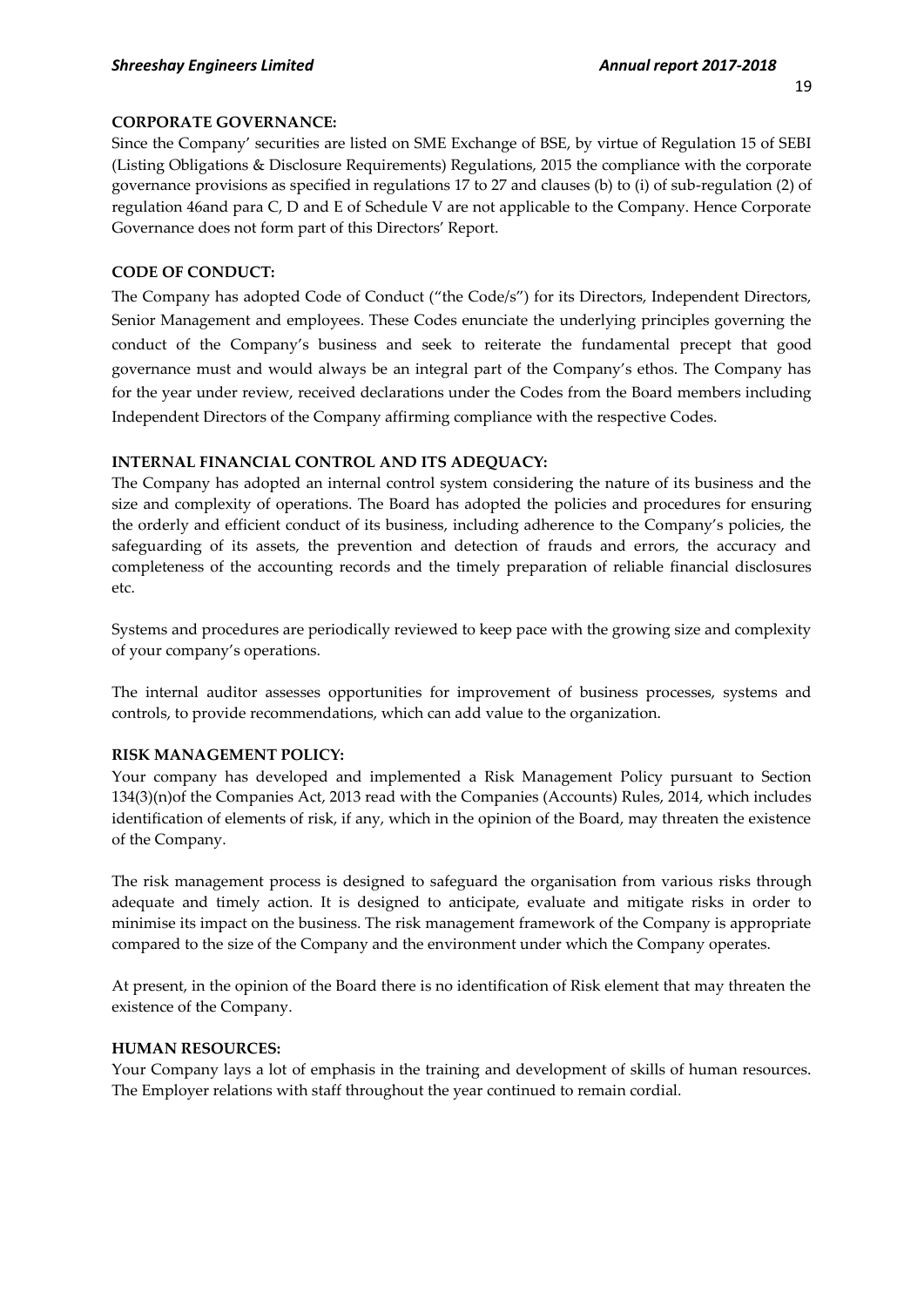#### **VIGIL MECHANISM:**

The Company has established a vigil mechanism system by adopting Whistle Blower Policy. The same is available on the Company's website [www.shreeshay.com.](http://www.shreeshay.com/)

#### **CONSERVATION OF ENERGY, TECHNOLOGY ABSORPTION, FOREIGN EXCHANGE EARNINGS ANDOUTGO:**

The information on conservation of energy, technology absorption and foreign exchange earnings and out go stipulated under Section134 (3)(m) of the Companies Act, 2013 read with Rule, 8 of The Companies(Accounts) Rules, 2014, are enumerated as below:

#### *Conservation of Energy:*

#### **1. The steps taken or impact on conservation of energy:-**

The Company has taken measures and applied strict control system to monitor day to day power consumption, to endeavour to ensure the optimal use of energy with minimum extent possible wastage as far as possible. The day to day consumption is monitored and various ways and means are adopted to reduce the power consumption in an effort to save energy.

#### **2. The steps taken by the company for utilizing alternate sources of energy.**

The Company has not taken any step for utilizing alternate sources of energy.

#### **3. The capital investment on energy conservation equipments.**

The Company has not made any capital investment on energy conservation equipments.

#### *Technology Absorption:*

The Company has not imported any technology and hence there is nothing to be reported here.

#### *Foreign Exchange Earning and Outgo:*

The details of Foreign exchange Earnings and outgo during the year are as follows:

| <b>Particulars</b>              | 2017-2018 | 2016-2017 |
|---------------------------------|-----------|-----------|
| Foreign Exchange Earnings (Rs.) | NIL       | NIL       |
| Foreign Exchange Outgo (Rs.)    | NIL       | NIL       |

#### **INDUSTRIAL RELATIONS:**

The Company's Industrial relations with its employees continued to be cordial throughout the year under review. Your Directors wish to place on record their appreciation for the excellent team work with which the workers and officers of the Company at all levels have contributed individually and collectively to the performance of the Company.

#### **DISCLOSURE UNDER THE SEXUAL HARASSMENT OF WOMEN AT WORKPLACE (PREVENTION, PROHIBITION & REDRESSAL) ACT, 2013:**

The Company has not received any complaint under The Sexual Harassment of Women at Workplace(Prevention, Prohibition and Redressal) Act, 2013.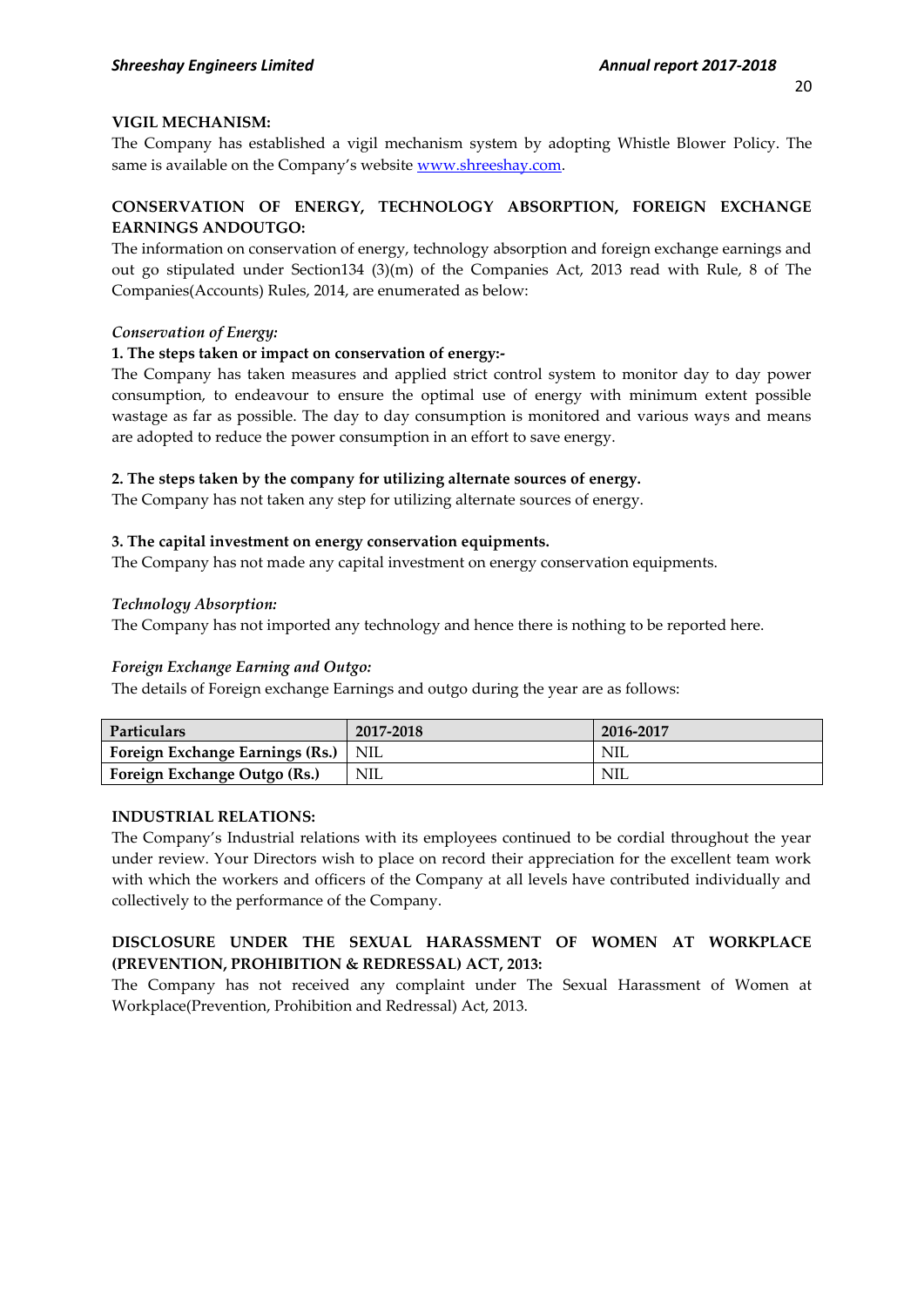#### 21

#### **CERTIFICATION FROM CHIEF FINANCIAL OFFICER /CHIEF EXECUTIVE OFFICER OF THE COMPANY:**

The Company has obtained a compliance certificate in accordance with Regulation 17(8) of listing Regulations from Mr. Nityanand Tirlotkar, Chief Financial Officer Director of the Company. The same forms a part of this Annual Report.

#### **ACKNOWLEDGEMENT:**

Your Directors wish to place on record their sincere appreciation for the excellent assistance and cooperation received from the Governmental authorities, the banks and financial institutions, customers, vendors, workers, officers, staff and investors for their continued support during the year.

> **For and behalf of the Board For Shreeshay Engineers Limited**

**Kishore Patel Bhogin Patel** ManagingDirector Director 00990345 01319739

Date : 03rd September, 2018 Place : Mumbai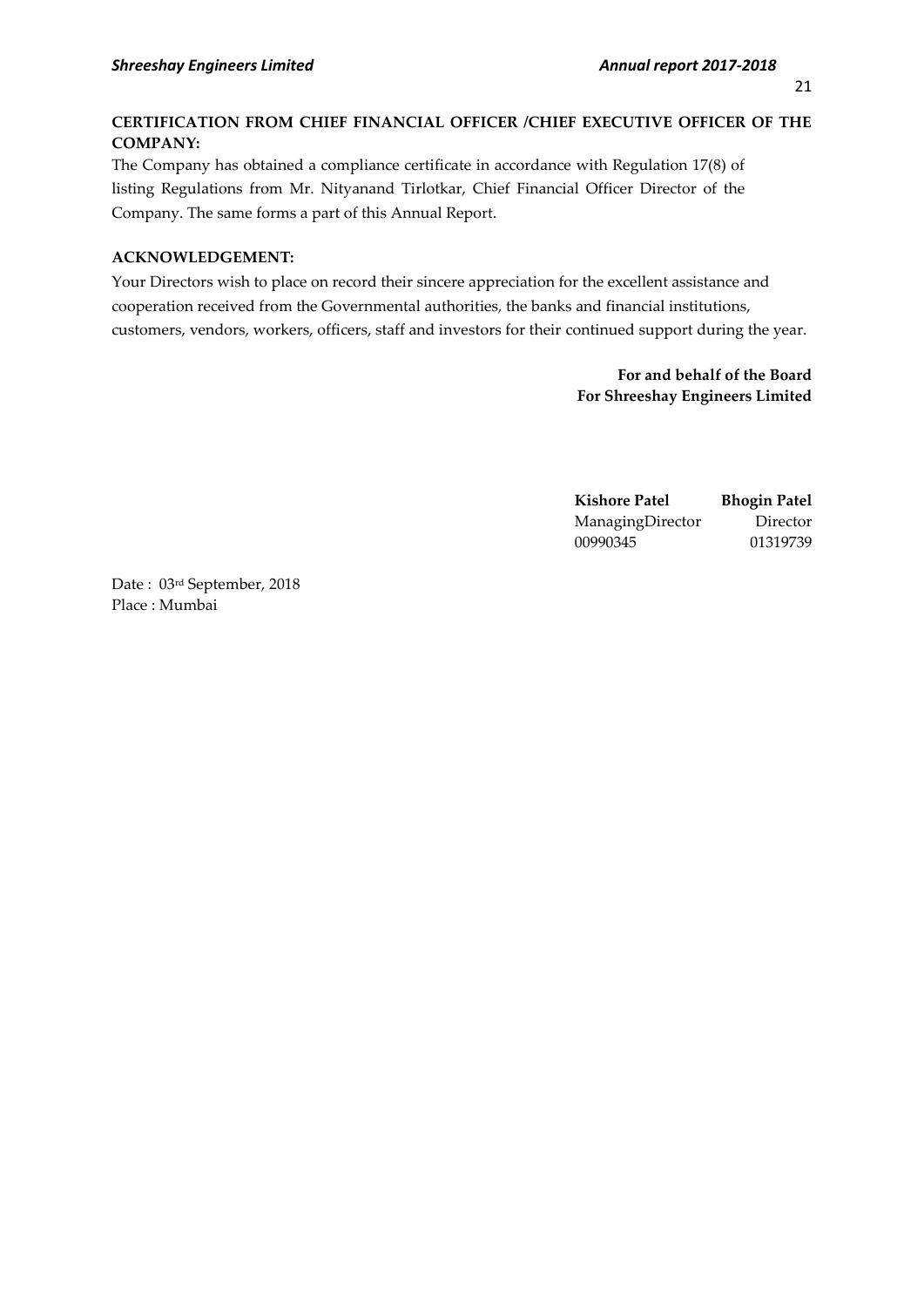#### **ANNEXURE – 1 TO THE DIRECTOR'S REPORT**

#### **MANAGEMENT DISCUSSION AND ANALYSIS REPORT**

The Management of M/s Shreeshay Engineers Limited is presenting the Management Discussion and Analysis Report covering the operations and financial performance of the Company for the financial year 2017-2018. The Company is engaged in the business of providing real estate construction and engineering focused solutions.

#### **INDUSTRY STRUCTURE & DEVELOPMENT:**

India has always been a resilient market with great fundamentals for real estate and springing back positively. By virtue of the strong and increasing demand due to our large population base, this sector has grown continuously and is expected to stay steady for long.2017 can be best defined as a landmark year for the industry as various game changing regulatory developments including Real Estate (Regulation & Development) Act (RERA), Goods & Services Tax (GST) and industry status to affordable housing, were rolled out.

#### **OUTLOOK**

The government's Credit Linked Subsidy Scheme(CLLS) had many takers, making affordable housing a hot-selling segment across metros and tier II cities. In order to push mission Housing for All by 2022 and to increase demand in middle income group (MIG)category, the government has extended the CLSS scheme till March 2019 and further relaxed the carpet area norms for MIG category I to 120 square meters under CLSS scheme from its existing 90 square meters and for category II, from 110 to 150 square meters. With these key acts stabilizing, the real estate sector is on the cusp of a complete makeover. The prospects for future development of our business are bright due to the introduction of these initiatives.

#### **COMPETITION**

The industry in which we operate is highly competitive and fragmented. Competition emerges from small as well as big players. The organized players in the industry compete with each other by providing high quality, time-bound and value added services. We have a number of competitors offering services similar to us. We believe the principal elements of Competition in the real estate consultancy sector are price, quality, timely delivery and reliability. We compete by establishing ourselves as a knowledge-based unit with industry expertise in completing the projects on time and providing quality work to the consumers which enables us to provide our clients efficient service suitable to the current market expectations.

#### **SWOT ANALYSIS OF THE REAL ESTATE INDUSTRY :**

**Strengths:** The industrial output can be positively compared with most of the developed countries. IT/ITeS and industries are still expected to grow, creating employment opportunities and job stability. Rising disposable incomes and a growing middle class will also ensure robust housing demand and overall growth for real estate in India.

Moreover, Foreign Direct Investments in various sectors will continue to fuel the economy and open more doors. The Land Bill as well as the Real Estate Regulatory Bill will bring about more transparency in the long term, hence making investments more attractive.

The above fundamentals automatically create demand for more housing and also tend to support infrastructure such as retail, office, hospitality, health care, entertainment and lifestyle business.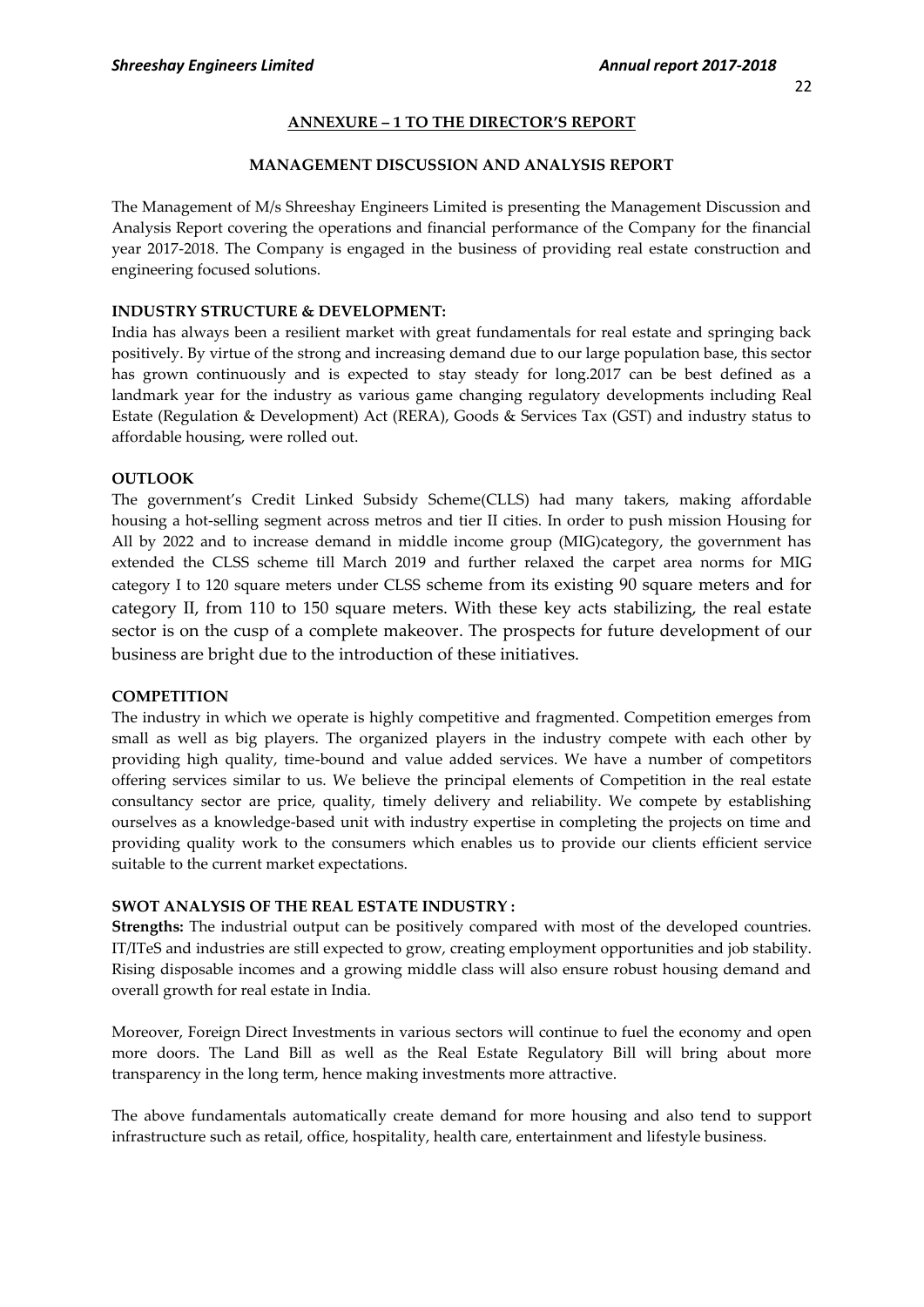**Weakness:** The recent past has been a little gloomy with unstable government policies, indecisiveness and inconsistencies in issues related to tax and other involved arenas. Such situations tend to hamper the overall business landscape leading to sluggish growth, directly impacting the real estate sector.

Excessive red tape and long approval gestation periods increase delivery time and make the business riskier, hence increasing the overall cost of projects. Scarcity of capital available for real estate, with RBI curbs in this sector, results in increasing the cost of capital.

High inflation rate has been pushing construction costs up and this, combined with the high cost of capital will lead to steep pricing. Frivolous litigations and unclear land titles has plagued this industry. Lack of transparency has hampered further investments in this field with investors focusing on other secure markets.

#### **SEGMENT-WISE OR PRODUCT-WISE PERFORMANCE:**

The Company is engaged in the business of real estate construction and engineering focused solutions, accordingly this is the only single reportable segment.

#### **INTERNAL CONTROL SYSTEM AND THEIR ADEQUACY:**

Your Company has an effective internal control and risk-mitigation system, which are constantly assessed and strengthened with new/revised standard operating procedures. The Company's internal control system is commensurate with its size, scale and complexities of its operations. The internal and operational audit is entrusted to M/s. Vinod K. Mehta & Co., a reputed firm of Chartered Accountants. The main thrust of internal audit is to test and review controls, appraisal of risks and business processes, besides benchmarking controls with best practices in the industry. The Audit Committee of the Board of Directors actively reviews the adequacy and effectiveness of the internal control systems and suggests improvements to strengthen the same. The Company has a robust Management Information System, which is an integral part of the control mechanism. The Audit Committee of the Board of Directors, Statutory Auditors and the Business Heads are periodically apprised of the internal audit findings and corrective actions taken. Audit plays a key role in providing assurance to the Board of Directors. Significant audit observations and corrective actions taken by the management are presented to the Audit Committee of the Board. To maintain its objectivity and independence, the Internal Audit function reports to the Chairman of the Audit Committee.

#### **ENVIRONMENT AND SAFETY:**

The Company is conscious of the importance of environmentally clean and safe operations. The Company's policy requires conduct of operations in such a manner, so as to ensure safety of all concerned, compliances of environmental regulations and preservation of natural resources.

#### **HUMAN RESOURCES AND INDUSTRIAL RELATIONS:**

Your Company has team of qualified and dedicated personnel who have contributed to the consolidation of the operations of your Company. Your Company's industrial relations continued to be harmonious during the year under review. Your Company has succeeded in attracting and retaining key professional and intends to continue to seek fresh talents to further enhance and grow our business.

#### **CAUTIONERY STATEMENT:**

Statements in this report describing the Company's objective, expectations or predictions may be optimistic statements within the meaning of applicable securities laws and regulations. The actual result may differ materially from those expressed in the statements. Important factors that could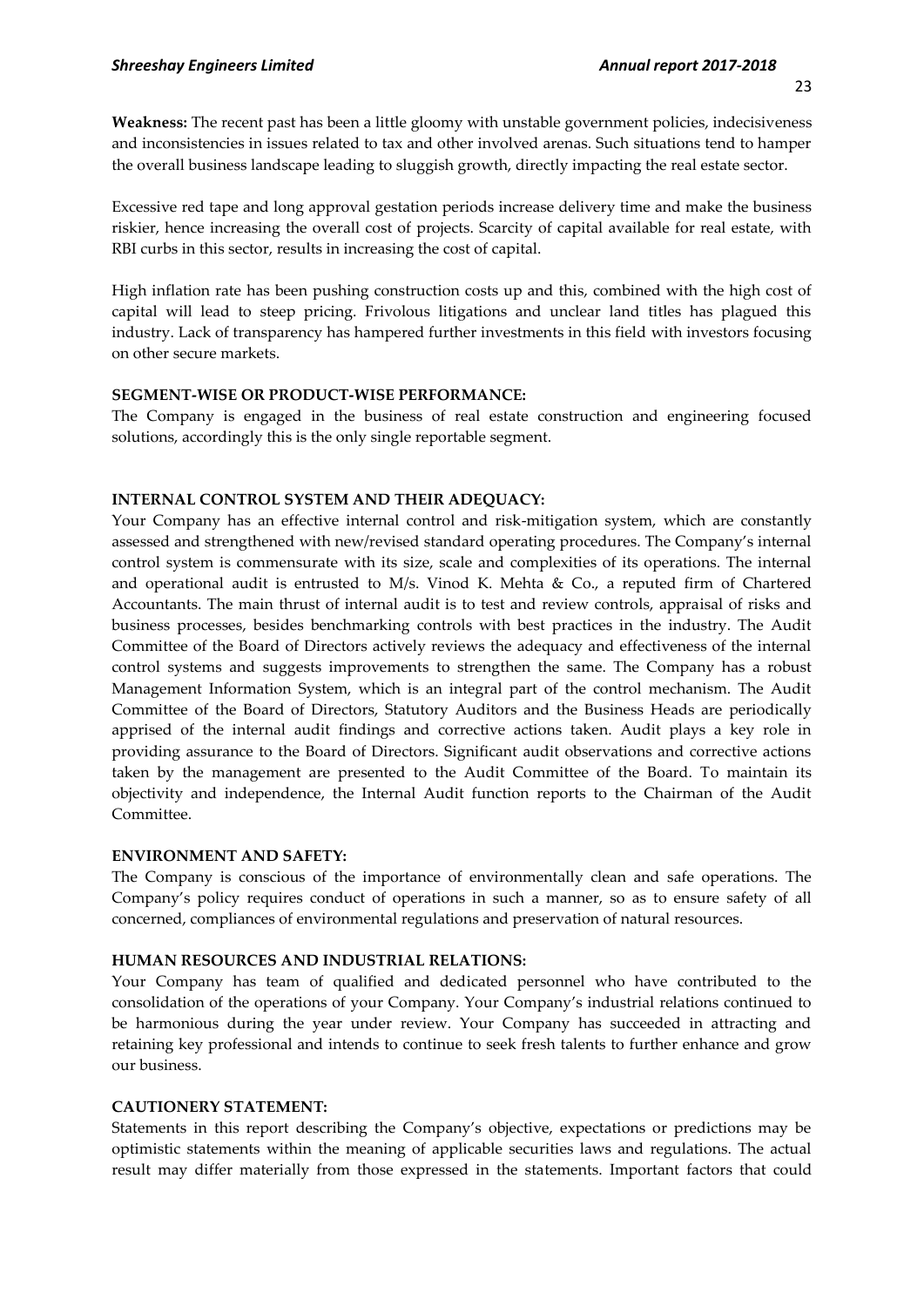influence the company's operations include economic conditions affecting demand / supply price condition in the domestic markets in which the company operates, changes in the government regulations, tax laws and other statutes and other incidental factors.

> **For and behalf of the Board For Shreeshay Engineers Limited**

| Kishore Patel    | <b>Bhogin Patel</b> |
|------------------|---------------------|
| ManagingDirector | Director            |
| 00990345         | 01319739            |

**Date: 03rd September, 2018 Place: Mumbai**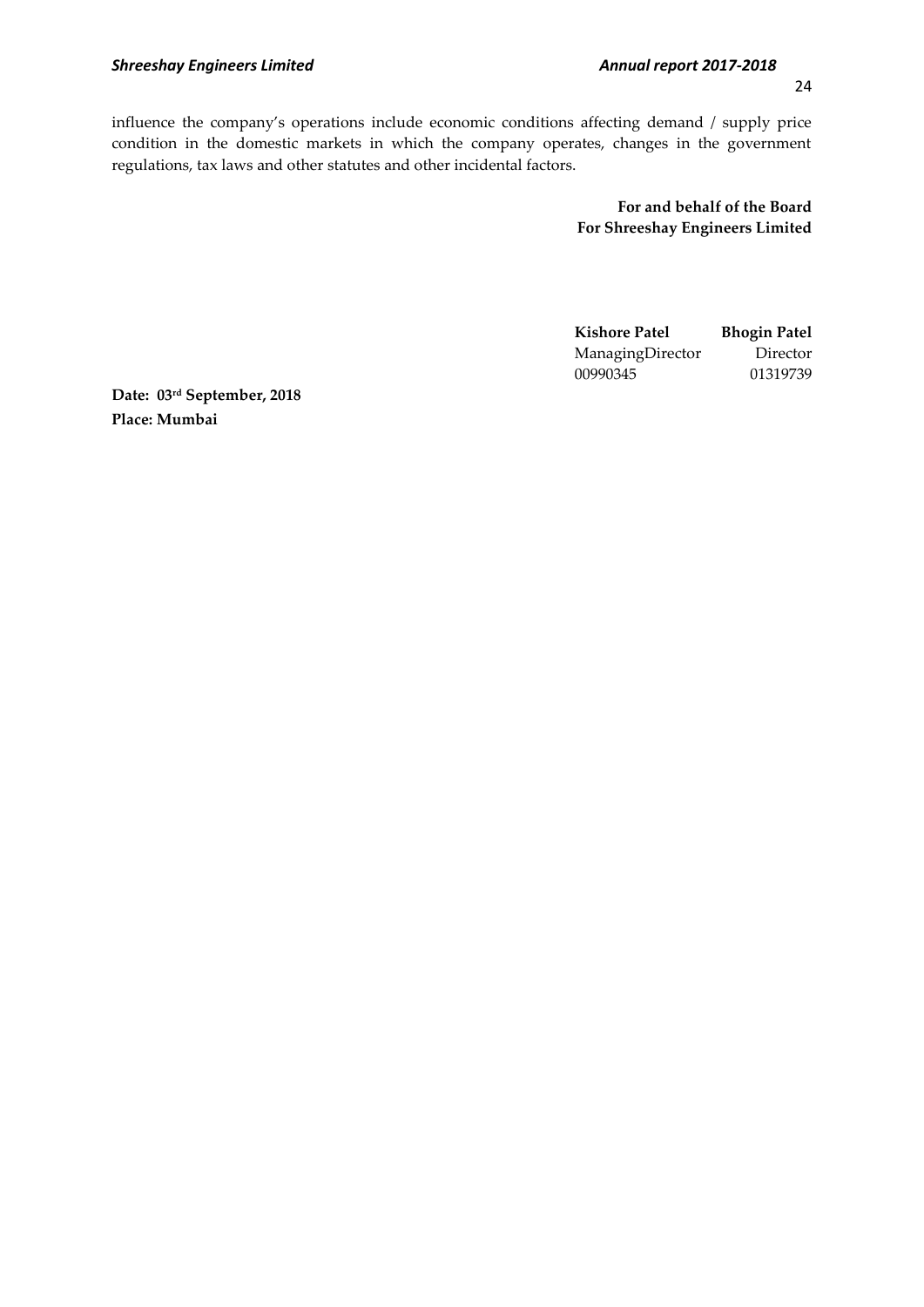#### **ANNEXURE – 2 TO THE DIRECTOR'S REPORT**

#### **FORM NO. MGT.9**

#### **EXTRACT OF ANNUAL RETURN**

#### **as on the financial year ended on 31st March 2018**

*[Pursuant to section 92(3) of the Companies Act, 2013 and rule 12(1) of the Companies (Management and Administration) Rules, 2014]*

#### I. **REGISTRATION AND OTHER DETAILS:**

|    | <b>CIN</b>                                                           | U67190MH1995PLC087145                                                                                                                                    |  |  |  |
|----|----------------------------------------------------------------------|----------------------------------------------------------------------------------------------------------------------------------------------------------|--|--|--|
| 2. | <b>Registration Date</b>                                             | 04/04/1995                                                                                                                                               |  |  |  |
| 3. | Name of the Company                                                  | <b>SHREESHAY ENGINEERS LIMITED</b>                                                                                                                       |  |  |  |
| 4. | Category/sub-category of the Company                                 | Company Limited by Shares/Non Govt. Company                                                                                                              |  |  |  |
| 5. | Address of the Registered Office and<br>contact details              | 501, Kailas Plaza, V.B. Lane, Ghatkopar East,<br>Mumbai 400077                                                                                           |  |  |  |
| 6. | Whether Listed Company                                               | Listed (BSE SME Exchange)                                                                                                                                |  |  |  |
| 7. | Name, address and contact details of<br>Registrar and Transfer Agent | Bigshare Services Pvt. Ltd<br>1st Floor, Bharat Tin Works Building, Opp. Vasant<br>Oasis, Makwana Road, Marol, Andheri East<br>Phone number: 22 62638200 |  |  |  |

#### II. **PRINCIPAL BUSINESS ACTIVITIES OF THE COMPANY**

All the business activities contributing 10 % or more of the total turnover of the company shall be stated:-

| <b>Sl. No.</b> | Name and<br>Description of<br>main products/<br>services                                                              | NIC Code of<br>the Product/<br>service |      |
|----------------|-----------------------------------------------------------------------------------------------------------------------|----------------------------------------|------|
|                | complete<br><b>Building</b><br><sub>of</sub><br>constructions<br>parts<br><sub>or</sub><br>thereof; civil engineering | 4520                                   | 100% |

#### III. **PARTICULARS OF HOLDING, SUBSIDIARY AND ASSOCIATE COMPANIES -**

| <b>Sl.</b><br>No. | Name and<br><b>Address of</b><br>the<br>Company | <b>CIN/GLN</b> | Holding/<br>Subsidiary/<br>Associate | $%$ of shares<br>held | <b>Applicable Section</b> |
|-------------------|-------------------------------------------------|----------------|--------------------------------------|-----------------------|---------------------------|
|                   | NA                                              | ΝA             | NA                                   | NA                    | NA                        |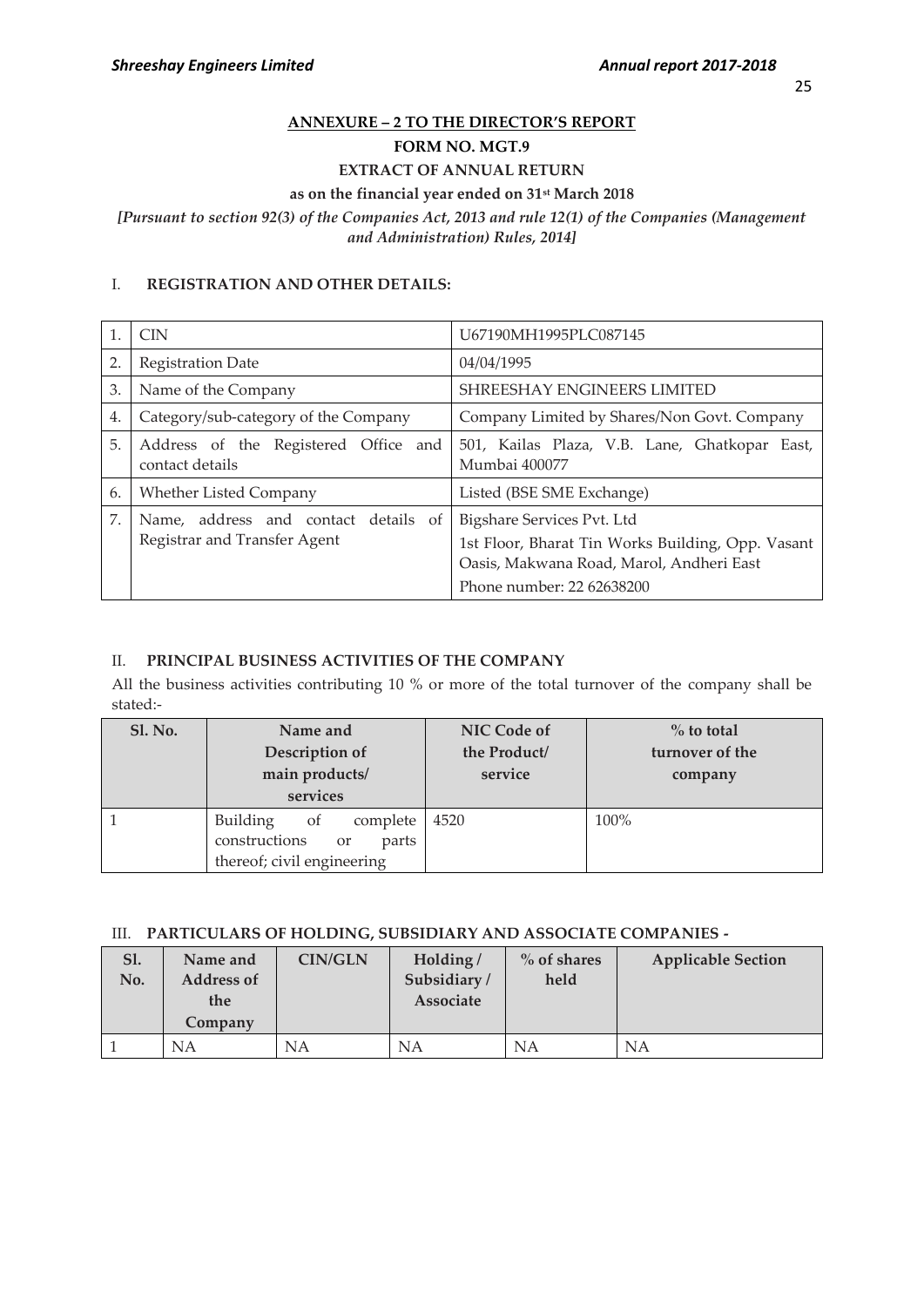## IV. **SHARE HOLDING PATTERN(Equity Share Capital Breakup as percentage of Total Equity)**

i) Category-wise Share Holding

| Category of<br><b>Shareholders</b> | No. of Shares held at the<br>No. of Shares held at the end of the<br>beginning of the year<br>year |                |                   |                                          |                          |                                                             |                              |                                                        |                |  |
|------------------------------------|----------------------------------------------------------------------------------------------------|----------------|-------------------|------------------------------------------|--------------------------|-------------------------------------------------------------|------------------------------|--------------------------------------------------------|----------------|--|
|                                    | Demat                                                                                              | Physical       | <b>Total</b>      | $%$ of<br>Tota<br>1<br><b>Shar</b><br>es | Demat                    | $\mathbf P$<br>$\mathbf h$<br>y<br>si<br>ca<br>$\mathbf{l}$ | <b>Total</b>                 | $%$ of<br><b>Total</b><br><b>Share</b><br>$\mathbf{s}$ |                |  |
| A. Promoters                       |                                                                                                    |                |                   |                                          |                          |                                                             |                              |                                                        |                |  |
| $(1)$ Indian                       |                                                                                                    |                |                   | $\frac{1}{2}$                            |                          | -                                                           | $\qquad \qquad \blacksquare$ |                                                        |                |  |
| a) Individual/<br><b>HUF</b>       | $\overline{\phantom{a}}$                                                                           | 485,020        | 485,020           | 100                                      | 4,483,378                | $\frac{1}{2}$                                               | 9603396                      | 72.73                                                  | $-27.27$       |  |
| Central -<br>b)<br>Govt            |                                                                                                    | $\overline{a}$ | $\overline{a}$    | $\overline{a}$                           | $\overline{a}$           | $\overline{a}$                                              | $\overline{a}$               | $\overline{a}$                                         | $\overline{a}$ |  |
| c) State Govt -<br>(s)             |                                                                                                    |                | $\overline{a}$    | $\overline{a}$                           | $\overline{a}$           | -                                                           |                              | $\overline{\phantom{0}}$                               |                |  |
| d)<br><b>Bodies</b><br>Corp.       | $\overline{a}$                                                                                     |                |                   | $\overline{a}$                           | $\overline{a}$           |                                                             | $\overline{a}$               | $\overline{a}$                                         |                |  |
| e) Banks/FI                        | $\overline{a}$                                                                                     | $\overline{a}$ | ÷                 | $\overline{a}$                           | $\overline{\phantom{0}}$ | L,                                                          | $\overline{a}$               | $\overline{\phantom{0}}$                               |                |  |
| f) Any Other                       |                                                                                                    |                | $\qquad \qquad -$ | $\overline{a}$                           | $\overline{a}$           |                                                             | $\overline{\phantom{0}}$     | -                                                      | -              |  |
| Sub-total $(A)$ -<br>(1):          |                                                                                                    | 485,020        | 485,020           | 100                                      | 4,483,378                | $\overline{a}$                                              | 9603396                      | 72.73                                                  | $-27.27$       |  |
| (2) Foreign                        |                                                                                                    |                |                   | $\overline{a}$                           | $\overline{a}$           | $\overline{\phantom{0}}$                                    |                              | $\overline{\phantom{0}}$                               |                |  |
| a) NRIs<br>(Individuals)           |                                                                                                    |                |                   |                                          | $\overline{a}$           | -                                                           |                              | -                                                      |                |  |
| b) Other<br>(Individuals           | $\overline{a}$                                                                                     |                |                   | $\overline{a}$                           | $\overline{a}$           | L                                                           | $\overline{a}$               |                                                        |                |  |
| c) Bodies<br>Corp.                 |                                                                                                    |                |                   | $\overline{a}$                           | $\overline{\phantom{a}}$ | $\overline{\phantom{0}}$                                    |                              | $\overline{\phantom{0}}$                               |                |  |
| d) Banks / FI                      |                                                                                                    |                | $\overline{a}$    |                                          |                          |                                                             |                              | -                                                      |                |  |
| e) Any<br>Other                    |                                                                                                    |                |                   |                                          |                          |                                                             |                              | -                                                      |                |  |
| Sub-total (A) -<br>(2):            |                                                                                                    |                |                   |                                          |                          | -                                                           |                              |                                                        |                |  |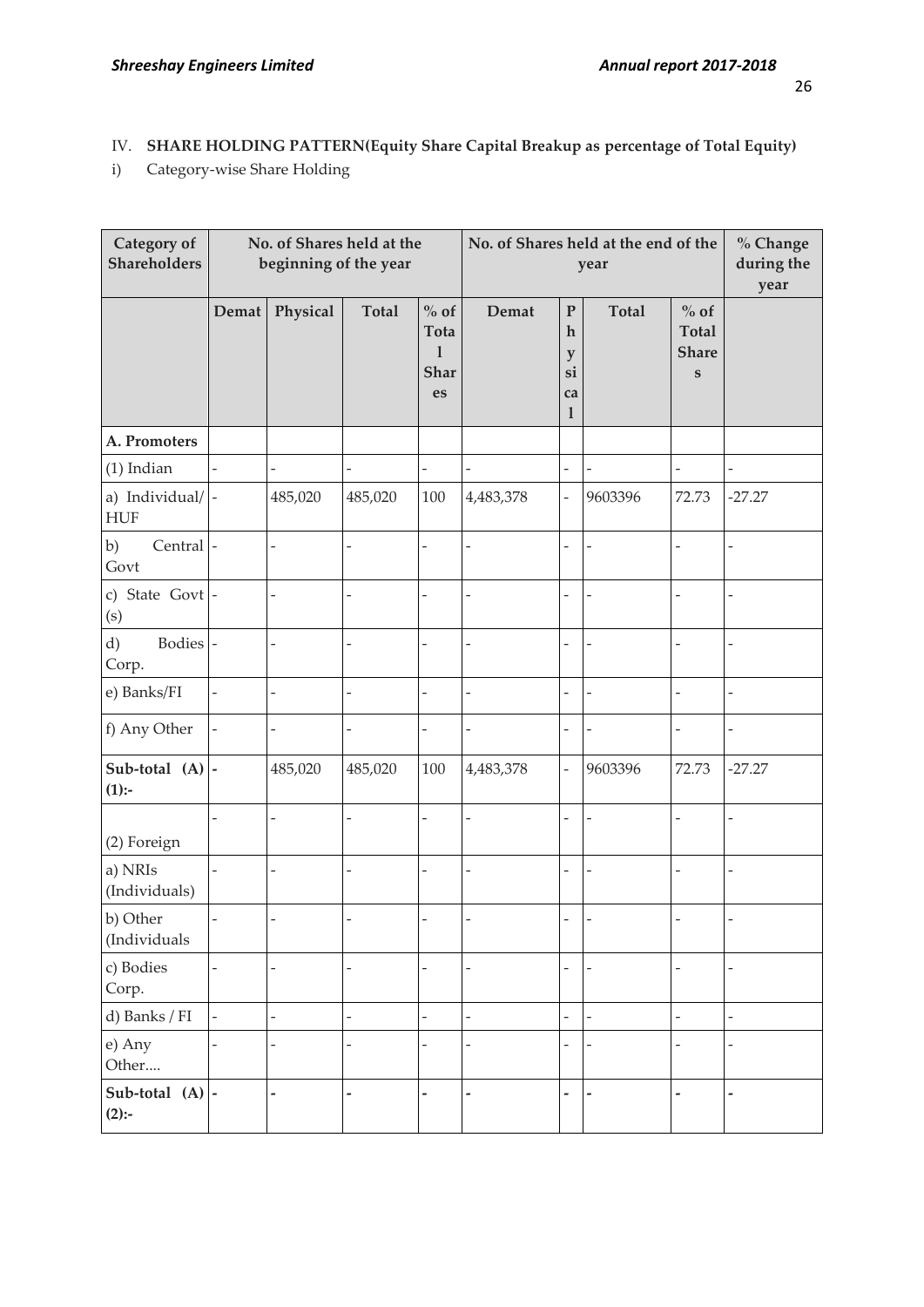| ٠<br>. . |  |
|----------|--|
|          |  |

| Category of<br><b>Shareholders</b>                                              |                          | beginning of the year    |                          | No. of Shares held at the<br>No. of Shares held at the end of the<br>year |                          |                                                                                     |                          |                                                        | % Change<br>during the<br>year |
|---------------------------------------------------------------------------------|--------------------------|--------------------------|--------------------------|---------------------------------------------------------------------------|--------------------------|-------------------------------------------------------------------------------------|--------------------------|--------------------------------------------------------|--------------------------------|
|                                                                                 | Demat                    | Physical                 | <b>Total</b>             | $%$ of<br>Tota<br>$\mathbf{1}$<br><b>Shar</b><br>es                       | Demat                    | $\mathbf P$<br>$\mathbf h$<br>$\mathbf{y}$<br>$\boldsymbol{\mathrm{s}i}$<br>ca<br>1 | <b>Total</b>             | $%$ of<br><b>Total</b><br><b>Share</b><br>$\mathbf{s}$ |                                |
| <b>Total</b><br>shareholding<br>Promoter<br>of<br>(A)<br>$=$<br>$(A)(1)+(A)(2)$ |                          | 485,020                  | 485,020                  | 100                                                                       | 4,483,378                | $\frac{1}{2}$                                                                       | 9603396                  | 72.73                                                  | $-27.27$                       |
| <b>B.</b><br>Public<br>Shareholding                                             |                          |                          |                          |                                                                           |                          |                                                                                     |                          |                                                        |                                |
| 1. Institutions                                                                 |                          |                          |                          |                                                                           |                          |                                                                                     |                          |                                                        |                                |
| a) Mutual<br>Funds                                                              | $\frac{1}{2}$            |                          | $\overline{a}$           | -                                                                         |                          | $\bar{\phantom{a}}$                                                                 | $\overline{\phantom{m}}$ | -                                                      | -                              |
| b) Banks/FI                                                                     | $\overline{\phantom{a}}$ | $\overline{\phantom{a}}$ | $\frac{1}{2}$            | $\overline{a}$                                                            | $\overline{\phantom{a}}$ | $\overline{\phantom{0}}$                                                            | $\overline{\phantom{a}}$ | $\overline{\phantom{0}}$                               | $\overline{\phantom{0}}$       |
| c) Central<br>Govt                                                              | $\frac{1}{2}$            |                          | $\overline{a}$           |                                                                           | L,                       | $\overline{\phantom{0}}$                                                            | $\overline{\phantom{0}}$ | -                                                      | -                              |
| d) State<br>Govt(s)                                                             | $\frac{1}{2}$            |                          | $\overline{a}$           |                                                                           |                          | $\overline{\phantom{0}}$                                                            |                          | -                                                      | -                              |
| e) Venture<br>Capital Funds                                                     | $\overline{\phantom{a}}$ |                          | $\overline{\phantom{0}}$ |                                                                           | L,                       | $\overline{\phantom{0}}$                                                            | $\frac{1}{2}$            | -                                                      | -                              |
| f) Insurance<br>Companies                                                       | $\frac{1}{2}$            | -                        | $\overline{a}$           | $\overline{a}$                                                            | Ξ                        | $\overline{\phantom{0}}$                                                            | $\frac{1}{2}$            | -                                                      | -                              |
| g) FIIs                                                                         | $\overline{a}$           |                          | $\overline{a}$           |                                                                           | $\overline{a}$           | $\overline{\phantom{0}}$                                                            | $\overline{a}$           | -                                                      | -                              |
| h) Foreign<br>Venture<br>Capital Funds                                          |                          |                          |                          |                                                                           |                          |                                                                                     |                          |                                                        |                                |
| i) Others<br>(specify)                                                          |                          |                          |                          |                                                                           |                          | $\overline{\phantom{0}}$                                                            |                          |                                                        |                                |
| Sub-total<br>$(B)(1)$ :-                                                        |                          |                          |                          |                                                                           |                          | $\overline{a}$                                                                      |                          |                                                        |                                |
| 2. Non-<br>Institutions                                                         |                          |                          |                          |                                                                           |                          |                                                                                     |                          |                                                        |                                |
| a) Bodies<br>Corp.                                                              | $\overline{\phantom{0}}$ |                          | $\overline{a}$           | L                                                                         | 1208000                  |                                                                                     | 1208000                  | 9.14                                                   | 9.14                           |
| i) Indian                                                                       | $\overline{a}$           |                          | L,                       |                                                                           |                          | $\overline{\phantom{0}}$                                                            | $\overline{a}$           | -                                                      | -                              |
| ii) Overseas                                                                    | $\overline{\phantom{m}}$ |                          | $\overline{a}$           |                                                                           | $\overline{a}$           | $\overline{\phantom{0}}$                                                            | $\overline{a}$           | $\overline{\phantom{0}}$                               | $\overline{a}$                 |
| b) Individuals                                                                  |                          |                          |                          |                                                                           |                          |                                                                                     |                          |                                                        |                                |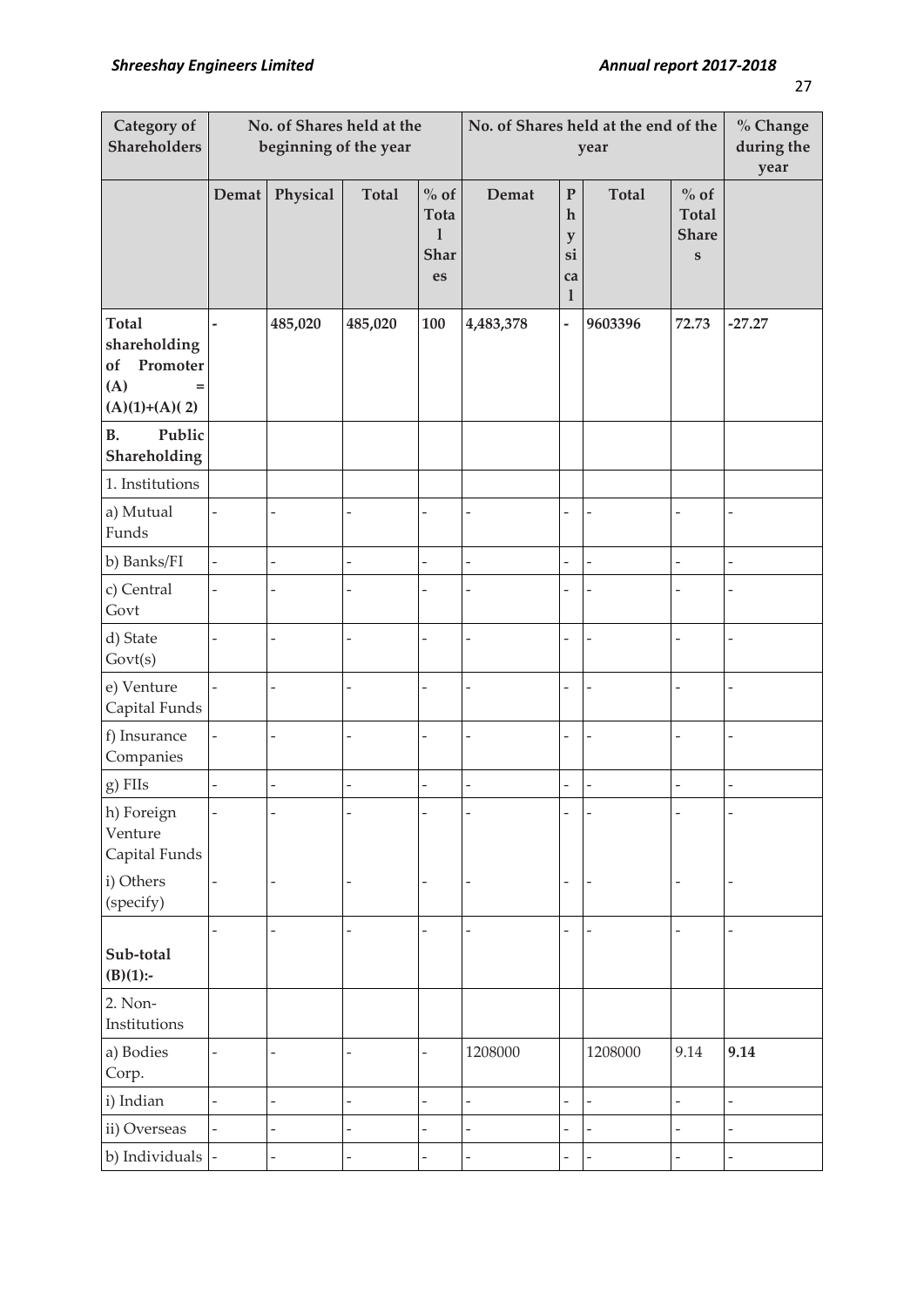| ٠ | ۰.<br>٦<br>×<br>×<br>۰, |
|---|-------------------------|
|   |                         |

| Category of<br><b>Shareholders</b>                                                                 |                | beginning of the year | No. of Shares held at the |                                          | No. of Shares held at the end of the |                                                                                   | year         |                                                        | % Change<br>during the<br>year |
|----------------------------------------------------------------------------------------------------|----------------|-----------------------|---------------------------|------------------------------------------|--------------------------------------|-----------------------------------------------------------------------------------|--------------|--------------------------------------------------------|--------------------------------|
|                                                                                                    | Demat          | Physical              | <b>Total</b>              | $%$ of<br>Tota<br>1<br><b>Shar</b><br>es | Demat                                | ${\bf P}$<br>h<br>$\mathbf y$<br>$\boldsymbol{\mathrm{s}i}$<br>ca<br>$\mathbf{1}$ | <b>Total</b> | $%$ of<br><b>Total</b><br><b>Share</b><br>$\mathbf{s}$ |                                |
| i) Individual<br>shareholders<br>holding<br>nominal share<br>capital upto<br>Rs. 1 lakh            |                |                       |                           | L                                        | 592000                               | $\overline{a}$                                                                    | 592000       | 4.49                                                   | 4.49                           |
| ii) Individual<br>shareholders<br>holding<br>nominal share<br>capital in<br>excess of Rs 1<br>lakh | $\overline{a}$ |                       | $\overline{a}$            |                                          | 1312000                              | $\overline{a}$                                                                    | 1312000      | 9.94                                                   | 9.94                           |
| c) Others                                                                                          | $\overline{a}$ | -                     | $\overline{a}$            | $\overline{a}$                           | 488,000                              | $\overline{a}$                                                                    | 488,000      | 3.70                                                   | 3.70                           |
| Sub-total<br>$(B)(2)$ :-<br><b>Total Public</b><br>Shareholding<br>$(B) = (B)(1) +$<br>(B)(2)      | L,             | Ĭ.                    | L,                        | L                                        | 3600000                              | $\overline{a}$                                                                    | 3600000      | 27.27                                                  | 27.27                          |
| C. Shares held -<br>by Custodian<br>for GDRs &<br><b>ADRs</b>                                      |                |                       |                           |                                          |                                      |                                                                                   |              |                                                        |                                |
| Total -<br>Grand<br>$(A+B+C)$                                                                      |                | 485,020               | 485,020                   | 100                                      | 13,203,396                           | $\overline{a}$                                                                    | 13,203,396   | 100                                                    | $\overline{a}$                 |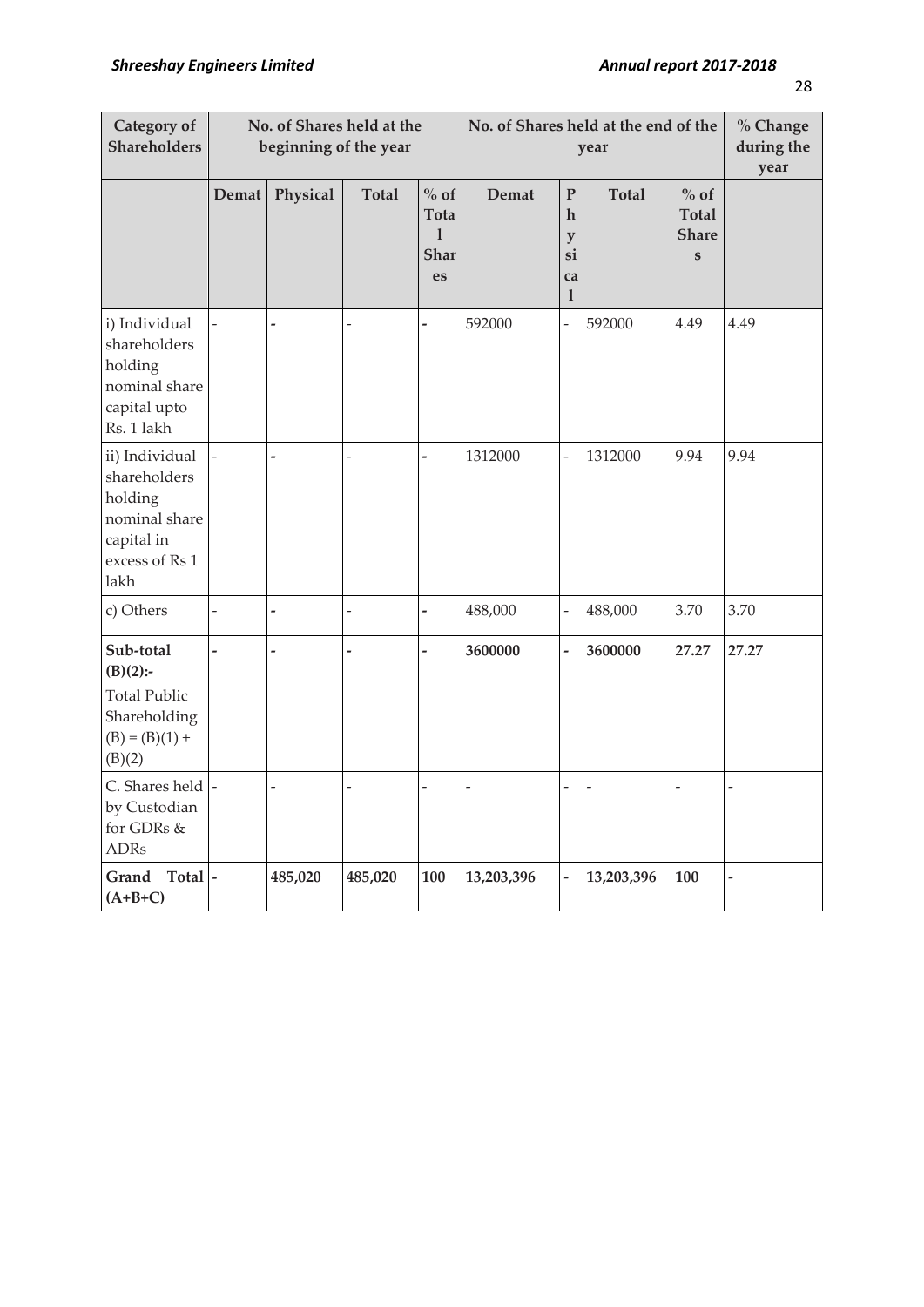## (ii) Shareholding of Promoters

| <b>SIN</b> | Shareholder'                                                |                          | Shareholding at the                         |                                                                             | Shareholding at the end of the year |                                             |                                                                   |                                                   |
|------------|-------------------------------------------------------------|--------------------------|---------------------------------------------|-----------------------------------------------------------------------------|-------------------------------------|---------------------------------------------|-------------------------------------------------------------------|---------------------------------------------------|
| 0.         | s Name                                                      |                          | beginning of the year                       |                                                                             |                                     |                                             |                                                                   |                                                   |
|            |                                                             | No. of<br><b>Shares</b>  | $%$ of total<br>Shares of<br>the<br>company | $\%$ of<br><b>Shares</b><br>Pledged<br>encumb<br>ered to<br>total<br>shares | No. of<br><b>Shares</b>             | $%$ of total<br>Shares of<br>the<br>company | <b>%of Shares</b><br>Pledged/<br>encumbered<br>to total<br>shares | % change in<br>shareholding<br>during the<br>year |
| 1.         | Kishore<br>Danabhai<br>Patel                                | 189,010                  | 38.97                                       |                                                                             | 2,040,218                           | 15.45                                       |                                                                   | $-23.52$                                          |
| 2.         | Kishore D<br>Patel HUF                                      | 1000                     | 0.21                                        |                                                                             | 1800                                | 0.01                                        |                                                                   | $-0.2$                                            |
| 3.         | <b>Bhogin D</b><br>Patel HUF                                | 1000                     | 0.21                                        |                                                                             | 1800                                | 0.01                                        |                                                                   | $-0.2$                                            |
| 4.         | D K Patel<br><b>HUF</b>                                     | 1000                     | 0.21                                        | $\overline{a}$                                                              | 1800                                | 0.01                                        |                                                                   | $-0.2$                                            |
| 5.         | Bhogin<br>Danabhai<br>Patel                                 | 96,000                   | 19.79                                       | $\overline{a}$                                                              | 2,443,160                           | 18.5                                        |                                                                   | 1.29                                              |
| 6.         | Divine Kailas -<br>Properties<br>Private<br>Limited         |                          |                                             |                                                                             | 800000                              | 6.06                                        |                                                                   | 6.06                                              |
| 7.         | Rohan Paper<br>Limited                                      | $\overline{\phantom{0}}$ |                                             |                                                                             | 1000000                             | 7.57                                        |                                                                   | 7.57                                              |
| 8.         | Rear<br>Promoters<br>Private<br>Limited                     |                          |                                             |                                                                             | 200000                              | 1.51                                        |                                                                   | 1.51                                              |
| 9          | Link<br>Promoters<br>Private<br>Limited                     |                          |                                             |                                                                             | 1660000                             | 12.57                                       |                                                                   | 12.57                                             |
| 10.        | Patel<br>Creators And<br>Constructors<br>Private<br>Limited |                          |                                             |                                                                             | 1100000                             | 8.33                                        |                                                                   | 8.33                                              |
| 11.        | Nisha Bhogin 99,010<br>Patel                                |                          | 20.41                                       | $\overline{a}$                                                              | 178218                              | 1.35                                        |                                                                   | 1.35                                              |
| 12.        | Anjali<br>Kishore Patel                                     | 98,000                   | 20.20                                       | $\overline{\phantom{0}}$                                                    | 176400                              | 1.34                                        |                                                                   | 1.34                                              |
|            | Total                                                       | 485,020                  | 100%                                        |                                                                             | 9603396                             | 72.73                                       |                                                                   |                                                   |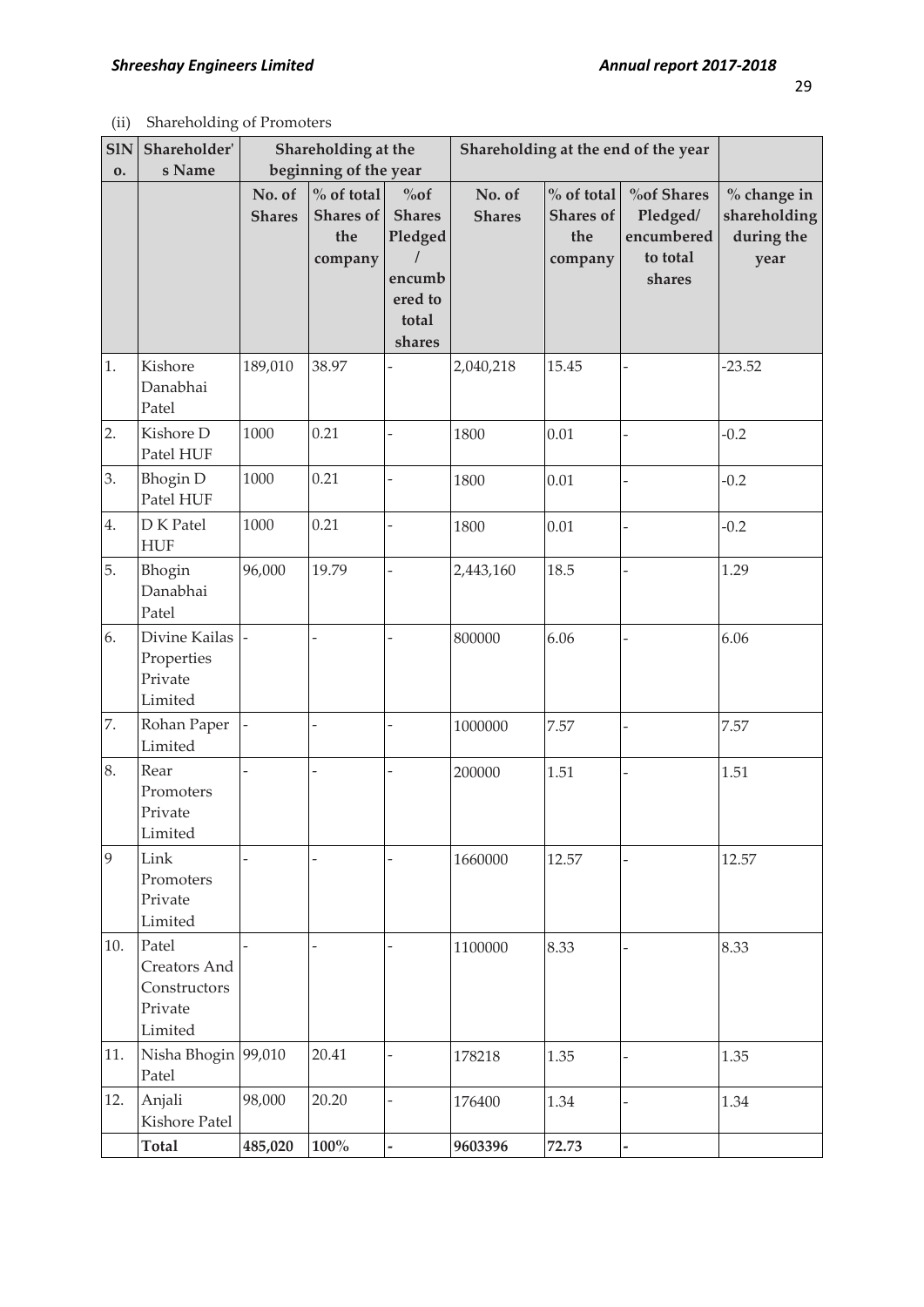| <b>S1.</b><br>No. | Particulars                                                         | Shareholding at the beginning<br>of the year |                                              | <b>Cumulative Shareholding</b><br>during the year |                                          |  |
|-------------------|---------------------------------------------------------------------|----------------------------------------------|----------------------------------------------|---------------------------------------------------|------------------------------------------|--|
|                   |                                                                     | No. of shares                                | $\%$ of total<br>shares of<br>the<br>company | No. of<br>shares                                  | $%$ of total<br>shares of the<br>company |  |
| 1.                | Kishore Danabhai Patel                                              | 189,010                                      | 38.97                                        | 2,040,218                                         | 15.45                                    |  |
| 2.                | <b>Bhogin D Patel HUF</b>                                           | 1000                                         |                                              | 1800                                              | 0.01                                     |  |
| 3.                | D K Patel HUF                                                       | 1000                                         |                                              | 1800                                              | 0.01                                     |  |
| 4.                | Bhogin Danabhai Patel                                               | 96,000                                       |                                              | 2,443,160                                         | 0.01                                     |  |
| 5.                | Divine Kailas Properties<br>Private Limited                         | $\overline{a}$                               |                                              | 800000                                            | 18.5                                     |  |
| 6.                | Rohan Paper Limited                                                 | $\overline{\phantom{0}}$                     |                                              | 1000000                                           | 6.06                                     |  |
| 7.                | <b>Rear Promoters Private</b><br>Limited                            | $\overline{a}$                               |                                              | 200000                                            | 7.57                                     |  |
| 8.                | <b>Link Promoters Private</b><br>Limited                            |                                              |                                              | 1660000                                           | 1.51                                     |  |
| 9.                | <b>Patel Creators And</b><br><b>Constructors Private</b><br>Limited | $\overline{\phantom{0}}$                     |                                              | 1100000                                           | 12.57                                    |  |
| 10                | Nisha Bhogin Patel                                                  | 99,010                                       |                                              | 178218                                            | 8.33                                     |  |
| 11.               | Anjali Kishore Patel                                                | 98,000                                       |                                              | 176400                                            | 1.35                                     |  |

(iii) Change in Promoters' Shareholding (please specify, if there is no change)

(iv) Shareholding Pattern of top ten Shareholders (other than Directors, Promoters and Holders of GDRs and ADRs):

|                                                       |                                                               | Shareholding at the<br>beginning of the year | <b>Cumulative Shareholding during the</b><br>year |                                       |  |  |
|-------------------------------------------------------|---------------------------------------------------------------|----------------------------------------------|---------------------------------------------------|---------------------------------------|--|--|
| For Each of the Top 10<br><b>Shareholders</b>         | $\%$ of total<br>No. of<br>shares of the<br>shares<br>company |                                              | No. of shares                                     | $%$ of total shares of<br>the company |  |  |
| Overskud Multi Asset<br>Management Private<br>Limited | $\overline{\phantom{0}}$                                      |                                              | 296000                                            | 2.24                                  |  |  |
| Sandip Jayshukhlal Shah                               | $\overline{\phantom{a}}$                                      |                                              | 608000                                            | 4.60                                  |  |  |
| Aryaman Capital Markets<br>Limited                    | $\overline{a}$                                                |                                              | 368000                                            | 2.79                                  |  |  |
| Babulal Vadilal Shah                                  |                                                               |                                              | 144000                                            | 1.09                                  |  |  |
| Goldmine Stocks Pvt Ltd                               | $\overline{\phantom{0}}$                                      |                                              | 592000                                            | 4.48                                  |  |  |
| Shri Parasram Holdings<br>Pvt.Ltd.                    |                                                               |                                              | 320000                                            | 2.42                                  |  |  |
| Harsha Rajesh Jhaveri                                 | $\qquad \qquad -$                                             |                                              | 560000                                            | 4.24                                  |  |  |
| Nagamanikam<br>Sathyanarayana                         |                                                               |                                              | 16000                                             | 0.12                                  |  |  |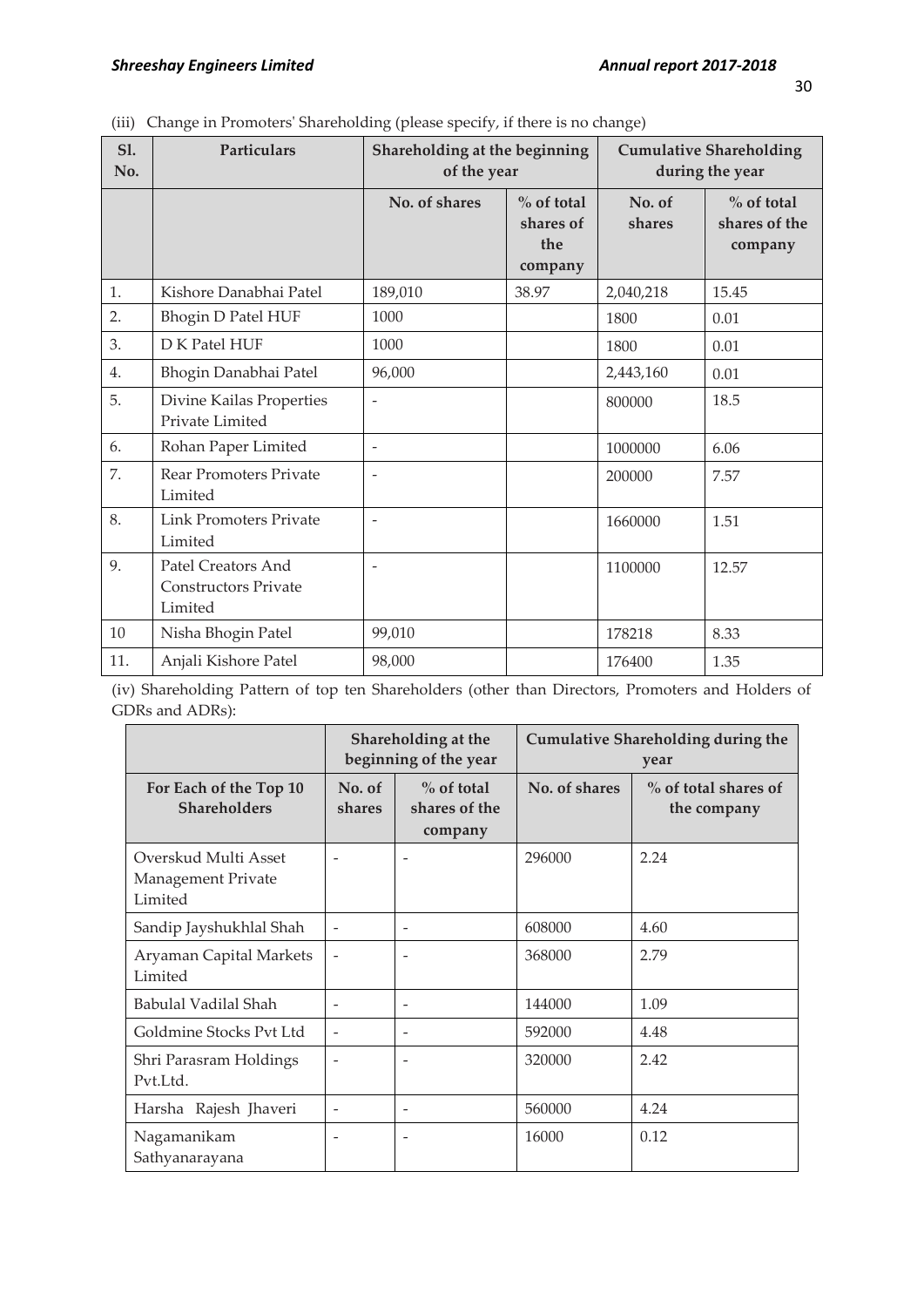| <b>S1.</b><br>No. |                       | Shareholding at the<br>beginning of the year |                                             | <b>Cumulative Shareholding during the</b><br>year |                                     |  |
|-------------------|-----------------------|----------------------------------------------|---------------------------------------------|---------------------------------------------------|-------------------------------------|--|
|                   |                       | No. of<br>shares                             | $%$ of total<br>shares of<br>the<br>company | No. of shares                                     | % of total shares<br>of the company |  |
| 1.                | Kishore D Patel       | 189,010                                      | 38.97                                       | 2,040,218                                         | 15.45                               |  |
| 2.                | <b>Bhogin D Patel</b> | 96,000                                       | 19.79                                       | 2,443,160                                         | 18.5                                |  |
| 3.                | Nisha B Patel         | 99,010                                       | 20.41                                       | 178,218                                           | 1.35                                |  |

(v) Shareholding of Directors and Key Managerial Personnel:

#### **V. INDEBTEDNESS**

**Indebtedness of the Company including interest outstanding/accrued but not due for payment**

|                                            | <b>Secured Loans</b> | Unsecured | <b>Deposits</b>       | <b>Total</b>             |
|--------------------------------------------|----------------------|-----------|-----------------------|--------------------------|
|                                            | excluding            | Loans     |                       | Indebtedness             |
|                                            | deposits             |           |                       |                          |
| Indebtedness at the beginning of           |                      |           |                       |                          |
| the financial year                         |                      |           |                       |                          |
| Principal Amount<br>$\mathbf{i}$           |                      | 23,360    |                       | 23,360                   |
| Interest due but not paid<br>$\mathbf{ii}$ |                      |           |                       |                          |
| Interest accrued but not due<br>iii)       |                      |           |                       |                          |
| Total (i+ii+iii)                           |                      | 23,360    | ۰                     | 23,360                   |
| Change in Indebtedness during              |                      |           |                       |                          |
| the financial year                         |                      |           |                       |                          |
| Addition                                   |                      | 2,832,029 |                       | 2,832,029                |
| Reduction                                  |                      |           |                       |                          |
| Net Change                                 |                      | 2,832,029 | $\tilde{\phantom{a}}$ | 2,832,029                |
| Indebtedness at the end of the             |                      |           |                       |                          |
| financial year                             |                      |           |                       |                          |
| Principal Amount<br>$\mathbf{i}$           |                      | 2,855,389 |                       | 2,855,389                |
| Interest due but not paid<br>$\mathbf{ii}$ |                      |           |                       | $\overline{\phantom{a}}$ |
| Interest accrued but not due<br>iii)       |                      |           |                       |                          |
| Total (i+ii+iii)                           |                      | 2,855,389 |                       | 2,855,389                |

#### **VI. REMUNERATION OF DIRECTORS AND KEY MANAGERIAL PERSONNEL**

|  |  |  | A. Remuneration to Managing Director, Whole-time Directors and/or Manager: |  |
|--|--|--|----------------------------------------------------------------------------|--|
|--|--|--|----------------------------------------------------------------------------|--|

| Sl. no. | <b>Particulars of Remuneration</b>        | Name of MD/WTD/ Manager |   | <b>Total</b><br>Amount |  |
|---------|-------------------------------------------|-------------------------|---|------------------------|--|
|         |                                           | <b>MD</b>               | - |                        |  |
|         |                                           | Kishor                  |   |                        |  |
|         |                                           | e Patel                 |   |                        |  |
| 1.      | Gross salary                              |                         |   |                        |  |
|         | (a) Salary as per provisions contained in | 306,000                 |   |                        |  |
|         | section $17(1)$ of the Income-tax Act,    |                         |   |                        |  |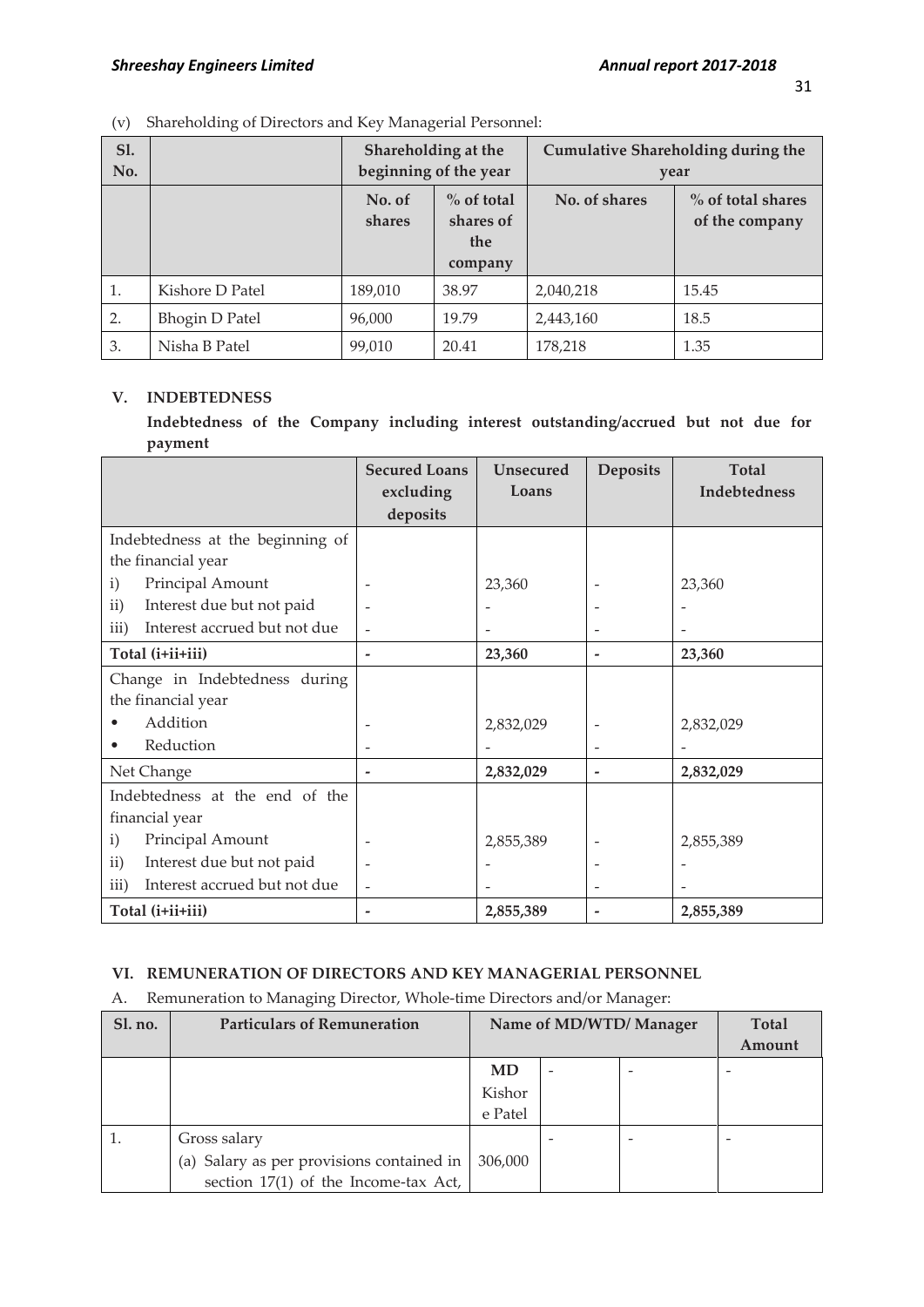|    | 1961<br>(b) Value of perquisites u/s<br>17(2)<br>Income-tax Act, 1961<br>(c) Profits in lieu of salary under section |         |                          |                 |                          |
|----|----------------------------------------------------------------------------------------------------------------------|---------|--------------------------|-----------------|--------------------------|
|    | 17(3) Income- tax Act, 1961                                                                                          |         |                          |                 |                          |
| 2. | <b>Stock Option</b>                                                                                                  |         |                          | -               | $\overline{\phantom{m}}$ |
| 3. | <b>Sweat Equity</b>                                                                                                  | ۰       | $\overline{\phantom{a}}$ | $\qquad \qquad$ | $\overline{\phantom{0}}$ |
| 4. | Commission                                                                                                           |         |                          |                 |                          |
|    | as % of profit<br>$\qquad \qquad -$                                                                                  |         |                          |                 |                          |
|    | others, specify<br>-                                                                                                 |         |                          |                 |                          |
| 5. | Others, please specify                                                                                               |         |                          |                 |                          |
|    | Total (A)                                                                                                            | 306,000 | ۰                        | 184,570         | 306,000                  |
|    | Ceiling as per the Act                                                                                               |         |                          |                 |                          |

#### B. Remuneration to other directors:

| Particulars of               | <b>Name of Directors</b> |  | <b>Total Amount</b> |
|------------------------------|--------------------------|--|---------------------|
| Remuneration                 |                          |  |                     |
| <b>Independent Directors</b> | -                        |  |                     |
| Fee for attending            |                          |  |                     |
| Board/Committee              |                          |  |                     |
| Meeting                      |                          |  |                     |
| Commission                   |                          |  |                     |
| Others, Please Specify       |                          |  |                     |
| Total                        |                          |  |                     |
| Others Non-Executive         |                          |  |                     |
| Directors fee for            |                          |  |                     |
| attending                    |                          |  |                     |
| Board/Committee Meting       |                          |  |                     |
| Commission                   |                          |  |                     |
| Other, please Specify        |                          |  |                     |
| Total(2)                     |                          |  |                     |
| <b>Total Managerial</b>      |                          |  |                     |
| Remuneration                 |                          |  |                     |

#### C. REMUNERATION TO KEY MANAGERIAL PERSONNEL OTHER THAN MD/MANAGER/WTD

| Sl. no. | <b>Particulars of Remuneration</b>                                                                                                                                                 |            | <b>Key Managerial Personnel</b> |            |              |
|---------|------------------------------------------------------------------------------------------------------------------------------------------------------------------------------------|------------|---------------------------------|------------|--------------|
|         |                                                                                                                                                                                    | <b>CEO</b> | Company                         | <b>CFO</b> | <b>Total</b> |
|         |                                                                                                                                                                                    |            | Secretary                       |            |              |
|         | Gross salary                                                                                                                                                                       |            |                                 |            |              |
|         | (a) Salary as per provisions   -<br>contained in section $17(1)$<br>of the Income-tax Act,<br>1961<br>(b) Value of perquisites $u/s$ $\vert$ .<br>Income-tax Act,<br>17(2)<br>1961 |            |                                 | 184,570    | 184,570      |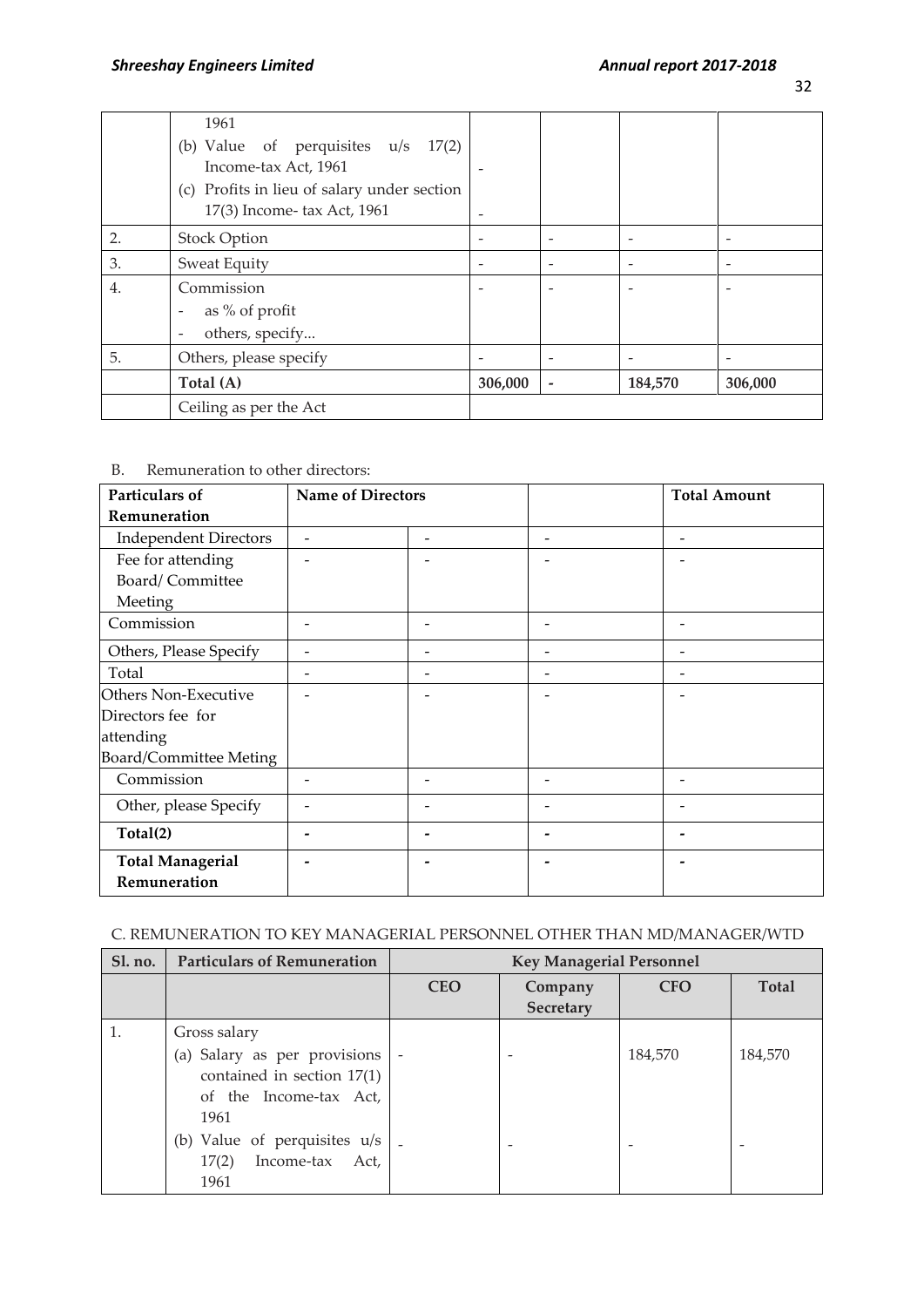| Sl. no. | <b>Particulars of Remuneration</b>         | <b>Key Managerial Personnel</b> |                          |            |                          |
|---------|--------------------------------------------|---------------------------------|--------------------------|------------|--------------------------|
|         |                                            | <b>CEO</b>                      | Company                  | <b>CFO</b> | <b>Total</b>             |
|         |                                            |                                 | Secretary                |            |                          |
|         | (c) Profits in lieu of salary              |                                 |                          |            |                          |
|         | 17(3)<br>under section                     |                                 |                          |            |                          |
|         | Income-tax Act, 1961                       |                                 |                          |            |                          |
| 2.      | <b>Stock Option</b>                        |                                 | $\overline{\phantom{0}}$ |            |                          |
| 3.      | <b>Sweat Equity</b>                        |                                 | $\overline{\phantom{0}}$ |            |                          |
| 4.      | Commission                                 |                                 |                          |            |                          |
|         | as % of profit<br>$\overline{\phantom{a}}$ |                                 |                          |            |                          |
|         | others, specify                            |                                 |                          |            |                          |
| 5.      | Others, please specify                     | $\qquad \qquad$                 | $\overline{\phantom{m}}$ | -          | $\overline{\phantom{0}}$ |
|         | Total                                      |                                 | $\overline{\phantom{m}}$ | 184,570    | 184,570                  |

\*\*Chief Financial Officer & Managing Director are same person

#### **VII. PENALTIES/PUNISHMENT/COMPOUNDING OF OFFENCES:**

| <b>Type</b>                  | Section of<br>the<br>Companies<br>Act | <b>Brief</b><br>Description | Details of<br>Penalty/<br>Punishment/<br>Compounding<br>fees imposed | Authority<br>[RD/NCLT/COURT] | Appeal<br>made, if<br>any (give<br>Details) |  |
|------------------------------|---------------------------------------|-----------------------------|----------------------------------------------------------------------|------------------------------|---------------------------------------------|--|
|                              |                                       |                             | A. COMPANY                                                           |                              |                                             |  |
| Penalty                      |                                       |                             |                                                                      |                              |                                             |  |
| Punishment                   |                                       |                             |                                                                      |                              |                                             |  |
| Compounding                  |                                       |                             |                                                                      |                              |                                             |  |
|                              |                                       |                             | <b>B.Directors</b>                                                   |                              |                                             |  |
| Penalty                      |                                       |                             |                                                                      |                              |                                             |  |
| Punishment                   |                                       |                             |                                                                      |                              |                                             |  |
| Compounding                  |                                       |                             |                                                                      |                              |                                             |  |
| C. OTHER OFFICERS IN DEFAULT |                                       |                             |                                                                      |                              |                                             |  |
| Penalty                      |                                       |                             |                                                                      |                              |                                             |  |
| Punishment                   |                                       |                             |                                                                      |                              |                                             |  |
| Compounding                  |                                       |                             |                                                                      |                              |                                             |  |

**For and behalf of the Board For Shreeshay Engineers Limited**

| <b>Kishore Patel</b> | <b>Bhogin Patel</b> |
|----------------------|---------------------|
| Managing Director    | Director            |
| 00990345             | 01319739            |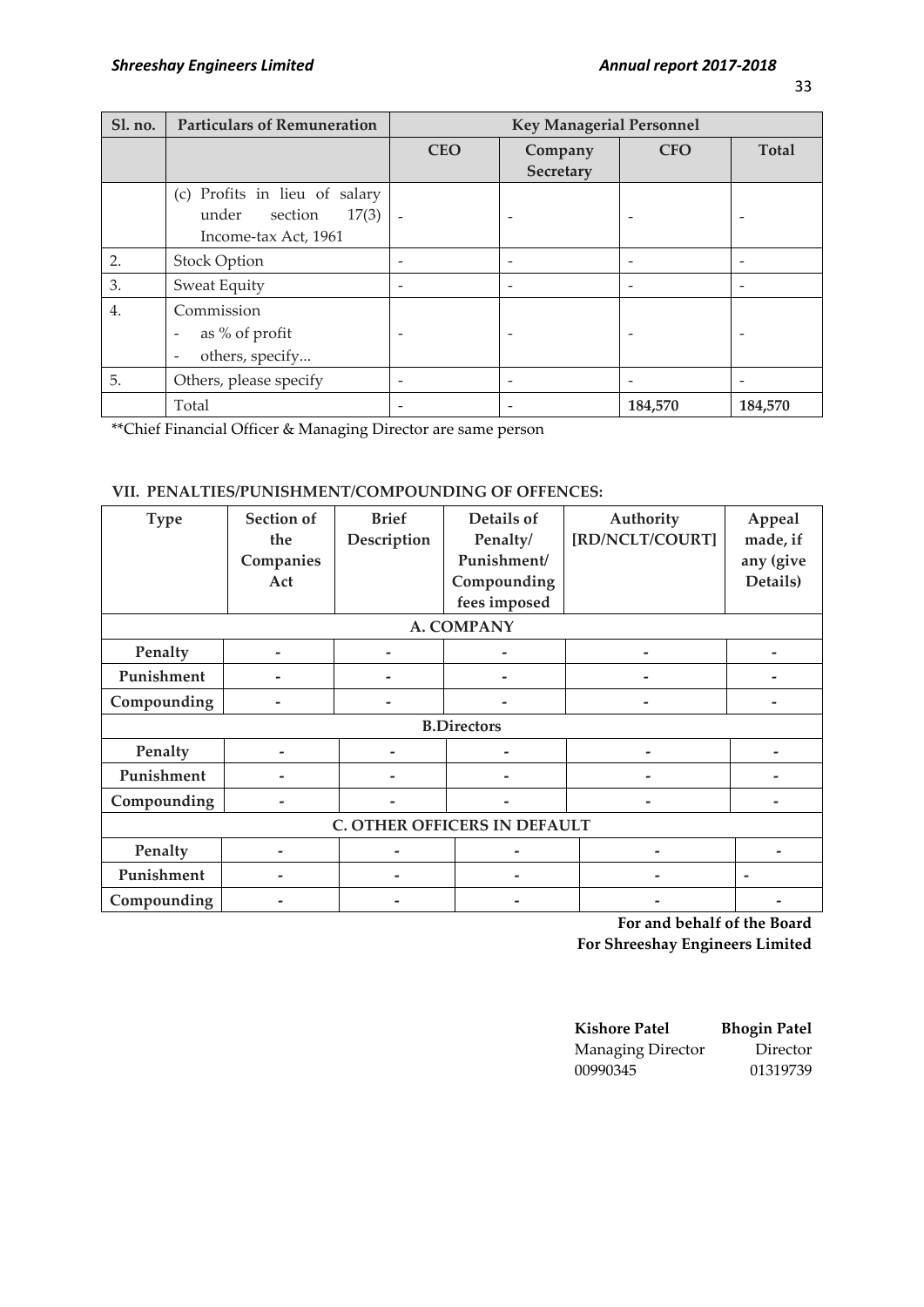#### **FORM AOC-2**

#### *(Pursuant to clause (h) of sub-section (3) of section 134 of the Act and Rule 8(2) of the Companies (Accounts) Rules, 2014)*

**Form for disclosure of particulars of contracts/arrangements entered into by the Company with related parties referred to in Section 188(1) of the Companies Act, 2013 including certain arm's length transactions under third proviso thereto**

## **1. Details of contracts or arrangements or transactions not at arm's length basis:**

| Name(s) of the related party and nature of relationship           |    |
|-------------------------------------------------------------------|----|
| Nature of contracts/arrangements/transactions                     |    |
| Duration of the contracts/arrangements/transactions               |    |
| Salient terms of the contracts or arrangements or transactions    |    |
| including the value, if any                                       |    |
| Justification for entering into such contracts or arrangements or | NA |
| transactions                                                      |    |
| Date(s) of approval by the Board                                  |    |
| Amount paid as advances, if any:                                  |    |
| Date on which the requisite resolution was passed in general      |    |
| meeting as required under first proviso to section 188 of the     |    |
| Companies Act, 2013                                               |    |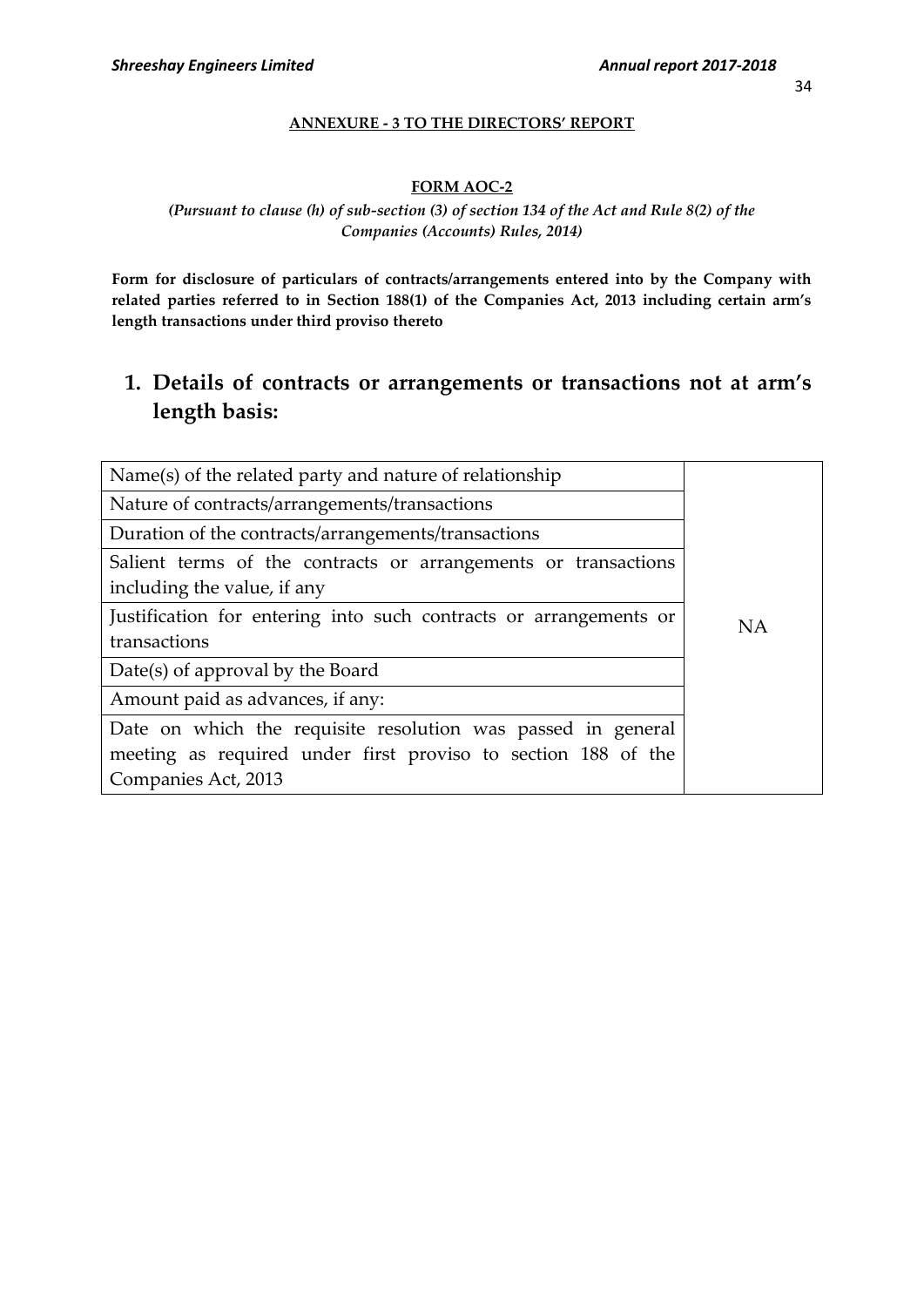**2. Details of material contracts or arrangement or transactions at arm's length basis:**

| Name(s) of the related party and   DKP Designers and Creators Pvt Ltd |                                               |
|-----------------------------------------------------------------------|-----------------------------------------------|
| nature of relationship                                                |                                               |
| Nature of contracts / arrangements /                                  | <b>EPC Contract</b>                           |
| transactions                                                          |                                               |
| Duration of the contracts /                                           | 15 Months                                     |
| arrangements / transactions                                           |                                               |
| Salient terms of the contracts or                                     |                                               |
| arrangements or transactions                                          | Consultancy services for construction related |
| including the value, if any:                                          | activities.                                   |
| Date(s) of approval by the Board, if                                  | 30 <sup>th</sup> October, 2017                |
| any:                                                                  |                                               |
| Amount incurred                                                       | Rs. 1.97 crores                               |

**For and behalf of the Board For Shreeshay Engineers Limited**

| <b>Kishore Patel</b>     | <b>Bhogin Patel</b> |
|--------------------------|---------------------|
| <b>Managing Director</b> | Director            |
| 00990345                 | 01319739            |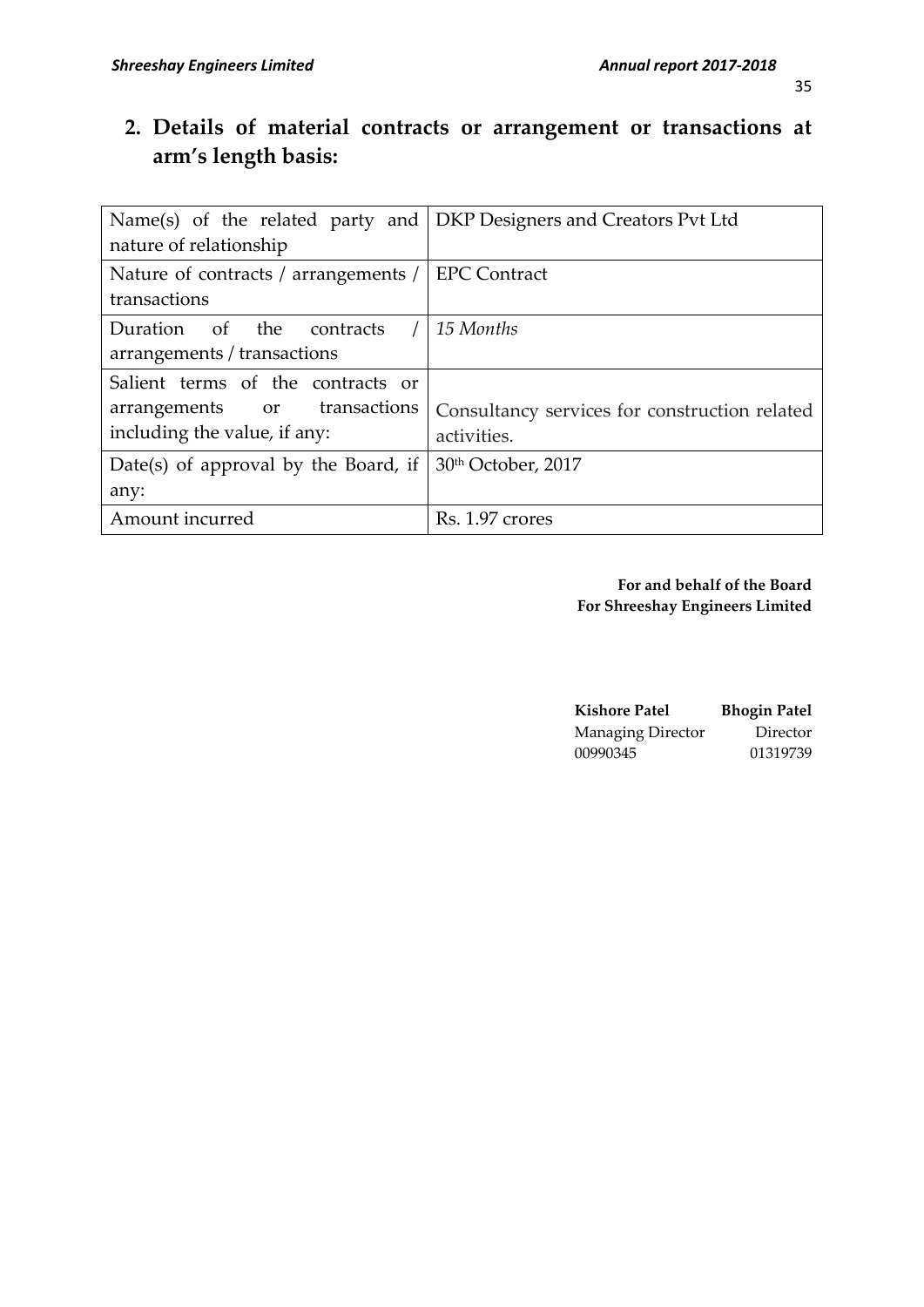#### **ANNEXURE - 4 TO THE DIRECTORS' REPORT**

#### **Form No. MR-3 SECRETARIAL AUDIT REPORT**

for the financial year ended March 31, 2018 *[Pursuant to section 204(1) of the Companies Act, 2013 and Rule No.9 of the Companies (Appointment and Remuneration of Managerial Personnel) Rules, 2014]*

To,

The Members, **Shreeshay Engineers Limited (formerly known as Shreeshay Engineers Private Limited) CIN- L67190MH1995PLC087145** 501, Kailas Plaza, V.B. Lane, Ghatkopar East, Mumbai - 400077.

We have conducted the secretarial audit of the compliance of applicable statutory provisions and adherence to good corporate practices by **Shreeshay Engineers Limited (formerly known as Shreeshay Engineers Private Limited)** (hereinafter called the Company). Secretarial Audit was conducted in a manner that provided us a reasonable basis for evaluating the corporate conducts/statutory compliances and expressing our opinion thereon.

Based on our verification of the Company's books, papers, minute books, forms and returns filed and other records maintained by the Company and also the information provided by the Company, its officers, agents and authorized representatives during the conduct of secretarial audit; we hereby report that in our opinion, the Company has, during the audit period covering the financial year ended on March 31, 2018 generally complied with the statutory provisions listed hereunder and also that the Company has proper Board processes and compliance mechanism in place to the extent, in the manner and subject to the reporting made hereinafter:

We have examined the books, papers, minute books, forms and returns filed and other records maintained by the Company for the financial year ended on March 31, 2018 according to the provisions of:

- 1) The Companies Act, 2013 (the Act) and the Rules made there under;
- 2) The Securities Contracts (Regulation) Act, 1956 ('SCRA') and the rules made there under;
- 3) The Depositories Act, 1996 and the Regulations and Bye-laws framed there under;
- 4) Foreign Exchange Management Act, 1999 and the Rules and Regulations made there under to the extent of Foreign Direct Investment, Overseas Direct Investment and External Commercial Borrowings;
- **5)** The following Regulations and Guidelines prescribed under the Securities and Exchange Board of India Act, 1992 ('SEBI Act') **[Applicable to the Company from March 21, 2018 i.e. the date from which the equity shares of the Company got listed on the SME Emerge platform of the Bombay Stock Exchange Limited.]**
	- a) The Securities and Exchange Board of India (Substantial Acquisition of Shares and Takeovers) Regulations, 2011;
	- b) The Securities and Exchange Board of India (Prohibition of Insider Trading) Regulations, 2015;
	- c) The Securities and Exchange Board of India (Issue of Capital and Disclosure Requirements) Regulations, 2009;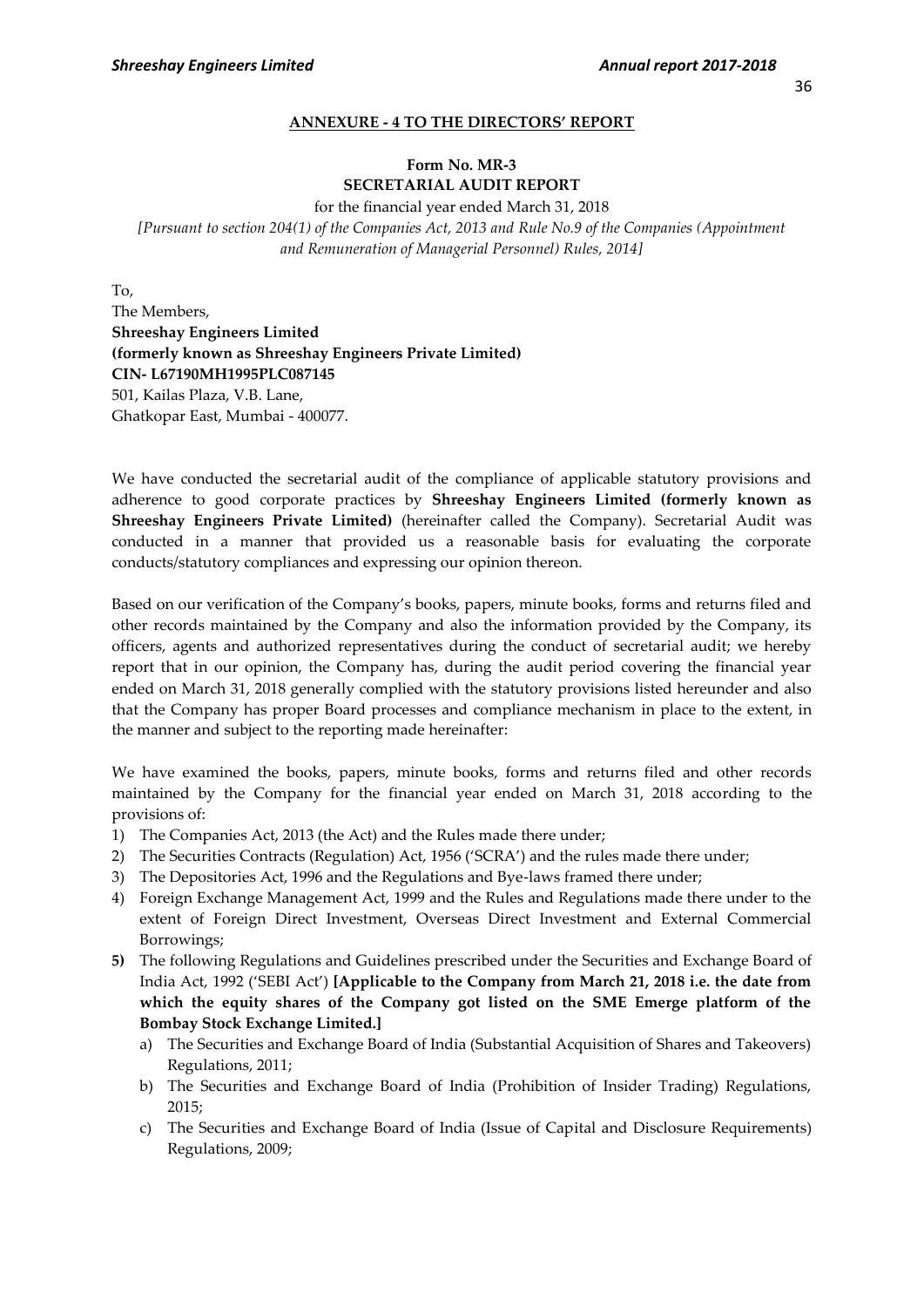- d) The Securities and Exchange Board of India (Share Based Employees Benefits) Regulations, 2014 - Not Applicable as the Company has not issued any Shares / options to the Directors / Employees under the said Regulations during the year under review;
- e) The Securities and Exchange Board of India (Issue and Listing of Debt Securities) Regulations , 2008 - **Not Applicable as the Company has not issued any Debt securities during the year under review;**
- f) The Securities and Exchange Board of India (Registrars to an Issue and Share Transfer Agents) Regulations, 1993 regarding the Companies Act and dealing with client;
- **g)** The Securities and Exchange Board of India (Delisting of Equity Shares) Regulations, 2009 **Not Applicable as the Company has not delisted its Equity Shares from any Stock Exchanges during the year under review;**
- **h)** The Securities and Exchange Board of India (Buy Back of Securities) Regulations, 1998 **Not Applicable as the Company has not bought – back any of its securities during the year under review;**
- i) The Securities and Exchange Board of India (Listing Obligations and Disclosure Requirements) Regulations, 2015.

We have also examined compliance with the applicable Standards / Clauses / Regulations of the following:

- 1. Secretarial Standards with respect to the Meetings of the Board of Directors and Committee Meetings of the Board (SS-1) and General Meetings (SS-2) issued by The Institute of Company Secretaries of India.
- 2. The Uniform Listing Agreement entered into by the Company with the Bombay Stock Exchange Limited (BSE). The Company is listed on the SME Platform of the Bombay Stock Exchange Limited.

During the period under review the Company has complied with all the material provisions of the applicable Act, Rules, Regulations, Guidelines, Standards, etc. mentioned above.

#### **We further report that:**

During the audit period under review there were no specific laws which were exclusively applicable to the Company / Industry. However, having regard to the compliance system prevailing in the Company and on examination of relevant documents and records on test - check basis, the Company has complied with the material aspects of the significant laws applicable to the Company being engaged in the business of providing real estate construction and engineering focused solutions.

#### **We further report that:**

The Board of Directors of the Company is duly constituted with proper balance of Executive Directors, Non - Executive Directors and Independent Directors. The changes in the composition of Board took place during the year under review were carried out in compliance of the provisions of Act.

Adequate notice is given to all the Directors to schedule the Board meetings, agenda and detailed notes on agenda were sent well in advance and a system exists for seeking and obtaining further information and clarifications on the agenda items before the meeting and for meaningful participation at the meeting.

Decisions at the meetings of Board of Directors/ Committees of the Company were carried unanimously. We were informed that there were no dissenting views of the members' on any of the matters during the year that were required to be captured and recorded as part of the minutes.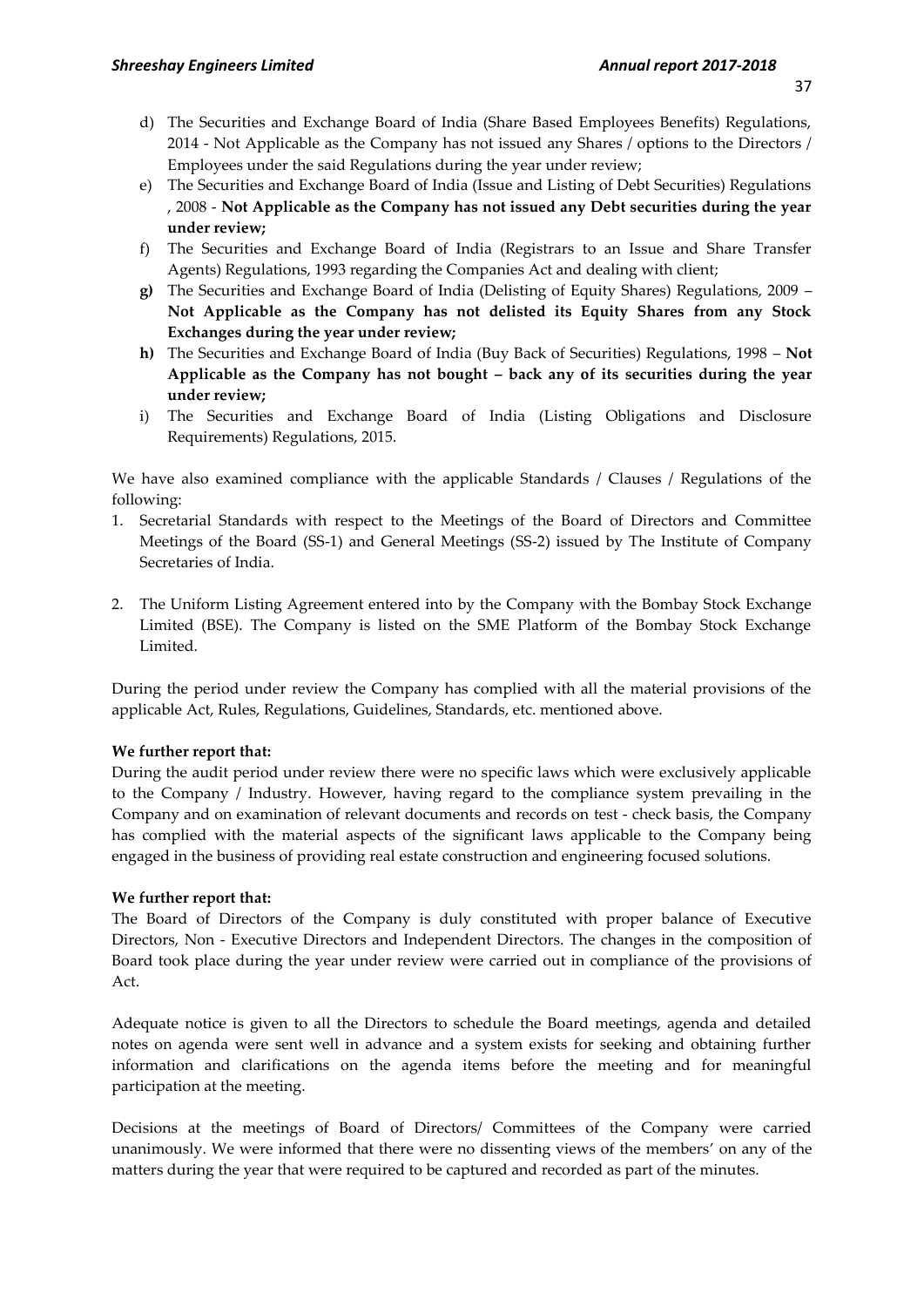38

#### **We further report that:**

Based on the review of compliance mechanism established by the Company, the information provided by the Company, its officers and authorized representatives during the conduct of the audit, there are adequate systems and processes in the Company commensurate with the size and operations of the Company to monitor and ensure compliance with applicable general laws, rules, regulations and guidelines such as Labour Laws and Environmental Laws etc.

#### **We further report that:**

The Compliance by the Company of the applicable financial laws like Direct and Indirect Tax laws, have not been reviewed in this Audit since the same have been subject to the review by the Statutory Auditors and other designated professionals.

#### **We further report that:**

During the Audit period under review, the event / action having a major bearing on the Company's affairs in pursuance of the above mentioned laws, rules, regulations, guidelines, standards, etc. is as mentioned below:

- 1. Increased the Authorised Share Capital of the Company from Rs. 5,000,000 divided into 500,000 Equity Shares of Rs. 10/- each to Rs. 140,000,000 divided into 14,000,000 Equity Shares of Rs. 10/ each;
- 2. The Company issued 9,603,396 (Ninety Six Lacs Three Thousand Three Hundred and Ninety Six) Equity shares of Rs. 10/-amounting to Rs. 96,033,960/-as follows: Preferential Allotment of Rs. 87,303,600/-[8,730,360 shares at a price of Rs. 15/- (face value - Rs. 10 and premium - Rs. 5/-)]
- 3. Bonus Issue of Rs. 3,880,160/-[388,016 shares at Rs. 10/- (against existing 485,020 shares in the ratio of 8:10 shares)]
- 4. The Company has been converted from Private Limited Company to Public Limited Company and the accordingly name of Company has been changed from Shreeshay Engineers Private Limited to Shreeshay Engineers Limited after getting necessary approvals and new set of Articles of Association has been adopted by the Company. The fresh Certificate of Incorporation upon conversion was issued on December 11, 2017 by the office of Registrar of Companies, Mumbai.
- 5. The Company has made an Initial Public Offer (IPO) of 36,00,000 Equity Shares at face value of Rs. 10/- at a premium of Rs. 5/- per share, consisting of an entire Fresh Issue of 36,00,000 equity shares. Total 13203396 equity shares are listed and admitted for dealing on the SME platform of Bombay Stock Exchange of India Limited w.e.f. 21st March, 2018

For **Ferrao MSR & Associates Company Secretaries**

> **Shobha Ambure Partner A.C.S. No. 39715 C. P. No. 15264**

Place: Mumbai Dated: 30th May, 2018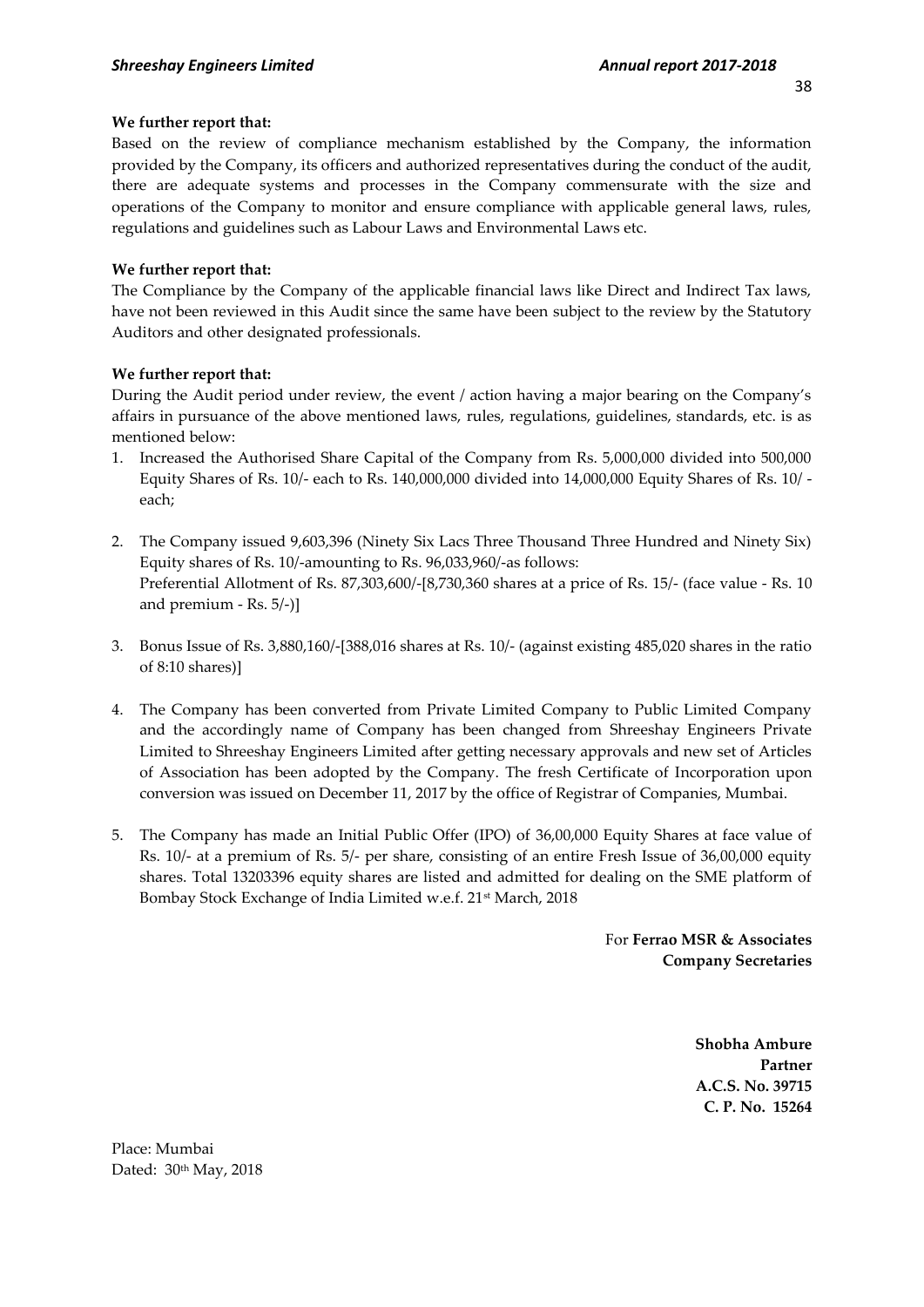#### 39

#### **ANNEXURE - 5 TO THE DIRECTORS' REPORT**

*[Statement of Disclosure of Remuneration undersection197 (12) of the Companies Act, 2013 read with Rule5(1) of Companies (Appointment of Remuneration of Managerial Remuneration) Rules,2014]*

i. Ratio of remuneration of each director to the median remuneration of the Employee of the company for the Financial Year-2017-2018

| S No. | Name              | Category | Remuneration | Median       | Ratio |
|-------|-------------------|----------|--------------|--------------|-------|
|       |                   |          |              | Remuneration |       |
|       | Mr. Kishore Patel | Managing | 306000       | 31,000       | 9.87  |
|       |                   | Director |              |              |       |

Note: For this purpose, sitting fees paid to Directors have not been considered as remuneration.

ii. the percentage of increase in remuneration of each director, Chief financial officer, chief executive officer, company secretary or Manager, if any in the F.Y. 2017-2018: - NA

The median remuneration of the employees of the company as on  $31<sup>st</sup>$  March 2018 was Rs.  $0/-$ 

- iii. the percentage increase in the median remuneration of employees in F.Y. 2018 stood at NA
- iv. no. of permanent employees of the company as at 31st March, 2018: 8
- v. average percentage increase already made in the salaries of employees other than the managerial remuneration in comparison with the last financial year :Nil
- vi. Affirmation that the remuneration is as per the remuneration policy of the company. It is affirmed that the remuneration paid to Directors, Key Managerial Personnel and other senior management is as per the remuneration policy of the company.
- vii. Disclosure under Rule 5(2) of the Companies (Appointment and Remuneration of Managerial Personnel) Rules, 2014: There are no employees appointed by the Company who were in receipt of remuneration of Rs. 1.20Crores or more per Annum employed throughout the year and Rs. 8.50 Lakhs or more Per Month employed for part of the year.

Having regard to the provisions of the second proviso to Section 136(1) of the Act, the Annual Report excluding the names of top ten employees in terms of remuneration drawn is being sent to the members of the Company. The said information is available for inspection at the registered office of the Company during business hours on working days upto the date of ensuing Annual General Meeting and shall also be made available on the website of the Company post AGM. Any member interested in obtaining such information may write to the Company Secretary and the same will be furnished on request.

> **For and behalf of the Board For Shreeshay Engineers Limited**

| <b>Kishore Patel</b> | <b>Bhogin Patel</b> |
|----------------------|---------------------|
| Managing Director    | Director            |
| 00990345             | 01319739            |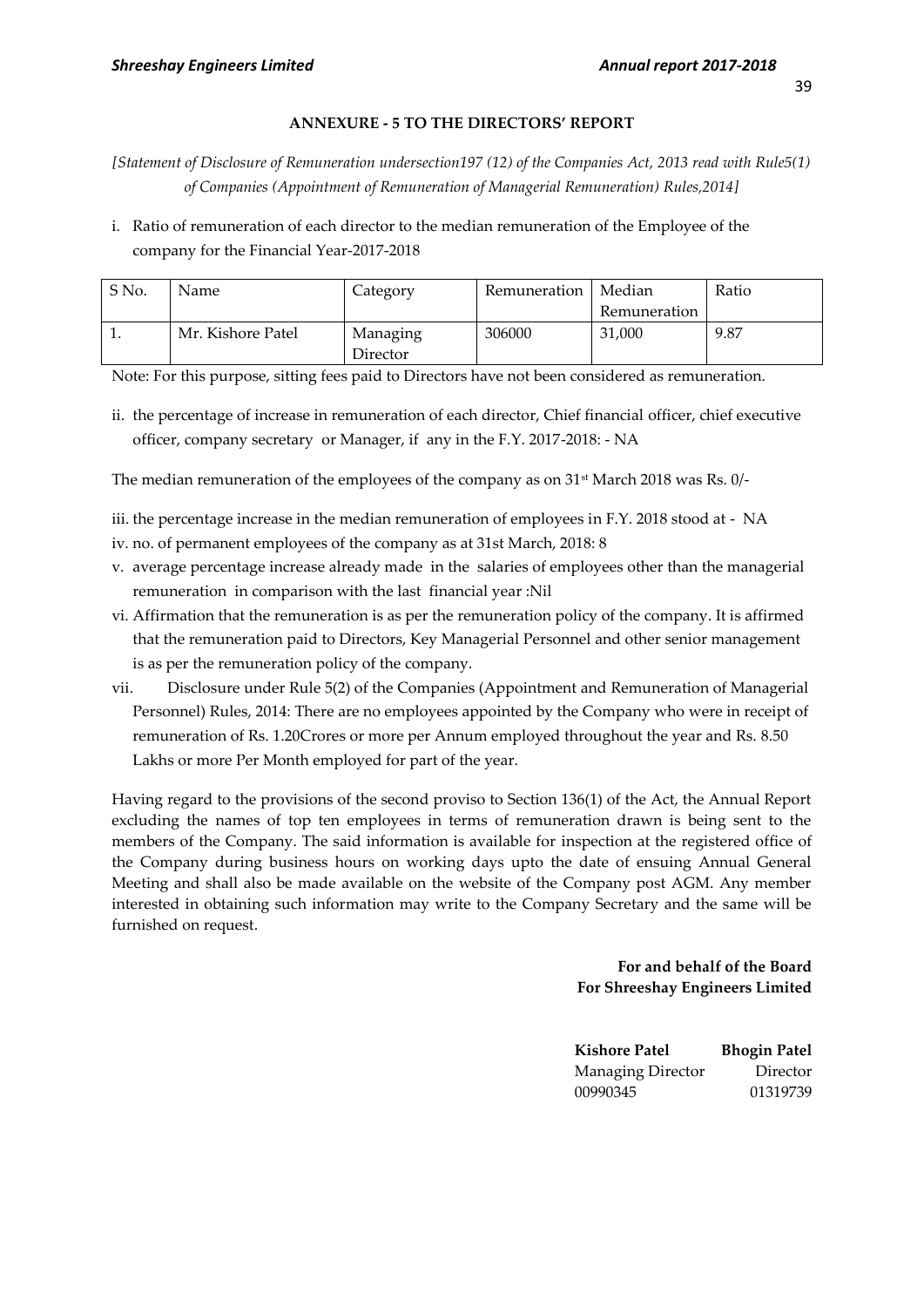#### **ANNEXURE - 6 TO THE DIRECTORS' REPORT**

#### **POLICY ON DIRECTORS APPOINTMENT AND REMUNERATION:**

In terms of Section 178 of the Companies Act, 2013 read with applicable rules thereunder, the policy on nomination and remuneration of Directors, Key Managerial Personnel, Senior Management and other employees of the Company has been formulated by the Nomination and Remuneration Committee of the Company and approved by the Board of Directors.

**I.** The following matters of provisions of the Companies Act, 2013 have been included and considered while formulating the Remuneration Policy for the Company.

(a) Criteria determining the qualifications, positive attributes and independence of a Director.

(b) Appointment and removal of Directors, Key Managerial Personnel, Senior Management.

(c) Remuneration for the Directors, Key Managerial Personnel, Senior Management and other employees.

(d) Evaluation of performance of the Directors of the Company.

(e) Scope and Role of the Nomination and Remuneration Committee

(f) Disclosures in the Directors' Report

#### **II. OBJECTIVE:**

(1) The key objective of this Policy is to enable a framework that allows attracting and retaining competitive and skilled human resource in the Company and for competitive and fair rewards for the achievement of key deliverables and also aligns with practice in the industry and shareholders' expectations. The policy reviews the compensation package payable to the Executive and Non-Executive Directors, Key Management Personnel, the Senior Management and other employees of the Company

(2) When deciding remuneration, the Committee will consider the market scenario, business performance of the Company and the remuneration practices in Industry.

#### **III. REMUNERATION TO NON-EXECUTIVE DIRECTORS:**

The general policy of the Board is to provide fees in line with market practice for similar Non-Executive Director roles in the comparable corporate and institutions in India. Fees paid to the Non-Executive Directors also takes account of the Company's complexity, the significant travel and time commitments required for attending Board and other meetings in India and the risk profile of the Company. The Remuneration to the non-executive Directors is as per the provisions of the Companies Act, 2013 and related rules framed there under.

#### **IV. REMUNERATION TO EXECUTIVE DIRECTORS:**

**Components:** Base Salary Short-term incentive Long-term incentive Retrial Benefits

**V. REMUNERATION TO KEY MANAGERIAL PERSONNEL, SENIOR MANAGEMENT AND OTHER EMPLOYEES: Components:** Fixed Remuneration Annual Allowances Retrial benefits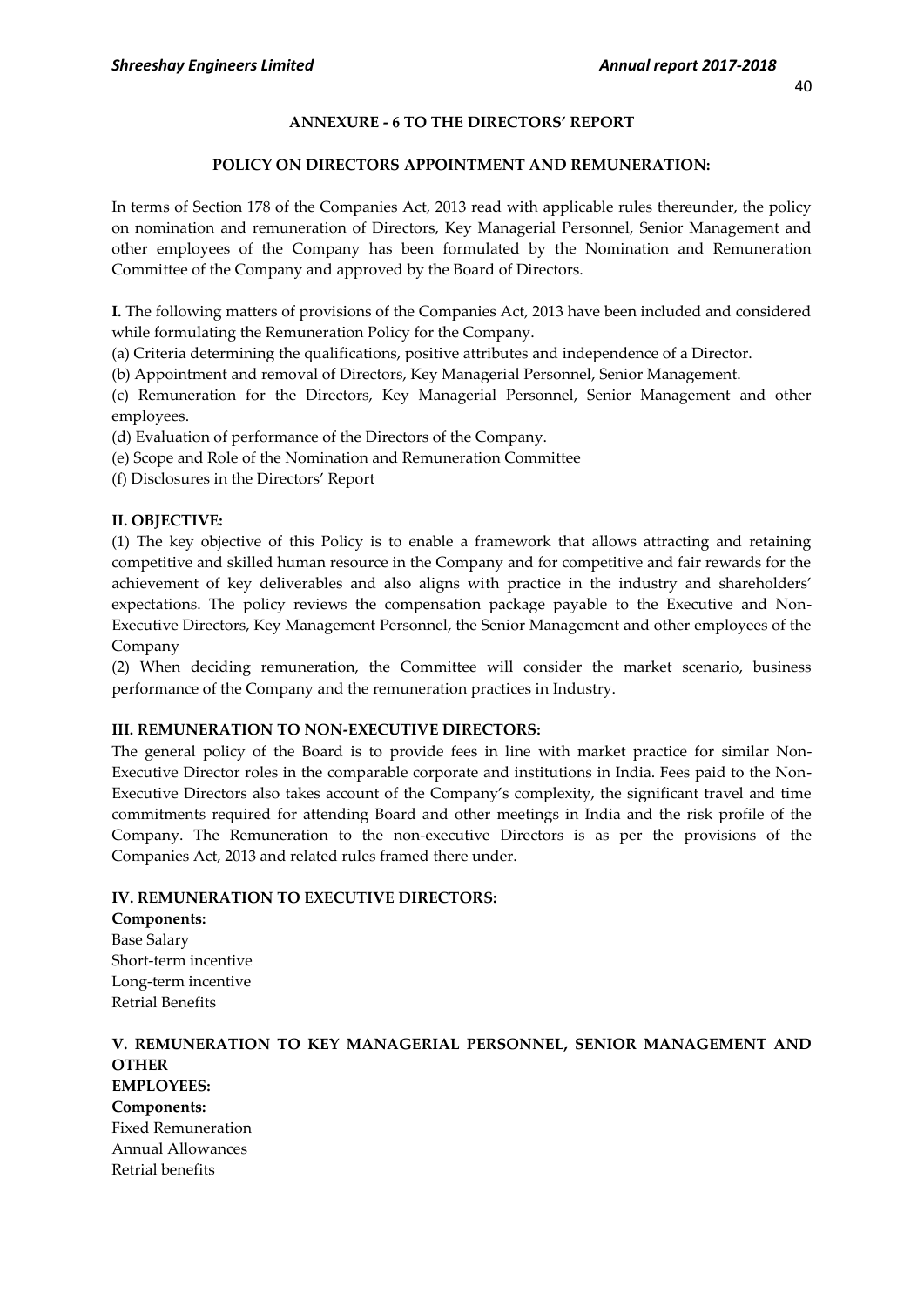## **VI. CRITERIA FORIDENTIFICATION OF PERSONS FORAPPOINTMENT ASDIRECTOR ANDIN SENIOR**

#### **MANAGEMENT:**

In accordance with the provisions of Section 178 of the Companies Act, 2013, the Nomination and Remuneration Committee is required to formulate the criteria for determining the qualification, positive attribute and independence of a Director.

The criteria adopted by the Nomination and Remuneration Committee are as under:

#### **Qualification:**

A person should possess adequate qualification, expertise and experience for the position he / she is considered for appointment. The Committee has discretion to decide whether qualification, expertise and experience possessed by a person is sufficient / satisfactory for the concerned position.

#### **Positive Attributes:**

A person should be the person of high integrity, ethical standards, devote the sufficient time to the Company, and have the required skills, expertise and experience and shall perform duties in a bonafide manner.

#### **CRITERIA FORIDENTIFICATIONOF PERSONS FORAPPOINTMENT AS INDEPENDENT DIRECTOR:**

The criteria adopted by the Nomination and Remuneration Committee are as under:

#### **Qualification:**

An Independent director shall possess appropriate skills, experience and knowledge in one or more fields of finance, law, management, sales, marketing, administration, research, corporate governance ,operations or other disciplines related to the company's business.

#### **Positive attributes**:

An independent director shall be a person of integrity, who possesses relevant expertise and experience and who shall uphold ethical standards of integrity and probity; act objectively and constructively; exercise his responsibilities in a bona-fide manner in the interest of the company; devote sufficient time and attention to his professional obligations for informed and balanced decision making; and assist the Company in implementing the best corporate governance practices.

#### **Independence of Independent Director:**

An Independent director should meet the requirements of Section 149, Schedule IV of the Companies Act, 2013.

> **For and behalf of the Board For Shreeshay Engineers Limited**

**Kishore Patel Bhogin Patel** Managing Director Director 00990345 01319739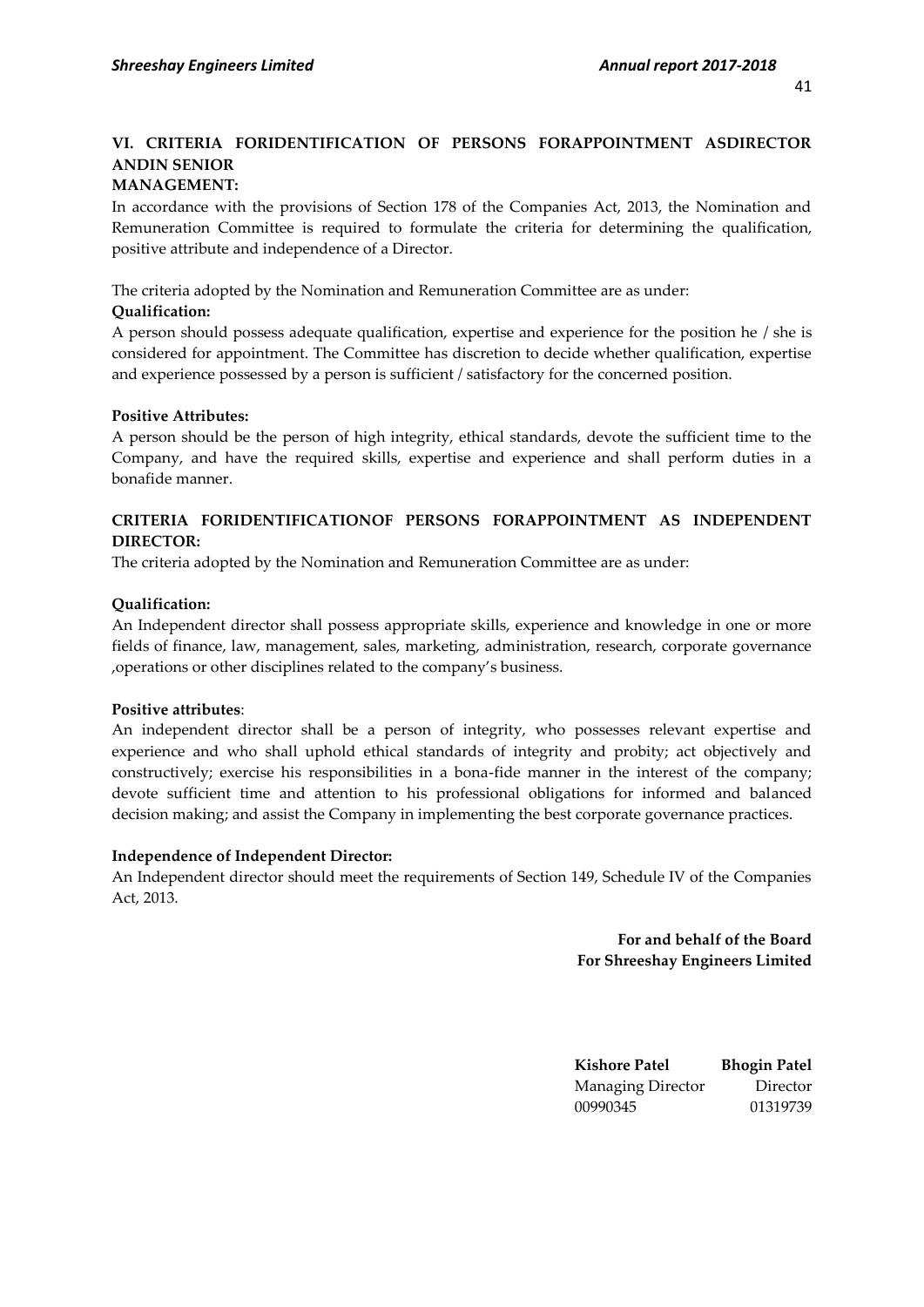#### **INDEPENDENT AUDITOR'S REPORT**

#### **TO THE MEMBERS OF SHREESHAY ENGINEERS LTD.**

#### Report on the Financial Statements

We have audited the accompanying Statements of Financial Results of **SHREESHAY ENGINEERS LTD.** ("the Company"), for the year ended March 31, 2018, the ("Statement"), being submitted by the Company pursuant to the requirement of Regulation 33 of the SEBI(Listing Obligations and Disclosure Requirements) Regulations,2015.

#### **Management's Responsibility for the Financial Statements**

The Company's Board of Directors is responsible for the matters stated in Section 134(5) of the Companies Act, 2013 ('the act') with respect to the preparation of these financial statements that give a true and fair view of the financial position, financial performance and cash flows of the Company in accordance with the accounting principles generally accepted in India, including the Accounting Standards specified under Section 133 of the Act, read with rule 7 of the Companies (Accounts) Rules, 2014. This responsibility also includes maintenance of adequate accounting records in accordance with the provisions of the Act for safeguarding the assets of the Company and for preventing and detecting frauds and other irregularities; selection and application of the appropriate accounting policies; making judgments and estimates that are reasonable and prudent; and design, implementation and maintenance of adequate internal financial controls, that were operating effectively for ensuring the accuracy and completeness of the accounting records, relevant to the preparation and presentation of the financial statements that give a true and fair view and are free from material misstatement, whether due to fraud or error.

#### **Auditor's Responsibility**

Our responsibility is to express an opinion on these financial statements based on our audit.

We have taken into account the provisions of the Act, the Accounting and Auditing Standards and matters which are required to be included in the audit report under the provisions of the Act and the Rules made thereunder.

We conducted our audit in accordance with the Standards on Auditing specified under Section 143(10) of the Act. Those Standards require that we comply with ethical requirements and plan and perform the audit to obtain reasonable assurance about whether the financial statements are free from material misstatement.

An audit involves performing procedures to obtain audit evidence about the amounts and disclosures in the financial statements. The procedures selected depend on the auditor's judgment, including the assessment of the risks of material misstatement of the financial statements, whether due to fraud or error. In making those risk assessments, the auditor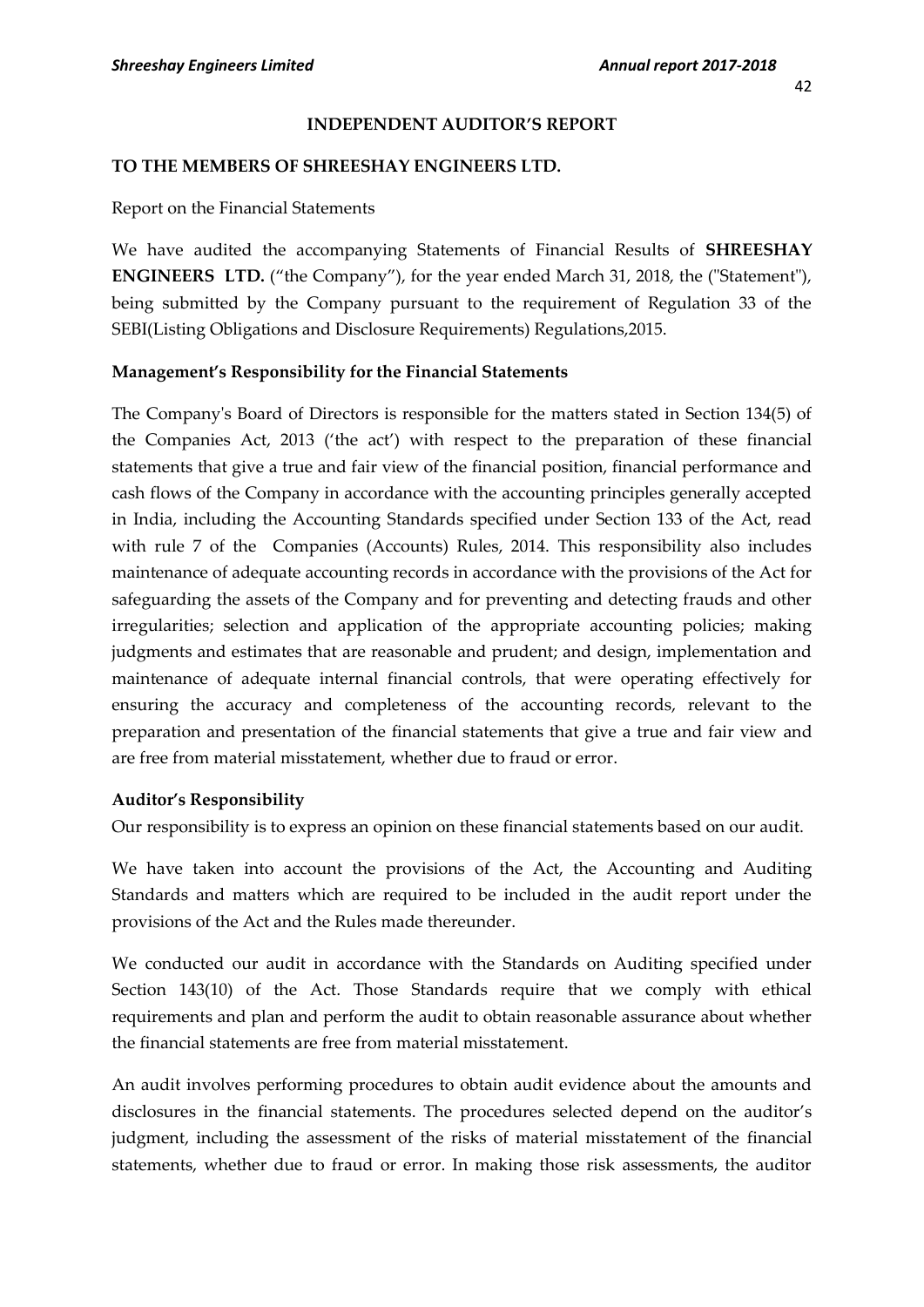considers internal financial control relevant to the Company's preparation of the financial statements that give a true and fair view in order to design audit procedures that are appropriate in the circumstances. An audit also includes evaluating the appropriateness of accounting policies used and the reasonableness of the accounting estimates made by the Company's Directors, as well as evaluating the overall presentation of the financial statements.

We believe that the audit evidence we have obtained is sufficient and appropriate to provide a basis for our audit opinion on the financial statements.

#### **Opinion**

In our opinion and to the best of our information and according to the explanations given to us, the Statements are presented in accordance with the requirements of Regulation 33 of the SEBI(Listing Obligations and Disclosure Requirements) Regulations,2015 and gives the a true and fair view in conformity with the accounting principles generally accepted in India, of the state of affairs of the Company as at 31st March 2018, and its profit for the year ended on that date. The Statements includes the results for the Half year ended 31st March 2018 being the balancing figure between audited figures in respect of the Full financial year and the published year to date figures upto first half of the current financial year which were subject to limited review by us.

**For Vinod K Mehta & Co., Chartered Accountants (Firm Registration No. : 111508W)**

**Divyesh V Mehta Partner Membership No.:044293**

**Place: Mumbai Date: 30th May, 2018**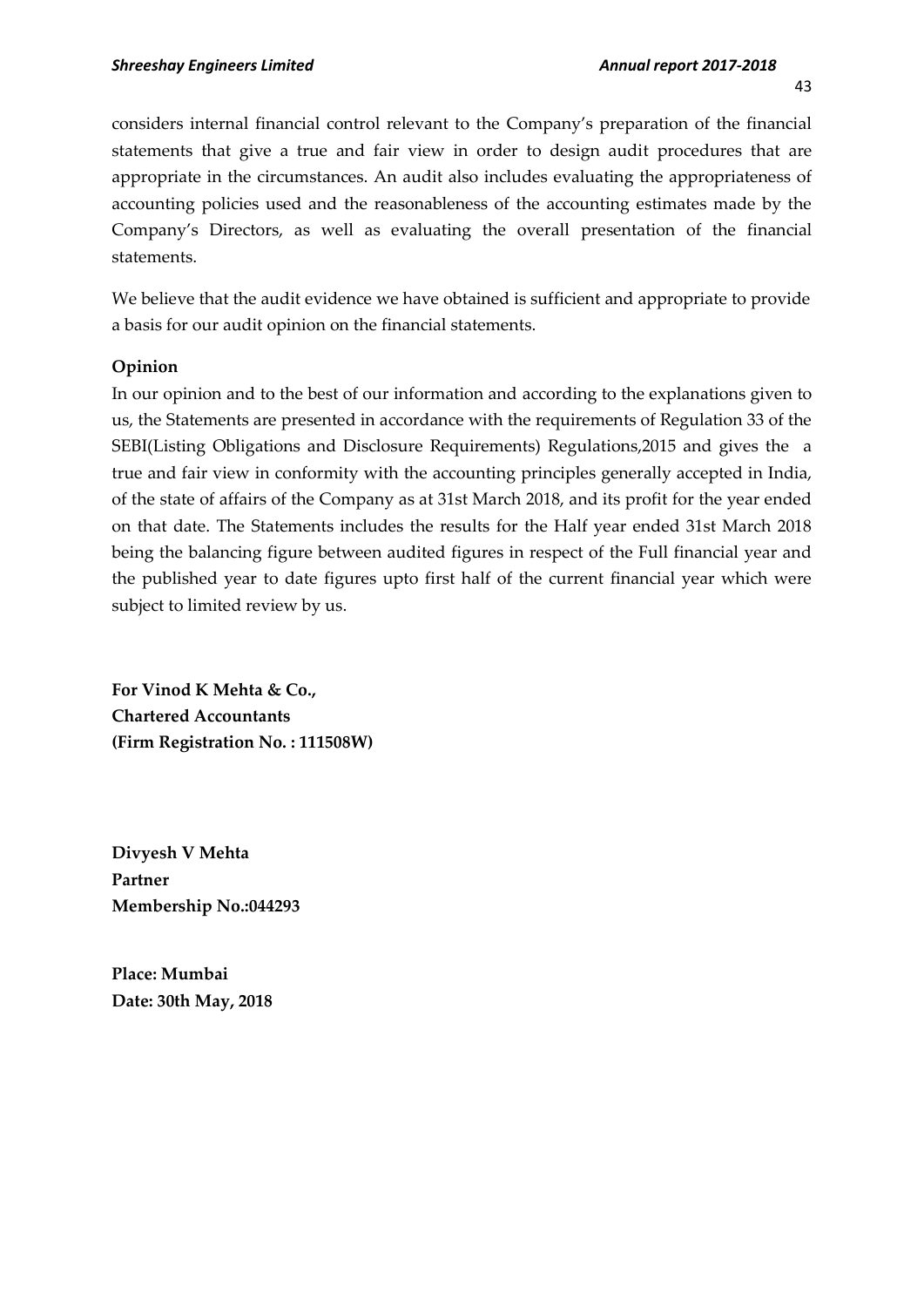#### **"ANNEXURE A" TO THE INDEPENDENT AUDITOR'S REPORT**

## **(Referred to in paragraph 1(f) under "Report on other legal and regulatory requirements" of our report of even date)**

Report on the Internal Financial Controls under Clause (i) of Sub-section 3 of Section 143 of the Companies Act, 2013 ("the Act")

We have audited the Internal Financial Control over financial reporting of **SHREESHAY ENGINEERS LTD** ("the Company") as of 31st March, 2018 in conjunction with our audit of the financial statements of the Company for the year then ended.

#### **Management Responsibility for the Internal Financial Controls**

The Company's management is responsible for establishing and maintaining internal financial controls based on the internal control over financial reporting criteria established by the Company considering the essential components of internal control stated in the Guidance Note on Audit of Internal Financial Controls over Financial Reporting issued by the Institute of Chartered Accountants of India (ICAI). These responsibilities include the design, implementation and maintenance of adequate internal financial controls that were operating effectively for ensuring the orderly and efficient conduct of its business, including adherence to the Company's policies, the safeguarding of its assets, the prevention and detection of frauds and errors, the accuracy and completeness of the accounting records, and the timely preparation of reliable financial information, as required under the Act.

#### **Auditor's Responsibility**

Our responsibility is to express an opinion on the Company's internal financial controls over financial reporting based on our audit. We conducted our audit in accordance with the Guidance Note on Audit of Internal Financial Controls over Financial Reporting (the "Guidance Note") and the Standards on Auditing, issued by ICAI and prescribed under Section 143(10) of the Act, to the extent applicable to an audit of internal financial controls, both applicable to an audit of Internal Financial Controls and, both issued by the ICAI. Those Standards and the Guidance Note require that we comply with ethical requirements and plan and perform the audit to obtain reasonable assurance about whether adequate internal financial controls over financial reporting was established and maintained and if such controls operated effectively in all material respects.

Our audit involves performing procedures to obtain audit evidence about the adequacy of the internal financial controls system over financial reporting and their operating effectiveness.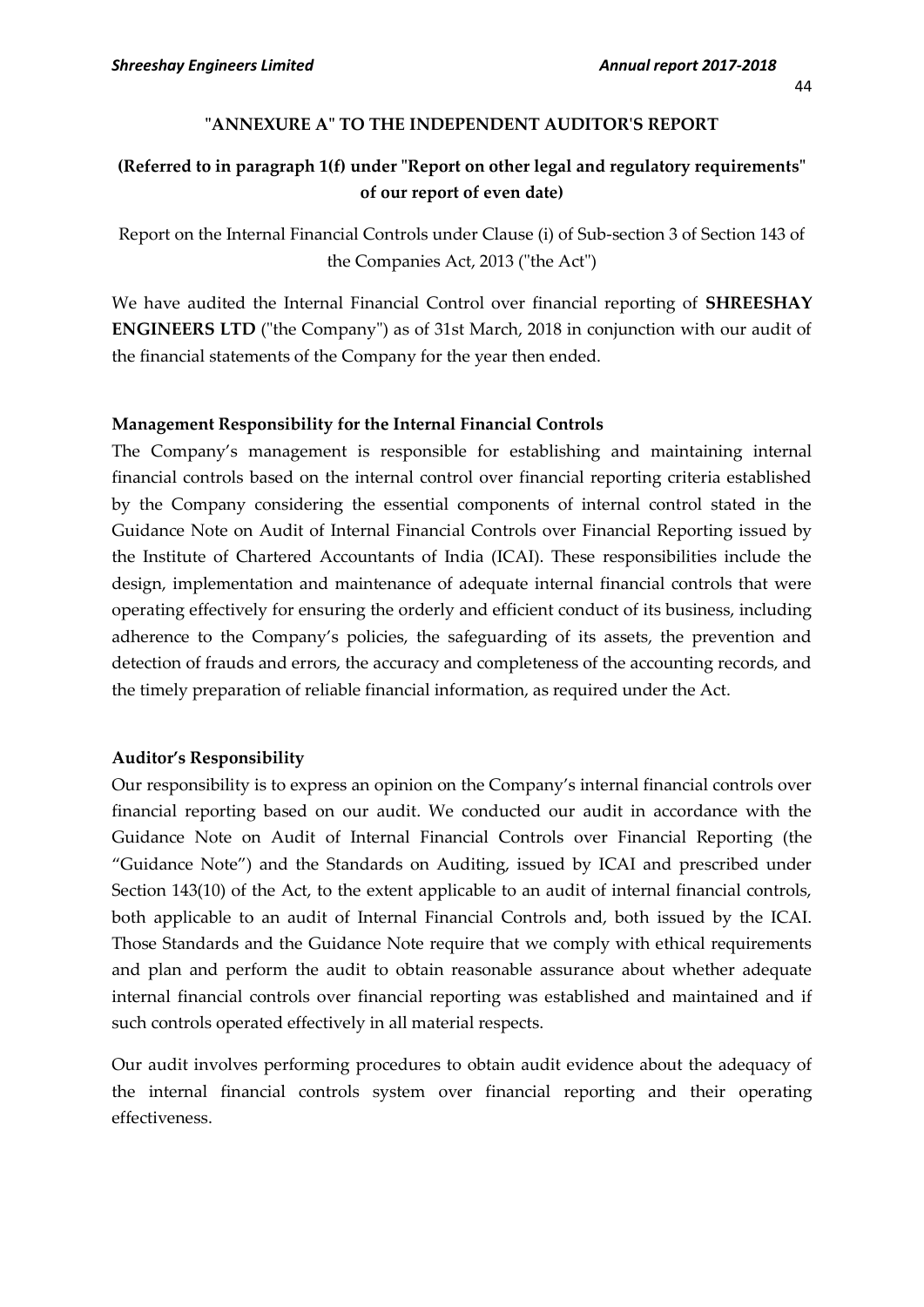Our audit of internal financial controls over financial reporting included obtaining an understanding of internal financial controls over financial reporting, assessing the risk that a material weakness exists, and testing and evaluating the design and operating effectiveness of internal control based on the assessed risk. The procedures selected depend on the auditor's judgment, including the assessment of the risks of material misstatement of the financial statements, whether due to fraud or error.

We believe that the audit evidence we have obtained is sufficient and appropriate to provide a basis for our audit opinion on the Company's internal financial controls system over financial reporting.

#### **Meaning of Internal Financial Controls Over Financial Reporting**

A company's internal financial control over financial reporting is a process designed to provide reasonable assurance regarding the reliability of financial reporting and the preparation of financial statements for external purposes in accordance with generally accepted accounting principles. A company's internal financial control over financial reporting includes those policies and procedures that :-

- 1. pertain to the maintenance of records that, in reasonable detail, accurately and fairly reflect the transactions and dispositions of the assets of the company;
- 2. provide reasonable assurance that transactions are recorded as necessary to permit preparation of financial statements in accordance with generally accepted accounting principles, and that receipts and expenditures of the company are being made only in accordance with authorisations of management and directors of the company; and
- 3. provide reasonable assurance regarding prevention or timely detection of unauthorized acquisition, use, or disposition of the company's assets that could have a material effect on the financial statements.

## **Inherent Limitations of Internal Financial Controls Over Financial Reporting**

Because of the inherent limitations of internal financial controls over financial reporting, including the possibility of collusion or improper management override of controls, material misstatements due to error or fraud may occur and not be detected. Also, projections of any evaluation of the internal financial controls over financial reporting to future periods are subject to the risk that the internal financial control over financial reporting may become inadequate because of changes in conditions, or that the degree of compliance with the policies or procedures may deteriorate.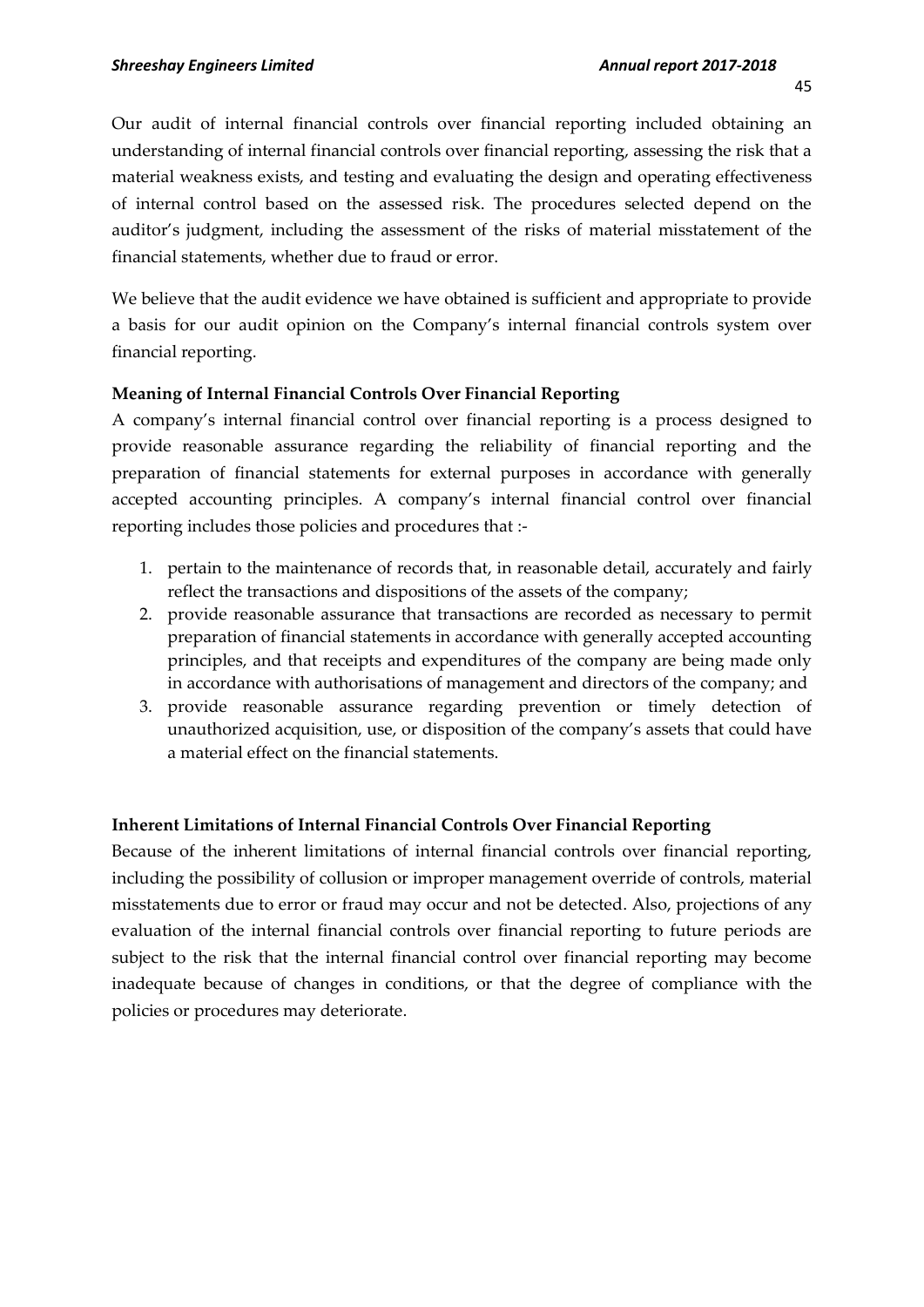#### **Opinion**

In our opinion, the Company has, in all material respects, an adequate internal financial controls system over financial reporting and such internal financial controls over financial reporting were operating effectively as at 31st March, 2017, based on the internal control over financial reporting criteria established by the Company considering the essential components of internal control stated in the Guidance Note on Audit of Internal Financial Controls over Financial Reporting issued by the ICAI.

**For Vinod K Mehta & Co.,** Chartered Accountants (Firm Registration No. : 111508W)

Divyesh V Mehta Partner Membership No.:044293

Place: Mumbai Date: 30th May, 2018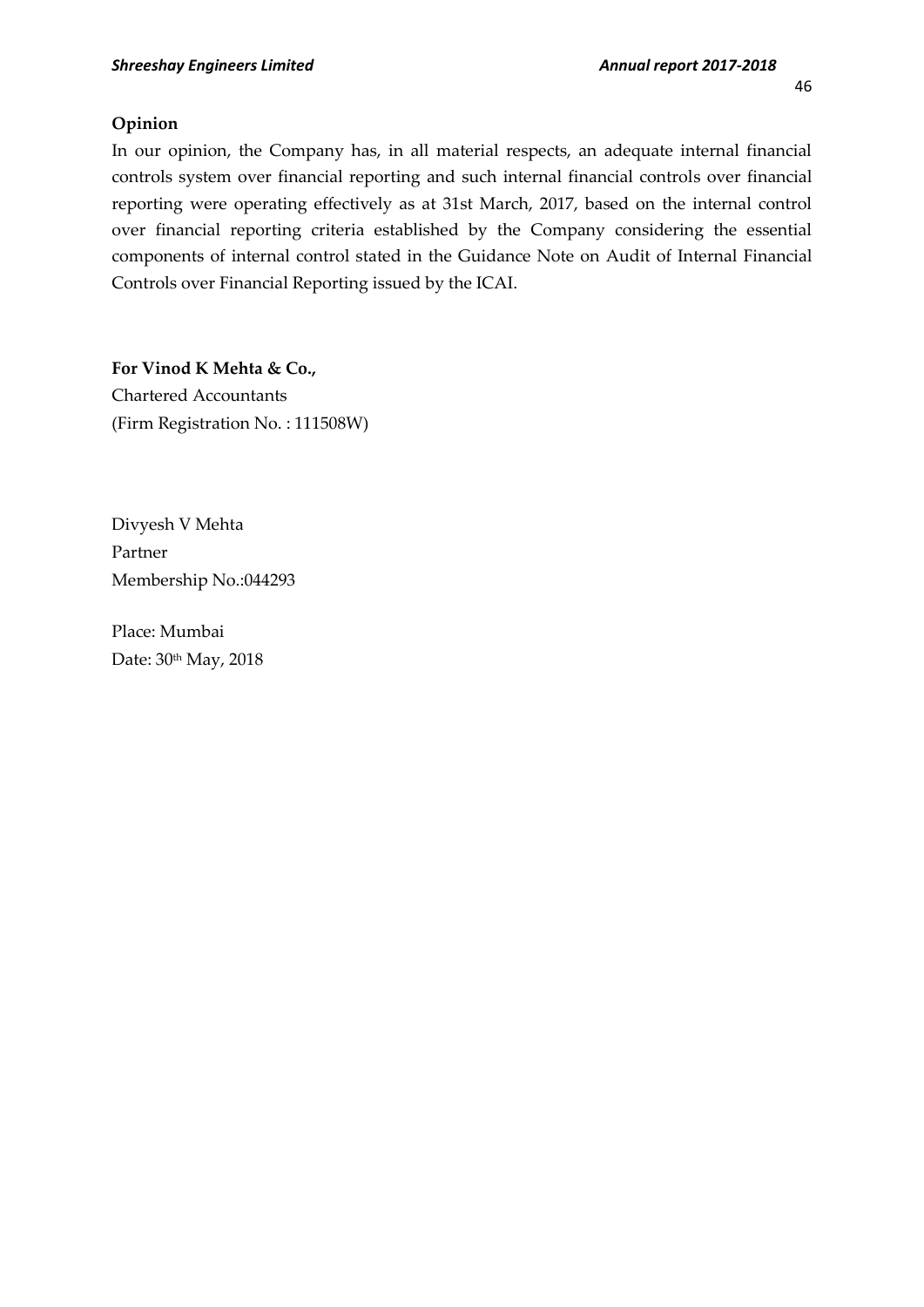#### **"ANNEXURE B" TO THE INDEPENDENT AUDITOR'S REPORT**

#### **(Referred to in Paragraph 2 under "Report on other legal and regulatory requirements" of our report of even date)**

1. In respect of its fixed assets:

a. The Company has maintained proper records showing full particulars including quantitative details and situation of fixed assets on the basis of available information.

b. As explained to us, all the fixed assets have been physically verified by the management in a phased periodical manner, which in our opinion is reasonable, having regard to the size of the Company and nature of its assets. No material discrepancies were noticed on such physical verification.

c. According to the information and explanations given to us and the title deeds/lease deeds and other records examined by us, we report that the title deeds / lease deeds in respect of all the immovable properties of land which are freehold, immovable properties of land that have been taken on lease and disclosed as fixed assets in the financial statement and buildings are held in the Company's name or in the Company's erstwhile name as at the balance sheet date.

2. As explained to us, physical verification of the inventories have been conducted at reasonable intervals by the management, which in our opinion is reasonable, having regard to the size of the Company and nature of its inventories. No material discrepancies were noticed on such physical verification.

3. The Company has not granted any loans, secured or unsecured to companies, firms, limited liability partnerships or other parties covered in the register maintained under Section 189 of the Act. Consequently, the requirement of clause (iii) (a) to clause (iii) (c) of paragraph 3 of the Order is not applicable to the Company.

4. The Company has not directly or indirectly advanced loan to the persons covered under section 185 of the Act or given guarantees or securities in connection with the loan taken by such persons. The Company has not made any investments or given any loan or any guarantee or security in connection with the loan to any person or body corporate covered under Section 186 of the Act during the year and has complied with the provisions of Section 186 of the Act, in respect of investments, loans, guarantee or security outstanding at the year end.

5. According to the information and explanations given to us, the Company has not accepted any deposits nor has any unclaimed deposit within the meaning of the provisions of Sections 73 to 76 or any other relevant provision of the Act and the Companies (Acceptance of Deposit ) Rules, 2015 with regard to the deposits accepted from the public are not applicable.Therefore, the provisions of Clause (v) of paragraph 3 of the Order are not applicable to the Company.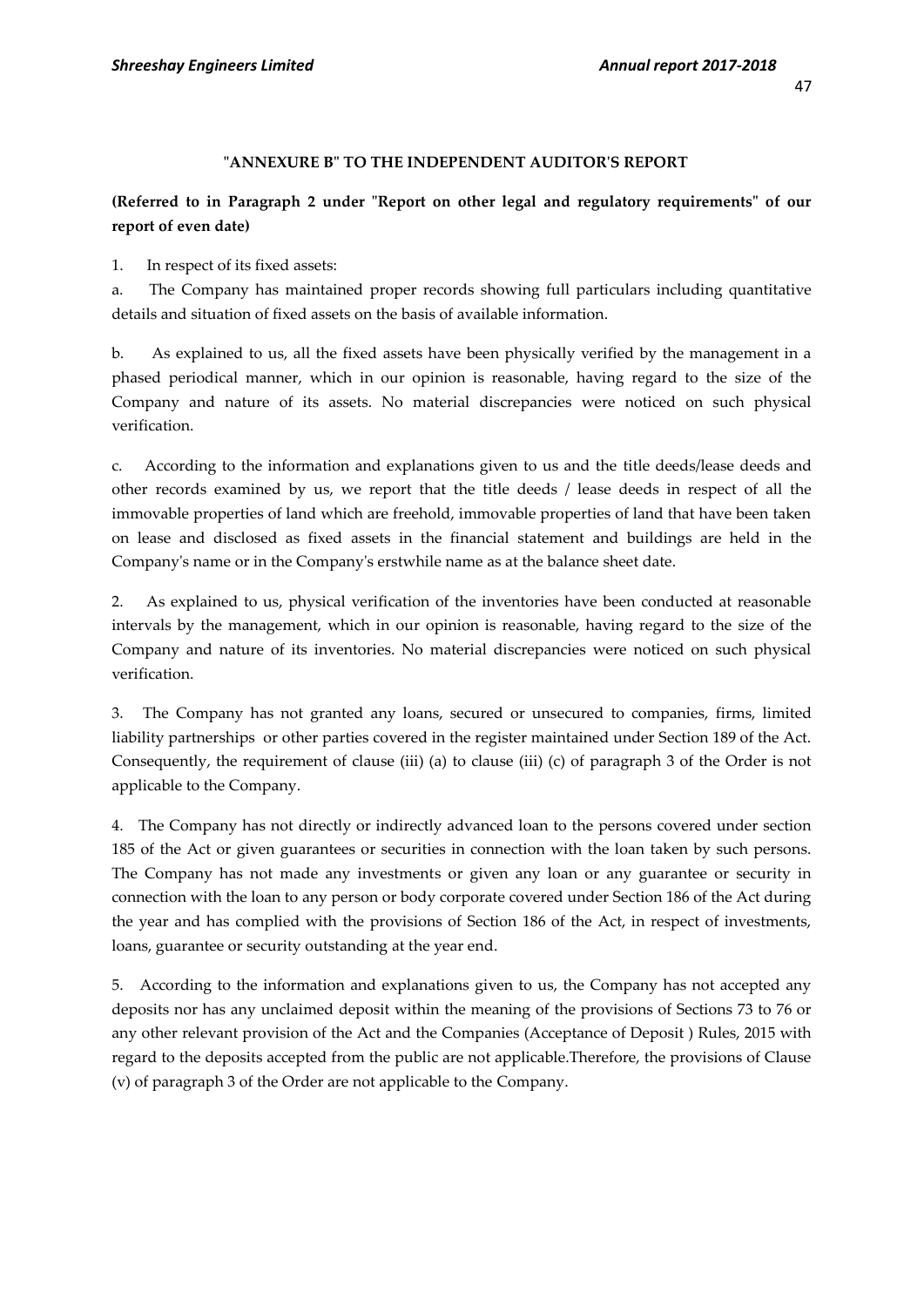6. Reporting under clause 3(vi) of the Order is not applicable as the Company's business activities are not covered by the Companies (Cost Records and Audit) Rules, 2014 read with Section 148 of Companies Act,2013.

7. In respect of Statutory dues :

(a) According to the records of the company , undisputed statutory dues, including provident fund, employees' state insurance, income tax, sales tax, service tax, duty of customs, duty of excise, value added tax, cess and any other statutory dues have been regularly deposited with appropriate authorities. According to the information and explanations given to us, no undisputed amounts payable in respect of the aforesaid dues, were outstanding as at March 31, 2017 for a period of more than six months from the date they became payable.

(b) According to the information and explanations given to us, there are no dues of income tax, sales tax, service tax, duty of customs, duty of excise, value added tax, cess on account of any dispute, which have not been deposited.

8. In our opinion and according to the information and explanations given to us, the Company has not defaulted in the repayment of dues to banks. The Company has not taken any loan either from financial institutions or from the government and has not issued any debentures.

9. The Company has not raised money by way of initial public offer (including debt instruments) or term loan and hence clause (ix) of paragraph 3 of the Order is not applicable to the Company.

10. Based on the audit procedures performed for the purpose of reporting the true and fair view of the financial statements and as per information and explanations given to us, no fraud by the Company is noticed or reported during the year nor have we been informed of any such instance by the Management.

11. In our opinion and according to the information and explanations given to us, managerial remuneration has been paid or provided in accordance with the requisite approvals mandated by the provisions of the Section 197 read with Schedule V to the Act.

12. In our opinion the company is not a nidhi company. Therefore, the provisions of clause (xii) of paragraph 3 of the Order are not applicable to the Company.

13. In our opinion, all transactions with the related parties are in compliance with section 177 and 188 of Companies Act, 2013 and the details have been disclosed in the Financial Statements as required by the applicable accounting standards.

14. In our opinion and according to the information and explanations given to us, the Company has not made any preferential allotment or private placement of shares or fully or partly convertible debentures during the year and hence clause (xiv) of paragraph 3 of the Order is not applicable to the Company.

15. In our opinion and according to the information and explanations given to us, the Company has not entered into any non-cash transaction with the Directors or Persons connected with them and covered under Section 192 of the Act. Hence, clause (xv) of paragraph 3 of the Order is not applicable to the Company.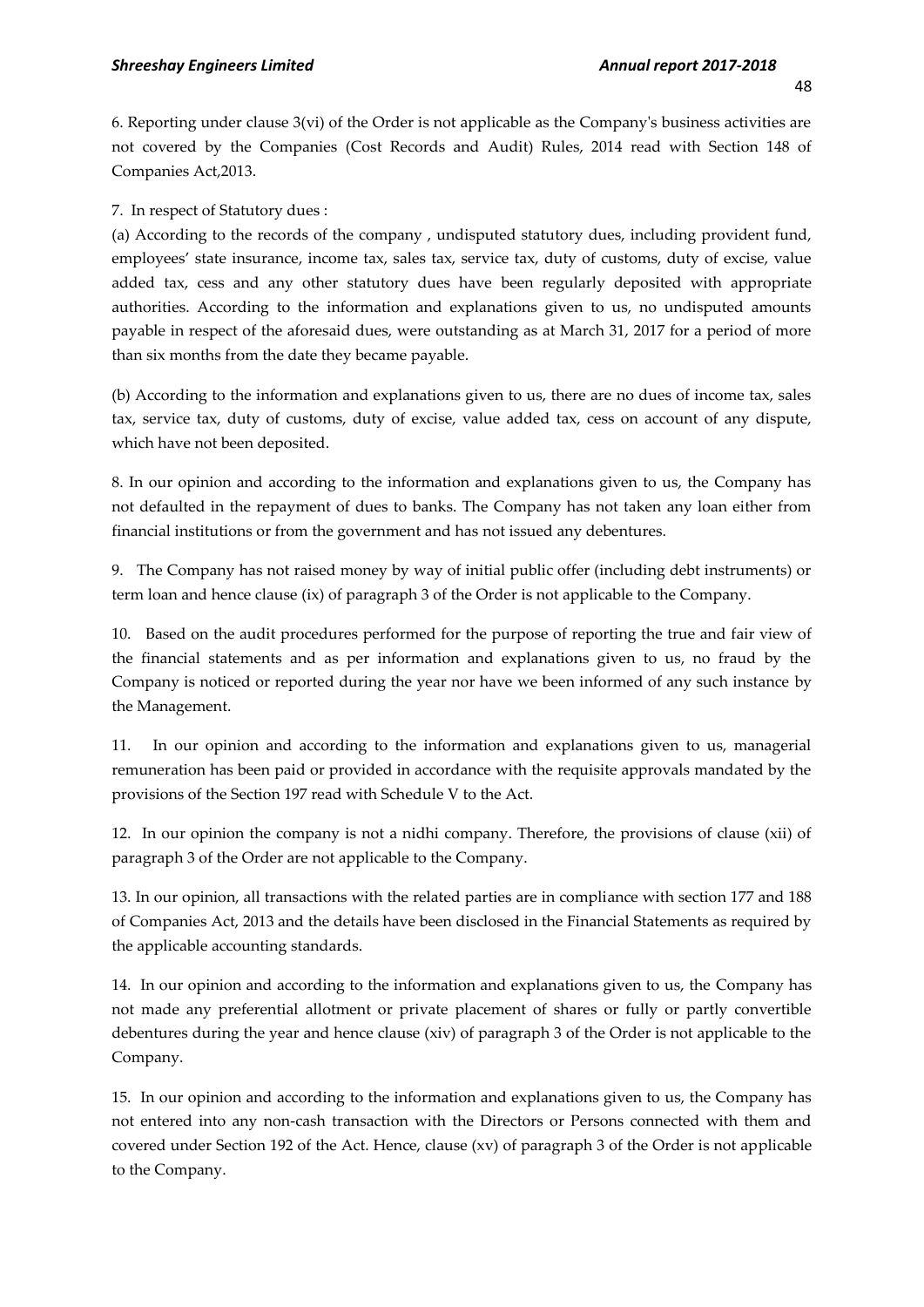16. To the best of our knowledge and as explained, the Company is not required to be registered under Section 45-IA of the Reserve Bank of India Act, 1934.

For Vinod K Mehta & Co., Chartered Accountants (Firm Registration No. : 111508W)

Divyesh V Mehta Partner Membership No.:044293

Place: Mumbai Date: 30th May, 2018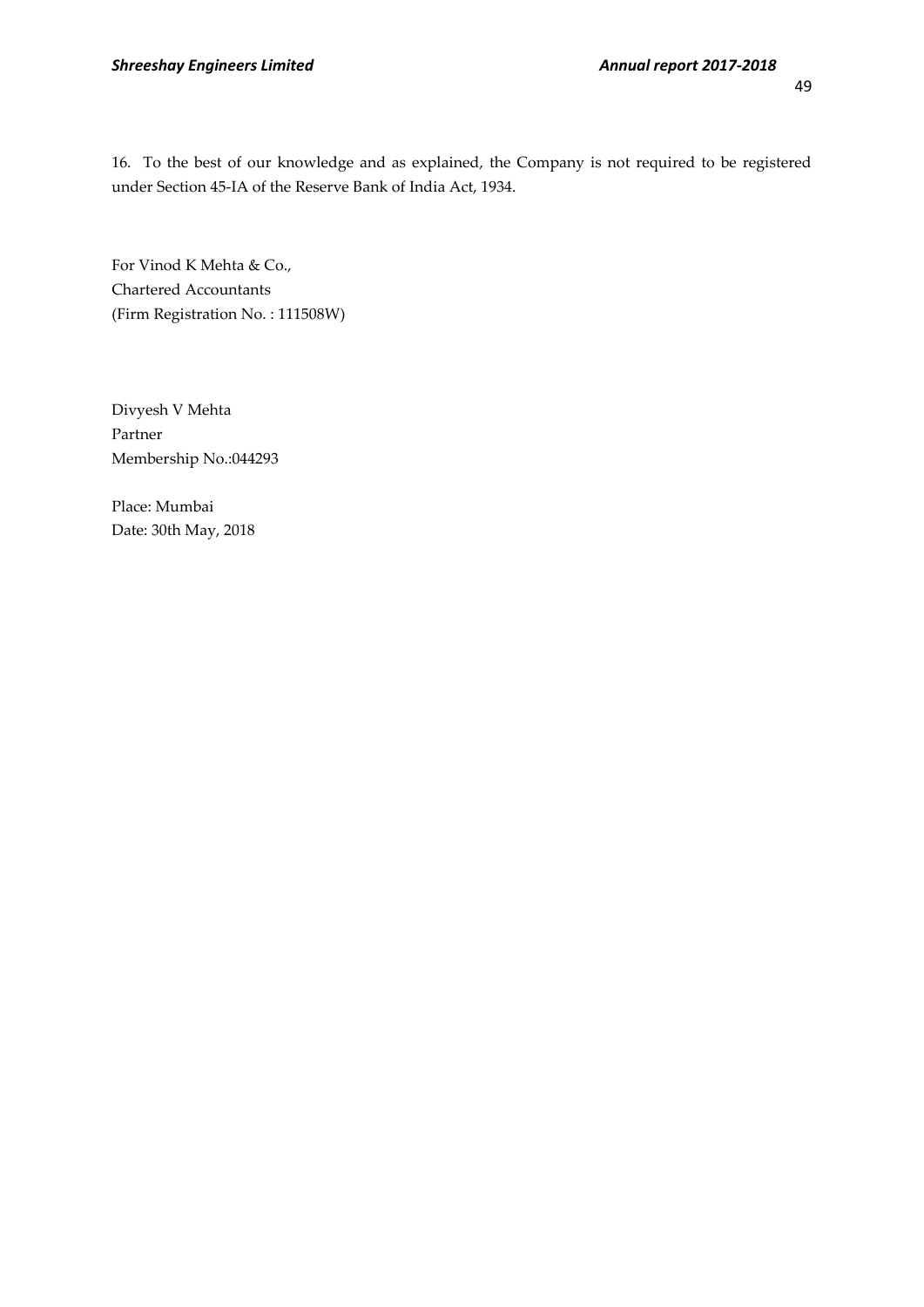## **Particulars As at 31st March,2018 Rupees As at 31st March,2017 Rupees (Audited) (Audited) I. EQUITY AND LIABILITIES (1) Shareholder's Funds** (a) Share Capital 13,20,33,960 48,50,200 (b) Reserves and Surplus 6,75,86,892 82,46,187 (c) Money received against share warrants **(2) Share application money pending allotment (3) Non-Current Liabilities** (a) Long-term borrowings (b) Deferred tax liabilities (Net) (c) Other Long term liabilities 28,55,389 23,360 (d) Long term provisions  $\sim$  6,31,000 **(4) Current Liabilities** (a) Short-term borrowings (b) Trade payables 2,16,365 (c) Other current liabilities  $9,43,002$   $79,495$ (d) Short-term provisions **Total** 20,46,84,642 1,40,46,607 **II.Assets (1) Non-current assets** *(a) Fixed assets* (i) Tangible assets  $\overline{3,391}$  3,391  $\overline{3,391}$  3,391  $(i)$  Intangible assets  $(i)$  (iii) Capital work-in-progress (Kailas Nagar) - - (iv) Intangible assets under development (b) Non-current investments 37,38,300 36,38,300 (c) Deferred tax assets (Net) 6,259 6,259 (d) Long term loans and advances 5,40,000 24,711 (e) Other non-current assets  $\begin{array}{ccc} 45,15,161 & 8,70,000 \\ 45,15,161 & 8,70,000 \end{array}$ **(2) Current assets** (a) Current investments (b) Inventories 24,100  $\epsilon$  (c) Trade receivables  $\epsilon$  8,10,000 (d) Cash and cash equivalents 16,96,64,972 85,50,854 (e) Short-term loans and advances  $(0.2, 2.86, 502)$  25,500 **SHREESHAY ENGINEERS LTD BALANCE SHEET AS AT 31ST MARCH 2018** (CIN: U67190MH1995PLC087145)

(f) Other current assets 62,58,565  $\vert$  43,492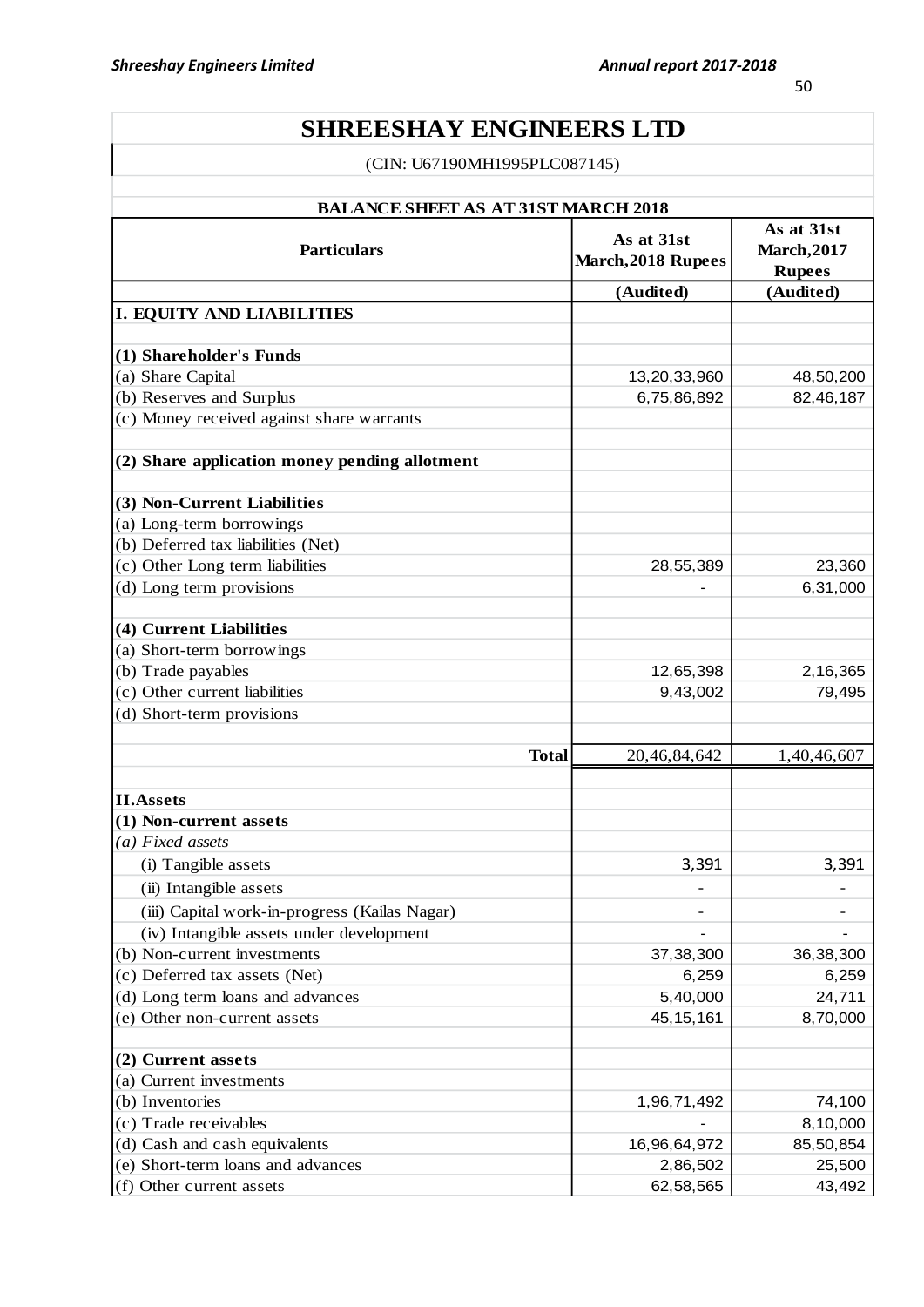| Significant Accounting Policies |              |             |
|---------------------------------|--------------|-------------|
| and Notes on Accounts           |              |             |
|                                 |              |             |
| <b>Total</b>                    | 20,46,84,642 | 1,40,46,607 |

1. The Above results have been approved by the Board Directors of the Company in at their respective meeting held on 30/05/2018

2. The figures for the previous period have been regrouped whenever necessary.

| For Vinod K Mehta & Co | For and on behalf of the Board     |
|------------------------|------------------------------------|
| Chartered Accountants  | <b>SHREESHAY ENGINEERS LIMITED</b> |
| FRN: 111508W           |                                    |

Divyesh Mehta

(Partner) Kishore Patel Nisha Patel *Mem No. 044293 Managing Director Director* DIN: 00990345 DIN: 00990278

> Shruti Bang Nityanand Tirlotkar *Company Secretary CFO*

Place : Mumbai Place : Mumbai

Date : 30th May, 2018 Date : 30th May, 2018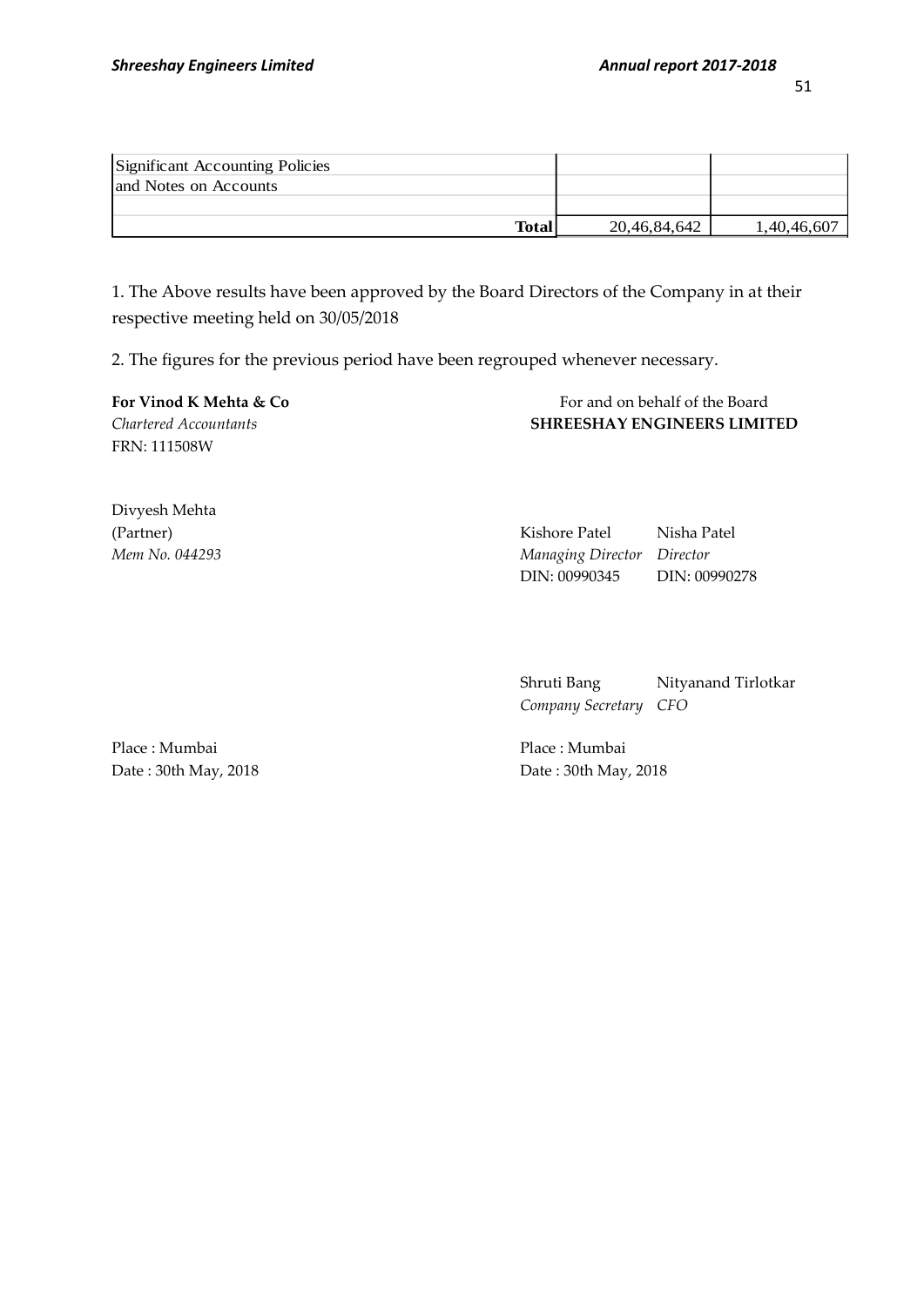## **SHREESHAY ENGINEERS LIMITED**

| Profit and Loss statement for the year ended 31st March, 2018    |              |                                                   |                                                   |  |  |
|------------------------------------------------------------------|--------------|---------------------------------------------------|---------------------------------------------------|--|--|
| <b>Particulars</b>                                               | Note No      | As at 31st<br><b>March, 2018</b><br><b>Rupees</b> | As at 31st<br><b>March, 2017</b><br><b>Rupees</b> |  |  |
|                                                                  |              |                                                   |                                                   |  |  |
| I. Revenue from operations                                       | 16           | 12,00,000                                         | 9,00,000                                          |  |  |
| II. Other Income                                                 | 17           | 47,78,255                                         | 13, 17, 405                                       |  |  |
| III. Total Revenue $(I + II)$                                    |              | 59,78,255                                         | 22, 17, 405                                       |  |  |
|                                                                  |              |                                                   |                                                   |  |  |
| IV. Expenses:                                                    |              |                                                   |                                                   |  |  |
| <b>Construction Expenses</b>                                     | 18           |                                                   |                                                   |  |  |
| Cost of Construction materials consumed                          |              | 1,39,59,100                                       |                                                   |  |  |
| Purchase of Stock-in-Trade                                       |              |                                                   |                                                   |  |  |
| Changes in inventories of finished goods, work-in-progress       |              | (1,96,71,492)                                     |                                                   |  |  |
| Labour Charges                                                   |              | 57, 12, 392                                       |                                                   |  |  |
| Employee benefit expense                                         | 19           | 14,11,669                                         | 2,62,664                                          |  |  |
| Financial costs                                                  |              |                                                   |                                                   |  |  |
| Depreciation and amortization expense                            |              |                                                   |                                                   |  |  |
| Other expenses                                                   | 20           | 14,08,250                                         | 41,052                                            |  |  |
| <b>Total Expenses</b>                                            |              | 28,19,919                                         | 3,03,716                                          |  |  |
|                                                                  |              |                                                   |                                                   |  |  |
| V. Profit before exceptional and extraordinary items and tax     | $(III - IV)$ | 31,58,336                                         | 19,13,689                                         |  |  |
| VI. Exceptional Items                                            |              |                                                   |                                                   |  |  |
| VII. Profit before extraordinary items and tax (V - VI)          |              | 31,58,336                                         | 19,13,689                                         |  |  |
| VIII. Extraordinary Items                                        |              |                                                   |                                                   |  |  |
| IX. Profit before tax (VII - VIII)                               |              | 31,58,336                                         | 19,13,689                                         |  |  |
| X. Tax expense:                                                  |              |                                                   |                                                   |  |  |
| $(1)$ Current tax                                                |              | 7,19,271                                          | 3,57,907                                          |  |  |
| (2) Deferred tax                                                 |              |                                                   | 2,713                                             |  |  |
| (3) Short/Excess Provision for Tax                               |              | 8,70,000                                          | 2,19,807                                          |  |  |
| XI. Profit(Loss) from the perid from continuing operations       | $(VII-VIII)$ | 15,69,064                                         | 13, 33, 262                                       |  |  |
|                                                                  |              |                                                   |                                                   |  |  |
| XII. Profit/(Loss) from discontinuing operations                 |              |                                                   |                                                   |  |  |
| XIII. Tax expense of discounting operations                      |              |                                                   |                                                   |  |  |
|                                                                  |              |                                                   |                                                   |  |  |
| XIV. Profit/(Loss) from Discontinuing operations (XII -<br>XIII) |              |                                                   |                                                   |  |  |
| XV. Profit/(Loss) for the period $(XI + XIV)$                    |              | 15,69,064                                         | 13,33,262                                         |  |  |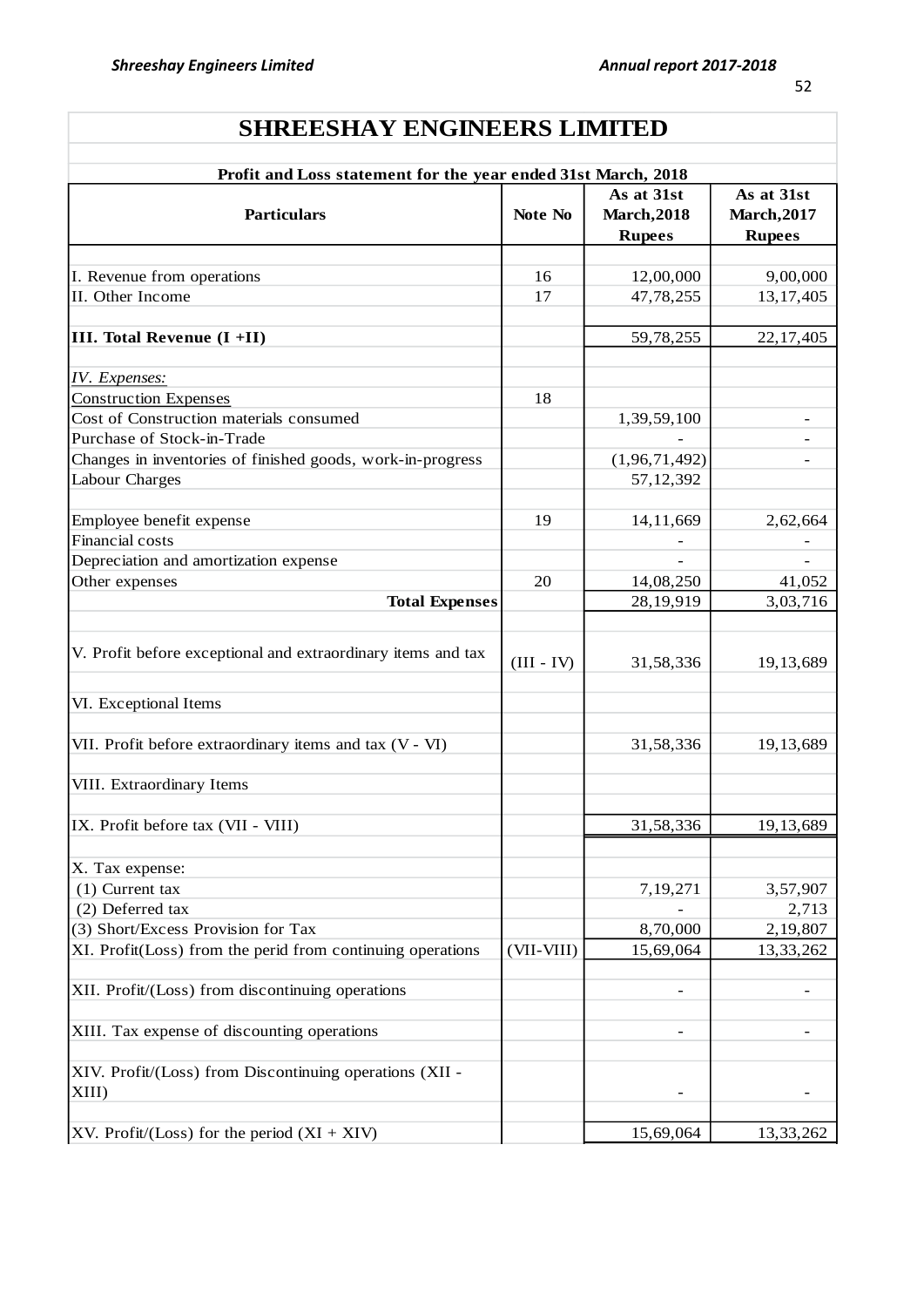#### **Shreeshay Engineers Limited Community Community Community Community Community Community Community Community Community Community Community Community Community Community Community Community Community Community Community Com**

| XVI. Earning per equity share:  |         |      |      |
|---------------------------------|---------|------|------|
| $(1)$ Basic                     |         | 0.12 | 2.75 |
| (2) Diluted                     |         |      |      |
|                                 |         |      |      |
| Significant Accounting Policies |         |      |      |
| and Notes on Accounts           | 1 to 20 |      |      |

As per our Report of even date

# FRN: 111508W

## For Vinod K Mehta & Co<br>For and on behalf of the Board *Chartered Accountants* **SHREESHAY ENGINEERS LIMITED**

Divyesh Mehta

(Partner) Kishore Patel Nisha Patel *Mem No. 044293 Managing Director Director* DIN: 00990345 DIN: 00990278

> Shruti Bang Nityanand Tirlotkar *Company Secretary CFO*

Place : Mumbai Place : Mumbai Date : 30th May, 2018 Date : 30th May, 2018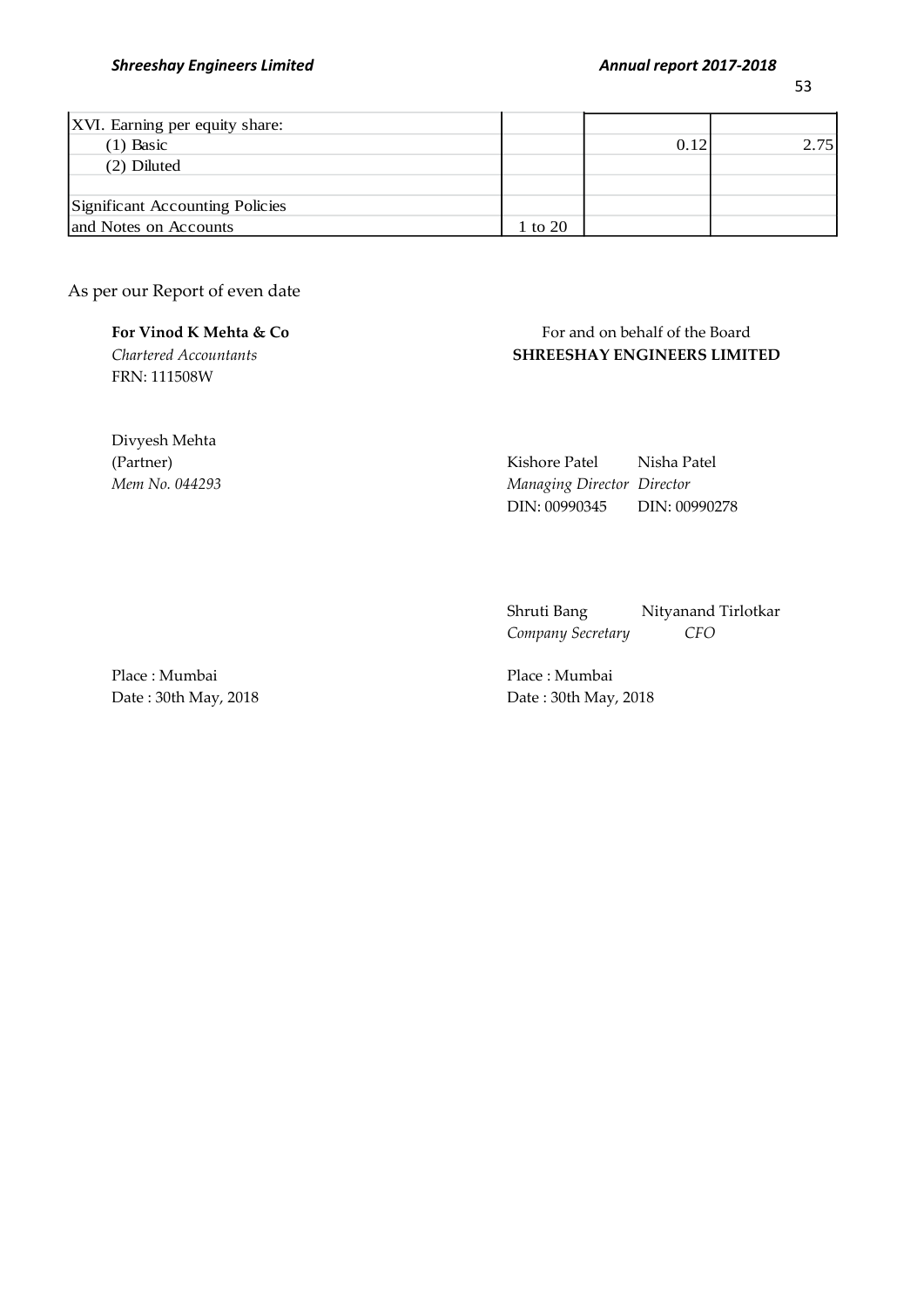## **SHREESHAY ENGINEERS LTD**

#### **Cash Flow Statement as on 31st March,2018**

|                                                                    | As at 31st                          | As at 31st                          |
|--------------------------------------------------------------------|-------------------------------------|-------------------------------------|
| <b>PARTICULARS</b>                                                 | <b>March, 2018</b><br><b>Rupees</b> | <b>March, 2017</b><br><b>Rupees</b> |
|                                                                    |                                     |                                     |
|                                                                    | <b>Actual</b>                       | <b>Actual</b>                       |
| PROFIT AFTER TAX AS PER P&L A/C                                    | 15,69,064                           | 13,33,262                           |
| <b>ADD: NON CASH EXPENDITURES</b>                                  |                                     |                                     |
| PRELIMINARY EXPENSES                                               |                                     |                                     |
| PROFIT ON SALE OF FIXED ASSETS                                     |                                     |                                     |
| <b>DEPRECIATION</b>                                                |                                     |                                     |
| PROVISION FOR TAXATION                                             | 7,19,271                            | 3,57,907                            |
| DEFERRED TAX ASSETS                                                |                                     | (2,713)                             |
| (PART A)                                                           | 22,88,336                           | 16.88.456                           |
| ADD: CASH GENERATED FROM OPERATING ACTIVITIES                      |                                     |                                     |
| <b>INCREASE/ DECREASE IN CURRENT ASSETS</b>                        | (2,52,63,467)                       | 22,508                              |
| <b>INCREASE/ DECREASE IN CURRENT LIABILITIES</b>                   | 19,12,540                           | 1,69,599                            |
| (PART B)                                                           | (2,33,50,927)                       | 1,92,107                            |
|                                                                    |                                     |                                     |
| ADD: CASH GENERATED FROM INVESTING ACTIVITIES                      |                                     |                                     |
| <b>INCREASE/DECREASE IN FIXED ASSETS</b>                           | $\overline{\phantom{a}}$            |                                     |
| INCREASE/DECREASE IN INVESTMENTS (OTHER NON CURRENT ASSETS)        | (37, 45, 161)                       | (34, 28, 724)                       |
| <b>INCREASE/DECREASE IN LOANS AND ADVANCES</b>                     | (5,15,289)                          | (9,12,633)                          |
| (PART C)                                                           | (42, 60, 450)                       | (43, 41, 357)                       |
| ADD: CASH GENERATED FROM FINANCING ACTIVITIES                      |                                     |                                     |
| <b>INCREASE/DECREASE IN SHARE CAPITAL</b>                          | 12,71,83,760                        |                                     |
| <b>INCREASE/DECREASE IN TERM LOANS</b>                             | 22,01,029                           | (4,08,000)                          |
| INCREASE/DECREASE IN RESERVES                                      | 5,70,52,370                         | (3,57,907)                          |
| (PART D)                                                           | 18,64,37,159                        | (7,65,907)                          |
|                                                                    |                                     |                                     |
| INCREASE/ DECREASE IN CASH DURING THE YEAR (PART $A + B + C + D$ ) | 16.11.14.118                        | (32, 26, 701)                       |
|                                                                    |                                     |                                     |
| OPENING CASH AND CASH EQUIVALENTS                                  | 85,50,854                           | 1,17,72,129                         |
| <b>CLOSING CASH AND CASH EQUIVALENTS</b>                           | 16,96,64,971                        | 85,45,428                           |
|                                                                    |                                     |                                     |

FRN: 111508W

Divyesh Mehta (Partner) Kishore Patel Nisha Patel

## **For Vinod K Mehta & Co** For and on behalf of the Board *Chartered Accountants* **SHREESHAY ENGINEERS LIMITED**

*Mem No. 044293 Managing Director Director* DIN: 00990345 DIN: 00990278

*Company Secretary CFO*

Shruti Bang Nityanand Tirlotkar

Place : Mumbai Place : Mumbai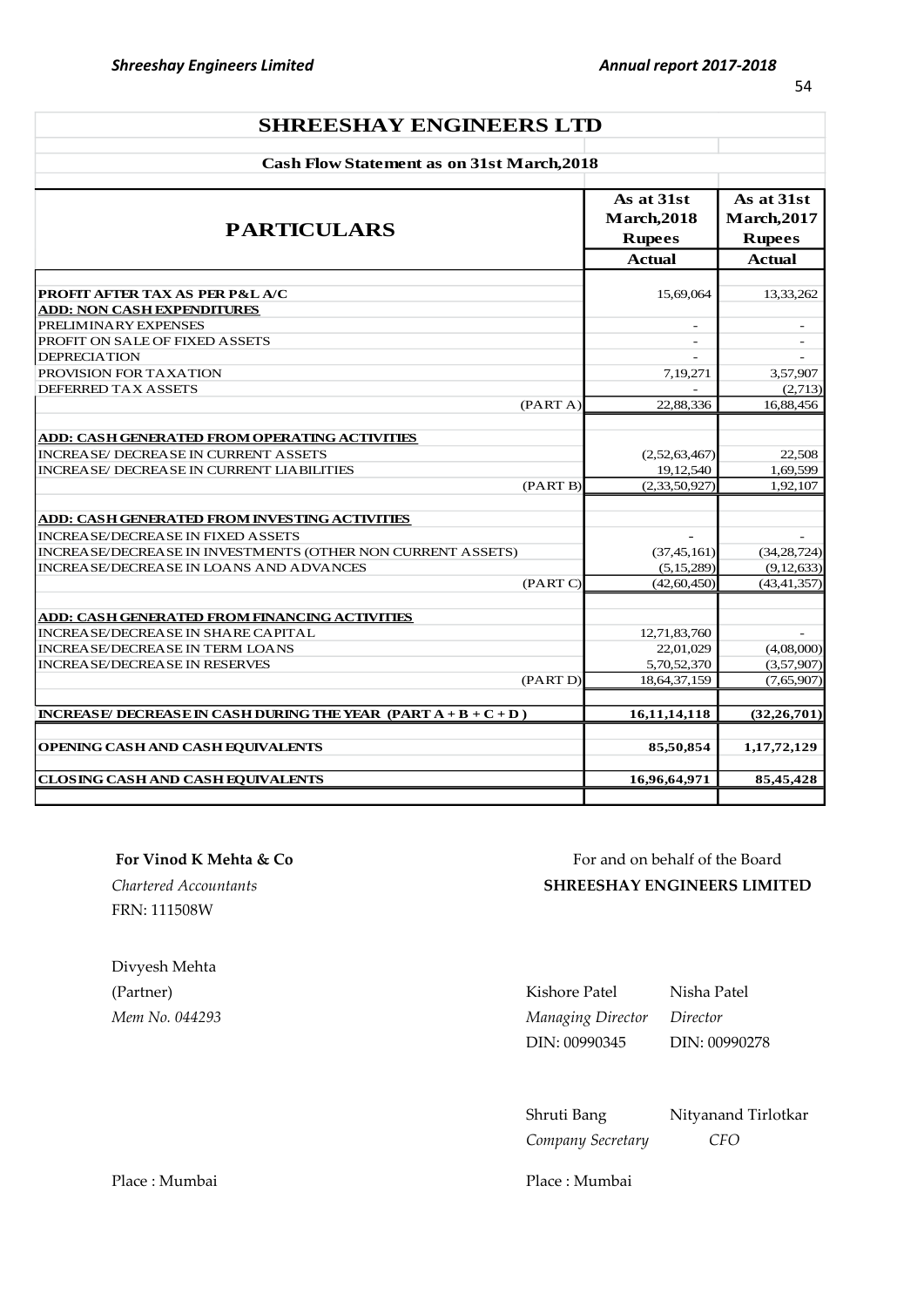Date : 30th May, 2018 Date : 30th May, 2018

|               |      | <b>SHREESHAY ENGINEERS LIMITED</b>                                                                                       |              |                               |                                                   |                                                   |
|---------------|------|--------------------------------------------------------------------------------------------------------------------------|--------------|-------------------------------|---------------------------------------------------|---------------------------------------------------|
|               |      | <b>SHAREHOLDERS FUND</b>                                                                                                 |              |                               |                                                   |                                                   |
| <b>NOTE 2</b> |      | <b>SHARE CAPITAL</b>                                                                                                     |              |                               |                                                   |                                                   |
|               |      |                                                                                                                          |              |                               |                                                   |                                                   |
|               |      |                                                                                                                          |              |                               |                                                   |                                                   |
|               |      | <b>Particulars</b>                                                                                                       |              |                               | As at 31st<br><b>March, 2018</b><br><b>Rupees</b> | As at 31st<br><b>March, 2017</b><br><b>Rupees</b> |
|               |      |                                                                                                                          |              |                               |                                                   |                                                   |
| A             |      | <u>AUTHORISED CAPITAL</u><br>14000000 Equity Shares of Rs.10 each                                                        |              |                               | 14,00,00,000                                      | 50,00,000                                         |
|               |      |                                                                                                                          |              |                               |                                                   |                                                   |
|               |      | <u>ISSUED, SUBSCRIBED &amp; PAID UP CAPITAL</u>                                                                          |              |                               |                                                   |                                                   |
|               |      | 9603396 Equity shares of Rs.10 each fully paid up                                                                        |              |                               | 9,60,33,960                                       | 48,50,200                                         |
|               |      | Public Issue Account                                                                                                     |              |                               | 3,60,00,000                                       |                                                   |
|               |      | 3600000 equity shares @ RS. 10/-each                                                                                     |              |                               |                                                   | $\overline{\phantom{a}}$                          |
|               |      | (Previous year-485020 Equity shares of Rs 10each fully paid)                                                             |              |                               |                                                   |                                                   |
|               |      |                                                                                                                          |              | <b>TOTAL</b>                  | 13,20,33,960                                      | 48,50,200                                         |
|               |      |                                                                                                                          |              |                               |                                                   |                                                   |
|               |      |                                                                                                                          |              |                               |                                                   |                                                   |
|               |      |                                                                                                                          |              |                               |                                                   |                                                   |
|               |      | <b>Additional Information</b>                                                                                            |              |                               |                                                   |                                                   |
|               |      |                                                                                                                          |              |                               |                                                   |                                                   |
|               |      | 1 The Reconciliation of subsribed and Paid uo share caapital is set out below                                            |              |                               |                                                   |                                                   |
|               |      |                                                                                                                          |              | As at 31st March, 2018 Rupees |                                                   | As at 31st March, 2017 Rupees                     |
|               |      |                                                                                                                          | No of Shares | Amount                        | No of Shares                                      | Amount                                            |
|               |      | At the beginning of the year                                                                                             | 4,85,020     | 48,50,200                     | 4,85,020                                          | 48,50,200                                         |
|               | ADD: | Shares alloted during the year                                                                                           |              |                               | $\overline{\phantom{a}}$                          |                                                   |
|               |      | <b>Right Issue</b>                                                                                                       | 87, 30, 360  | 8,73,03,600                   |                                                   |                                                   |
|               |      | Bonus Issue                                                                                                              | 3,88,016     | 38,80,160                     |                                                   |                                                   |
|               |      | Public issue                                                                                                             | 36,00,000.00 | 3,60,00,000.00                |                                                   |                                                   |
|               |      | <b>TOTAL</b>                                                                                                             | 1,32,03,396  | 13,20,33,960                  | 4,85,020                                          | 48,50,200                                         |
|               |      |                                                                                                                          |              |                               |                                                   |                                                   |
|               |      | 2 Shareholders holding shares above 5%                                                                                   |              | As at 31st March, 2018 Rupees |                                                   | As at 31st March, 2017 Rupees                     |
|               |      |                                                                                                                          | No of Shares | In percentage                 | No of Shares                                      | In percentage                                     |
|               | 1)   | Patel Creators & Constructors Pvt. Ltd.                                                                                  | 11,00,000    | 8.33                          |                                                   |                                                   |
|               | 2)   | K D Patel                                                                                                                | 20,40,218    | 15.47                         | 1,89,010                                          | 38.97                                             |
|               | 3)   | Link Promoters Pvt. Ltd                                                                                                  | 16,60,000    | 12.57                         |                                                   |                                                   |
|               | 4)   | <b>B</b> D Patel                                                                                                         | 24,43,160    | 18.52                         |                                                   |                                                   |
|               | 5)   | Divine kailas Properties Pvt. Ltd.                                                                                       | 8,00,000     | 6.06                          |                                                   |                                                   |
|               | 6)   | N B Patel                                                                                                                |              |                               | 99,010                                            | 20.41                                             |
|               | 7)   | A K Patel                                                                                                                |              |                               | 95,000                                            | 19.59                                             |
|               | 8)   | J D Patel                                                                                                                |              |                               | 98,000                                            | 20.21                                             |
|               | 9)   | Rohan Paper Ltd.                                                                                                         | 10,00,000    | 7.57                          |                                                   |                                                   |
|               |      |                                                                                                                          |              |                               |                                                   |                                                   |
|               |      | 3 The company has only one class of share capital namely ordinary Shares having a face valure of Rs 10 per share.        |              |                               |                                                   |                                                   |
|               |      | a) In Respect of every Ordinary Share (whether fully paid or partly paid), voting right shall be in the same proportion  |              |                               |                                                   |                                                   |
|               |      | as the capital paid up on such Ordinary Share bears to the total paid up ordinary capital of the company                 |              |                               |                                                   |                                                   |
|               |      | b) The dividend proposed by the board of directors is subject to the approval of the shareholders in the ensuing         |              |                               |                                                   |                                                   |
|               |      | Annual General Meeting , except in case of interim dividend.                                                             |              |                               |                                                   |                                                   |
|               |      | c) In the event of liquidation , the Shareholders of ordinary shares are eligible to receive the remaining assets of the |              |                               |                                                   |                                                   |
|               |      | Company after distribution of all preferential amounts, in proportion to their shareholdings.                            |              |                               |                                                   |                                                   |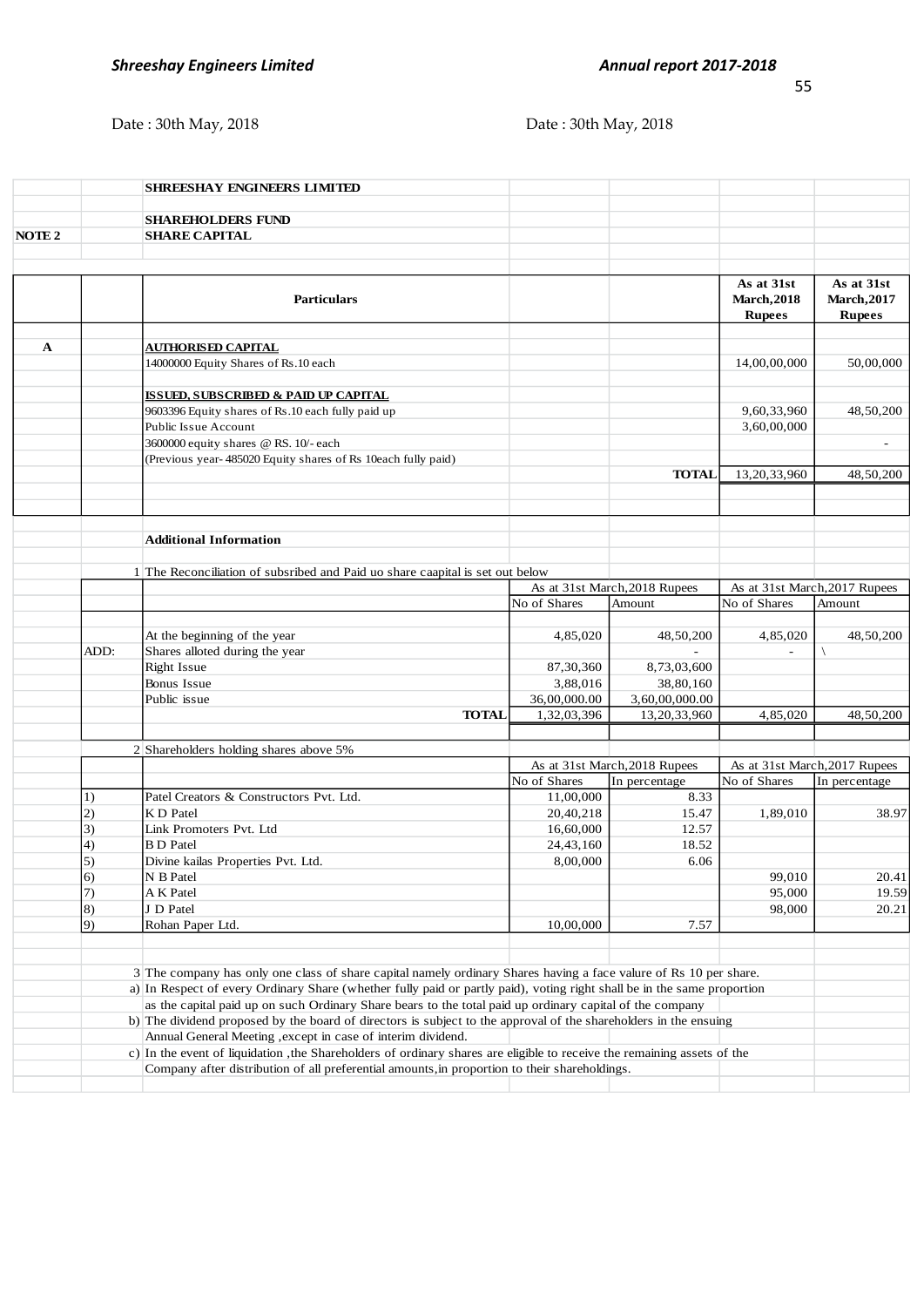56

|                   | SHREESHAY ENGINEERS LIMITED                                     |                                                   |           |                                                    |
|-------------------|-----------------------------------------------------------------|---------------------------------------------------|-----------|----------------------------------------------------|
|                   | <b>SHAREHOLDERS FUND</b>                                        |                                                   |           |                                                    |
| NOTE <sub>3</sub> | <b>RESERVES AND SURPLUS</b>                                     |                                                   |           |                                                    |
|                   | Particulars                                                     | As at 31st<br><b>March, 2018</b><br><b>Rupees</b> |           | As at 31st<br><b>March</b> , 2017<br><b>Rupees</b> |
|                   |                                                                 |                                                   |           |                                                    |
|                   | <b>Surplus - Balancing Statement of Profit &amp; Loss</b>       |                                                   |           |                                                    |
|                   | Balance brought down from last year                             |                                                   | 69,07,499 |                                                    |
|                   | <b>Current Years Profit and Loss</b>                            |                                                   | 13,38,689 |                                                    |
|                   | Transitional effect on revision of Depreciation on              |                                                   |           |                                                    |
|                   | useful life of assets in accordance with Schedule II            |                                                   |           | 82,46,188                                          |
|                   | (-) Bonus Issue                                                 | 59,35,092                                         |           |                                                    |
|                   | Securities Premium 8730360 equity shares @ RS. 5/-<br>per share |                                                   |           |                                                    |
|                   | Public issue account 36 Lkhs shares @ RS. 5/- per               |                                                   |           |                                                    |
|                   | share                                                           | 6, 16, 51, 800                                    |           |                                                    |
|                   | <b>TOTAL</b>                                                    | 6,75,86,892                                       |           | 82,46,188                                          |
|                   |                                                                 |                                                   |           |                                                    |
|                   |                                                                 |                                                   |           |                                                    |
|                   |                                                                 |                                                   |           |                                                    |
|                   | <b>NON CURRENT LIABILITIES</b>                                  |                                                   |           |                                                    |
| NOTE4             | <b>OTHER LONG TERM LIABILITIES</b>                              |                                                   |           |                                                    |
|                   | Particulars                                                     | As at 31st<br><b>March, 2018</b><br><b>Rupees</b> |           | As at 31st<br><b>March, 2017</b><br><b>Rupees</b>  |
|                   | <b>Unsecured Borrowings</b>                                     |                                                   |           |                                                    |
|                   |                                                                 |                                                   |           |                                                    |
|                   | Loan from K D Patel                                             |                                                   | 15,360    |                                                    |
|                   | Loan from B D Patel                                             |                                                   |           |                                                    |
|                   | Loan From N B Patel                                             | 28,55,389                                         | 8,000     | 23,360                                             |
|                   | <b>TOTAL</b>                                                    |                                                   |           |                                                    |
|                   |                                                                 |                                                   |           |                                                    |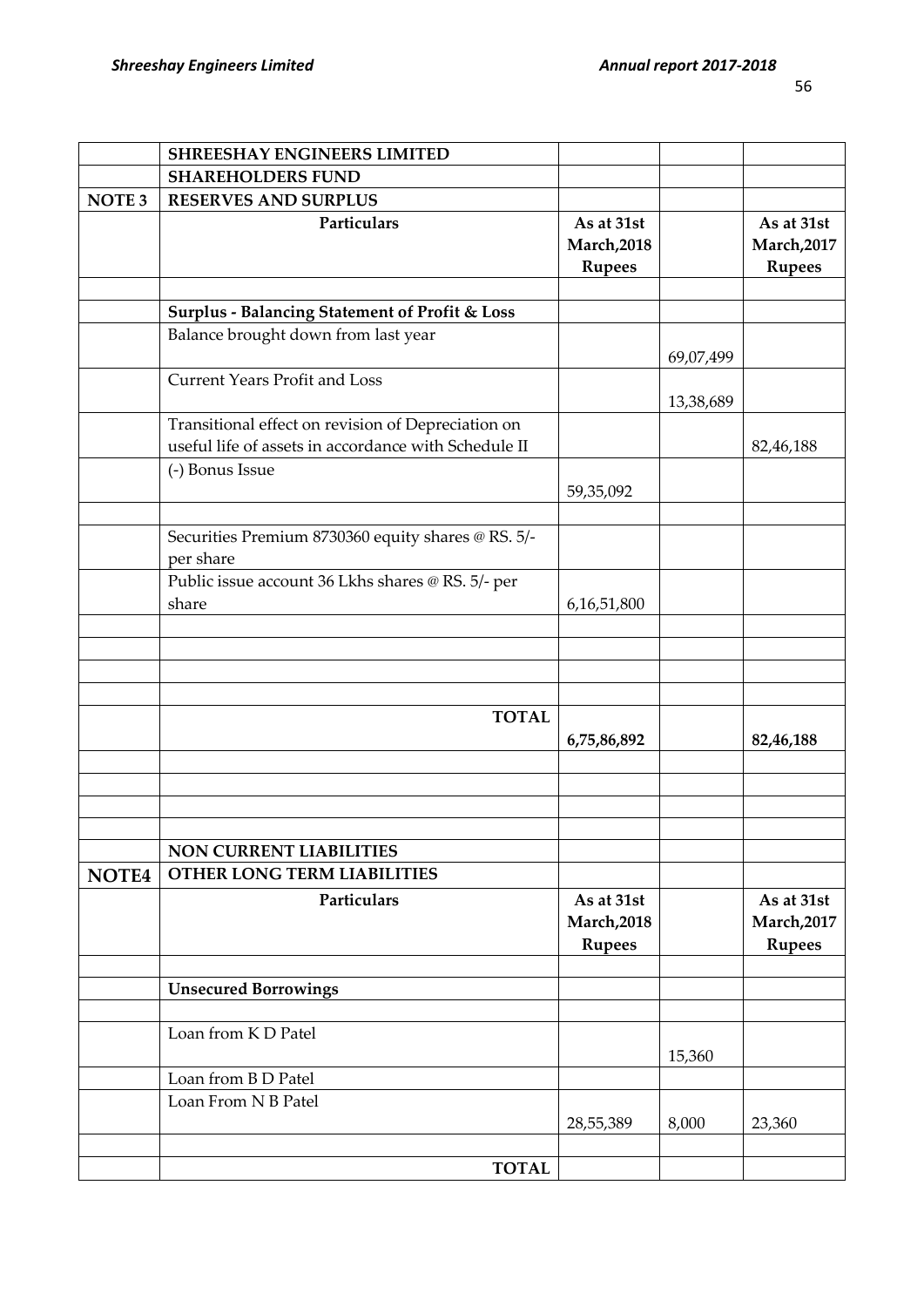| I<br>× |
|--------|
|--------|

|       |                                | 28,55,389          |          | 23,360              |
|-------|--------------------------------|--------------------|----------|---------------------|
|       |                                |                    |          |                     |
|       |                                |                    |          |                     |
|       | <b>NON CURRENT LIABILITIES</b> |                    |          |                     |
| NOTE5 | OTHER NON CURRENT LIABILITIES  |                    |          |                     |
|       | Particulars                    | As at 31st         |          | As at 31st          |
|       |                                | <b>March, 2018</b> |          | <b>March</b> , 2017 |
|       |                                | <b>Rupees</b>      |          | <b>Rupees</b>       |
|       |                                |                    |          |                     |
|       |                                |                    |          |                     |
|       | Deposits                       |                    |          |                     |
|       |                                | ۰                  | 6,31,000 | 6,31,000            |
|       |                                |                    |          |                     |
|       | <b>TOTAL</b>                   |                    |          |                     |
|       |                                |                    |          | 6,31,000            |
|       |                                |                    |          |                     |

| <b>SHREESHAY ENGINEERS LIMITED</b>                             |                  |                | <b>SCHEDULE 8</b> |            |            |                                                         |                     |                      |            |                  |
|----------------------------------------------------------------|------------------|----------------|-------------------|------------|------------|---------------------------------------------------------|---------------------|----------------------|------------|------------------|
|                                                                |                  |                |                   |            |            |                                                         |                     |                      |            |                  |
| SCHEDULE OF FIXED ASSETS AS PER COMPANIES ACT AS ON 31.03.2018 |                  |                |                   |            |            |                                                         |                     |                      |            |                  |
|                                                                |                  |                |                   |            |            |                                                         |                     |                      |            |                  |
|                                                                | <b>WDV AS ON</b> | ADDN           |                   |            |            | ADDN AFTER WDV AS ON BALANCE AS ADJUSTMENT/DE AMOUNT OF |                     | BALANCE AS WDV AS ON |            | <b>WDV AS ON</b> |
|                                                                |                  | <b>IBEFORE</b> |                   |            | ION        |                                                         |                     | I ON                 |            |                  |
| <b>PARTICULARS</b>                                             | 01/04/2017       | 30/09/2017     | 30/09/2017        | 31/10/2017 | 01/04/2017 | <b>DUCTION</b>                                          | <b>DEPRECIATION</b> | 31/03/2017           | 31/03/2018 | 31/03/2018       |
|                                                                |                  |                |                   |            |            |                                                         |                     |                      |            |                  |
| <b>COMPUTER</b>                                                | 59,800           |                |                   | 59,800     | 59,097     |                                                         |                     | 59,097               | 703        | 703              |
|                                                                |                  |                |                   |            |            |                                                         |                     |                      |            |                  |
| <b>EPBAX SYSTEM</b>                                            | 53,768           | $\blacksquare$ |                   | 53,768     | 51,080     | $\blacksquare$                                          |                     | 51,080               | 2,688      | 2,688            |
|                                                                |                  |                |                   |            |            |                                                         |                     |                      |            |                  |
|                                                                | 1,13,568         | ٠              |                   | 1,13,568   | 1,10,177   | ٠                                                       |                     | 1,10,177             | 3,391      | 3,391            |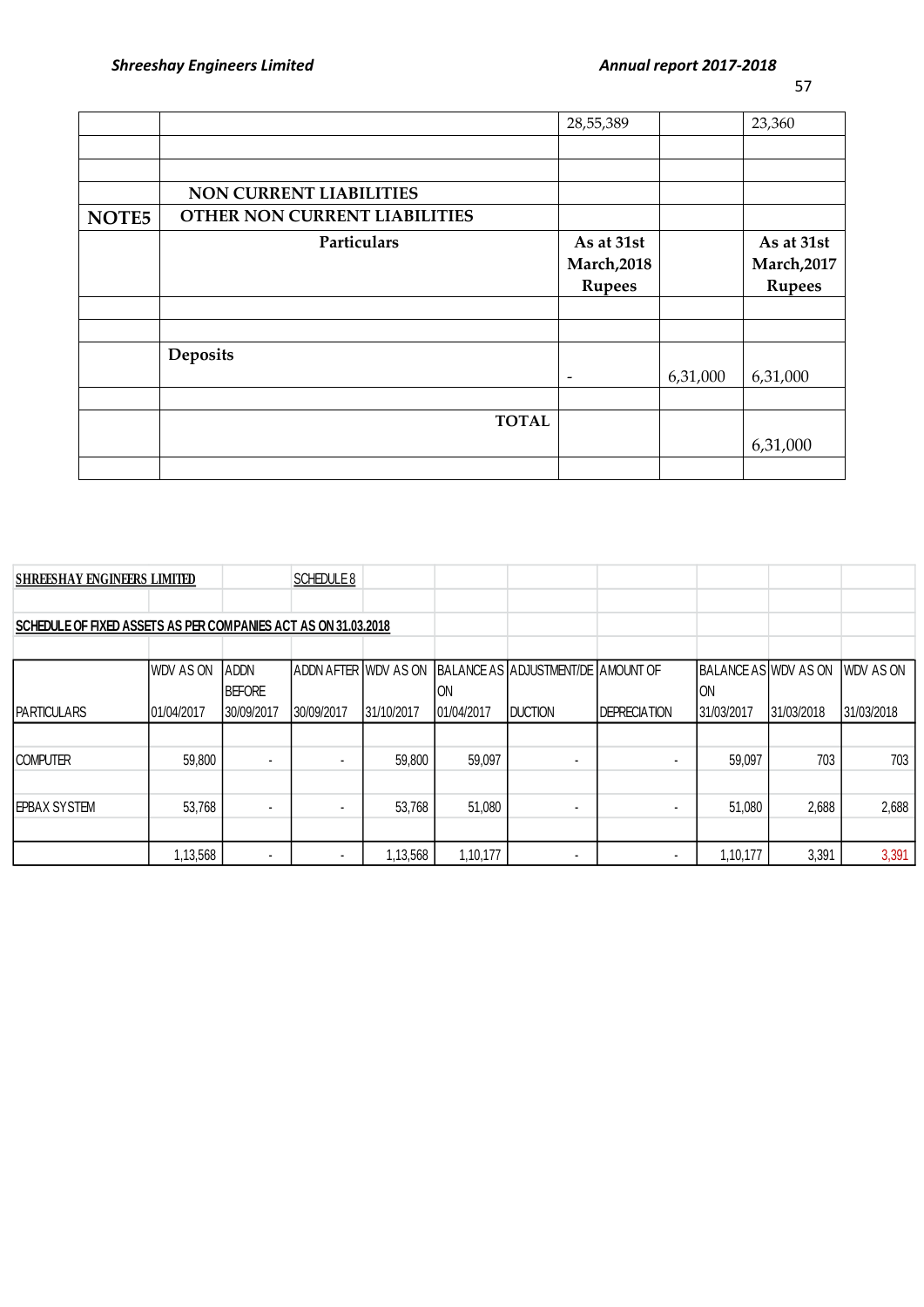|                   | SHREESHAY ENGINEERS LIMITED      |                          |                    |
|-------------------|----------------------------------|--------------------------|--------------------|
|                   |                                  |                          |                    |
|                   | <b>CURRENT LIABILITIES</b>       |                          |                    |
| NOTE 6            | <b>TRADE PAYABLES</b>            |                          |                    |
|                   | Particulars                      | As at 31st               | As at 31st         |
|                   |                                  | <b>March, 2018</b>       | <b>March, 2017</b> |
|                   |                                  | <b>Rupees</b>            | <b>Rupees</b>      |
|                   |                                  |                          |                    |
|                   | <b>Trade Payables</b>            |                          |                    |
|                   | <b>Creditors for Goods</b>       |                          | 1,85,528           |
|                   |                                  | 12,65,398                |                    |
|                   | Creditors for expenses           | -                        | 30,837             |
|                   |                                  |                          |                    |
|                   |                                  |                          | 2,16,365           |
|                   |                                  | 12,65,398                |                    |
|                   |                                  |                          |                    |
|                   |                                  |                          |                    |
|                   |                                  |                          |                    |
|                   |                                  |                          |                    |
|                   | <b>CURRENT LIABILITIES</b>       |                          |                    |
| NOTE <sub>7</sub> | <b>SHORT TERM PROVISIONS</b>     |                          |                    |
|                   | Particulars                      | As at 31st               | As at 31st         |
|                   |                                  | <b>March,2018</b>        | <b>March, 2017</b> |
|                   |                                  | <b>Rupees</b>            | <b>Rupees</b>      |
|                   |                                  |                          |                    |
|                   | <b>Other Current Liabilities</b> | $\overline{\phantom{a}}$ | -                  |
|                   |                                  |                          |                    |
|                   | Provision for taxation           |                          | 79,495             |
|                   |                                  | 7,19,271                 |                    |
|                   | O/s Audit fees                   | 15,000                   |                    |
|                   | Duties & Taxes                   |                          |                    |
|                   |                                  | 2,08,731                 |                    |
|                   |                                  |                          |                    |
|                   | <b>TOTAL</b>                     |                          | 79,495             |
|                   |                                  | 9,43,002                 |                    |
|                   |                                  |                          |                    |
|                   |                                  |                          |                    |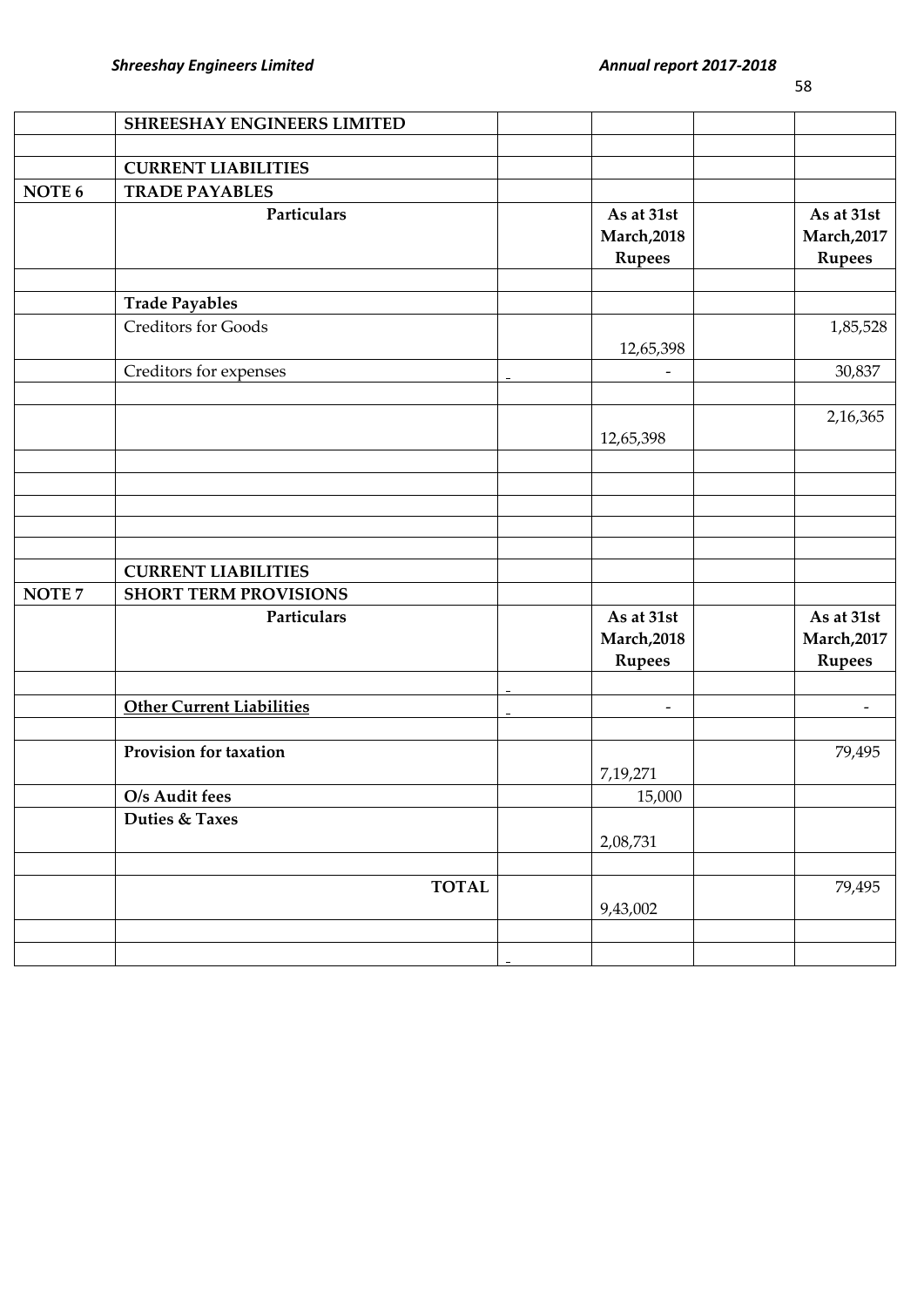| <b>NOTE</b> | <b>OTHER NON CURRENT ASSETS</b>                      |                    |                    |
|-------------|------------------------------------------------------|--------------------|--------------------|
| 11          |                                                      |                    |                    |
|             |                                                      |                    |                    |
|             | Particulars                                          | As at 31st         | As at 31st         |
|             |                                                      | March, 2018        | March, 2017        |
|             |                                                      | Rupees             | Rupees             |
|             |                                                      |                    |                    |
| a           | Prelimnary Exp                                       | 44,20,611          |                    |
|             | Advance Recoverable inCash or Kind                   | 94,550             | 8,70,000           |
|             | <b>TOTAL</b>                                         | 45, 15, 161        | 8,70,000           |
|             |                                                      |                    |                    |
| <b>NOTE</b> | <b>INVENTORIES</b>                                   |                    |                    |
| 12          |                                                      |                    |                    |
|             | (At cost or net realisable value whichever is Lower) |                    |                    |
|             | Particulars                                          | As at 31st         | As at 31st         |
|             |                                                      | <b>March, 2018</b> | <b>March, 2017</b> |
|             |                                                      |                    |                    |
| a           | Finished goods                                       | $\qquad \qquad -$  | 74,100             |
|             | Contractual Work                                     |                    |                    |
|             |                                                      | 1,96,71,492        |                    |
|             |                                                      |                    |                    |
|             | <b>TOTAL</b>                                         | 1,96,71,492        | 74,100             |
|             |                                                      |                    |                    |
|             |                                                      |                    |                    |

|              | <b>CURRENT ASSETS</b>                                  |                          |                   |
|--------------|--------------------------------------------------------|--------------------------|-------------------|
| <b>NOTE</b>  | <b>TRADE RECEIVABLES</b>                               |                          |                   |
| 13           |                                                        |                          |                   |
|              | Particulars                                            | As at 31st               | As at 31st March, |
|              |                                                        | <b>March</b> , 2018      | 2017              |
|              |                                                        |                          |                   |
|              |                                                        |                          |                   |
| $\mathbf{i}$ | Outstanding for period exceeding 6 months from the due |                          |                   |
|              | date:                                                  |                          |                   |
|              | Secured, considered good;                              |                          |                   |
|              | Unsecured, considered good;                            |                          |                   |
|              | Doubtful                                               |                          | 8,10,000          |
|              |                                                        |                          |                   |
| ii           | <b>Others</b>                                          |                          |                   |
|              | Secured, considered good;                              |                          |                   |
|              | Unsecured, considered good;                            |                          |                   |
|              | Doubtful                                               | $\overline{\phantom{m}}$ |                   |
|              |                                                        |                          |                   |
|              | <b>TOTAL</b>                                           | $\overline{\phantom{0}}$ | 8,10,000          |
|              |                                                        |                          |                   |
|              |                                                        |                          |                   |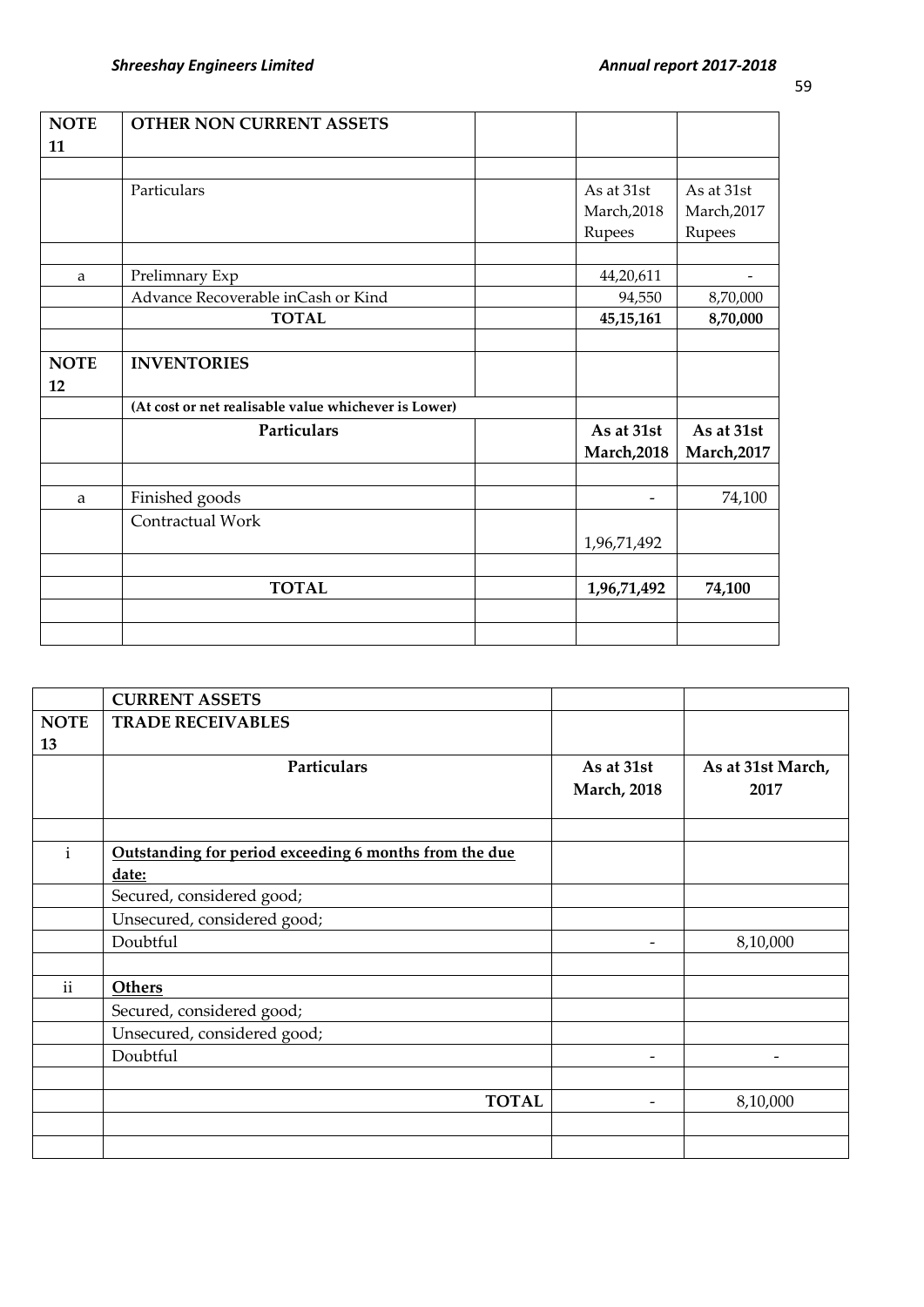|             | <b>CURRENT ASSETS</b>                             |                    |                    |
|-------------|---------------------------------------------------|--------------------|--------------------|
| <b>NOTE</b> | <b>CASH AND CASH EQUIVALENTS</b>                  |                    |                    |
| 14          |                                                   |                    |                    |
|             | Particulars                                       | As at 31st         | As at 31st         |
|             |                                                   | <b>March, 2018</b> | <b>March, 2017</b> |
|             |                                                   |                    |                    |
|             |                                                   |                    |                    |
|             | Cash and cash equivalents shall be classified as: |                    |                    |
|             | <b>Balances with banks</b>                        |                    | 1,18,552           |
|             |                                                   | 5,22,82,950        |                    |
|             | Cash on hand                                      | 45,037             | 7,302              |
|             | <b>FDR</b>                                        |                    | 84,25,000          |
|             |                                                   | 11,73,36,985       |                    |
|             |                                                   |                    |                    |
|             | <b>TOTAL</b>                                      | 16,96,64,972       | 85,50,854          |

|             | <b>CURRENT ASSETS</b>                  |                    |                    |
|-------------|----------------------------------------|--------------------|--------------------|
| <b>NOTE</b> | <b>SHORT TERM LOANS &amp; ADVANCES</b> |                    |                    |
| 15          |                                        |                    |                    |
|             | Particulars                            | As at 31st         | As at 31st         |
|             |                                        | <b>March, 2018</b> | <b>March, 2017</b> |
|             |                                        |                    |                    |
|             | Other Advances                         | 2,86,502           | 25,500             |
|             |                                        |                    |                    |
|             | <b>TOTAL</b>                           | 2,86,502           | 25,500             |

|             | <b>CURRENT ASSETS</b>       |                        |                        |
|-------------|-----------------------------|------------------------|------------------------|
| <b>NOTE</b> | <b>OTHER CURRENT ASSETS</b> |                        |                        |
| 16          |                             |                        |                        |
|             | Particulars                 | As at 31st March, 2018 | As at 31st March, 2017 |
|             |                             |                        |                        |
|             |                             |                        |                        |
|             | Others (specify nature)     |                        |                        |
|             | Duties & Taxes              | 52,74,144              |                        |
|             | Prepaid Professional Taxes  | 2,000                  | 4,000                  |
|             | <b>Interest Receivable</b>  | 9,82,421               | 39,492                 |
|             |                             |                        |                        |
|             | <b>Total</b>                | 62,58,565              | 43,492                 |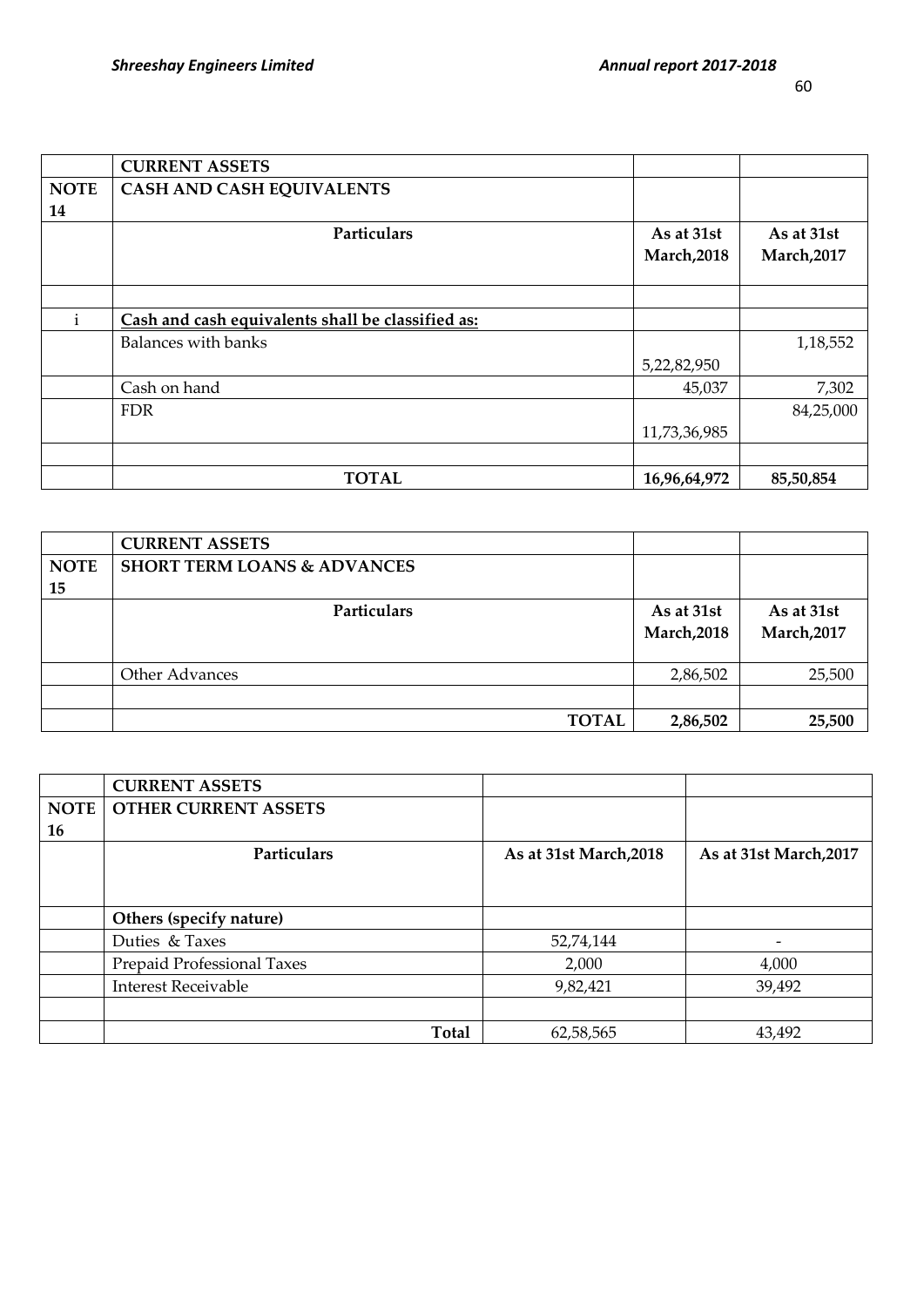|             | <b>SHREESHAY ENGINEERS LIMITED</b> |                    |                    |
|-------------|------------------------------------|--------------------|--------------------|
|             |                                    |                    |                    |
| <b>NOTE</b> | <b>REVENUE FROM OPERATIONS</b>     |                    |                    |
| 16          |                                    |                    |                    |
|             |                                    |                    |                    |
|             | Particulars                        | As at 31st         | As at 31st         |
|             |                                    | <b>March, 2018</b> | <b>March, 2017</b> |
|             |                                    | <b>Rupees</b>      | <b>Rupees</b>      |
|             |                                    |                    |                    |
|             | <b>Consultancy Fees</b>            | 12,00,000          | 9,00,000           |
|             |                                    |                    |                    |
|             | <b>TOTAL</b>                       | 12,00,000          | 9,00,000           |

| <b>NOTE</b> | <b>OTHER INCOME</b>          |                    |                    |
|-------------|------------------------------|--------------------|--------------------|
| 17          |                              |                    |                    |
|             |                              |                    |                    |
|             | Particulars                  | As at 31st         | As at 31st         |
|             |                              | <b>March, 2018</b> | <b>March, 2017</b> |
|             |                              | <b>Rupees</b>      | <b>Rupees</b>      |
| a)          | <b>Other Income</b>          |                    |                    |
|             |                              | 40,83,038          | 8,74,122           |
|             | <b>Rebate and Settlement</b> |                    |                    |
|             |                              | 6,95,217           | 4,43,283           |
|             | TOTAL                        | 47,78,255          | 13,17,405          |

| <b>NOTE 18</b> | <b>CONSTRUCTION EXPNESES</b>               |                    |                    |
|----------------|--------------------------------------------|--------------------|--------------------|
|                | Particulars                                | As at 31st         | As at 31st         |
|                |                                            | <b>March, 2018</b> | <b>March</b> ,2017 |
|                |                                            | <b>Rupees</b>      | <b>Rupees</b>      |
|                |                                            |                    |                    |
|                | Cost of Construction Materials consumed    |                    |                    |
|                |                                            | 1,39,59,100        |                    |
|                | Labour Expenses                            |                    |                    |
|                |                                            | 55,12,392          |                    |
|                | Other Direct Exp                           |                    |                    |
|                |                                            | 2,00,000           |                    |
|                |                                            | 1,96,71,492        |                    |
|                | Changes in Inventories of Work in Progress |                    |                    |
|                | Closing Stock:                             | 1,96,71,492        |                    |
|                | Less: Opening Stock                        |                    |                    |
|                |                                            | (1,96,71,492)      |                    |
|                | <b>TOTAL</b>                               |                    |                    |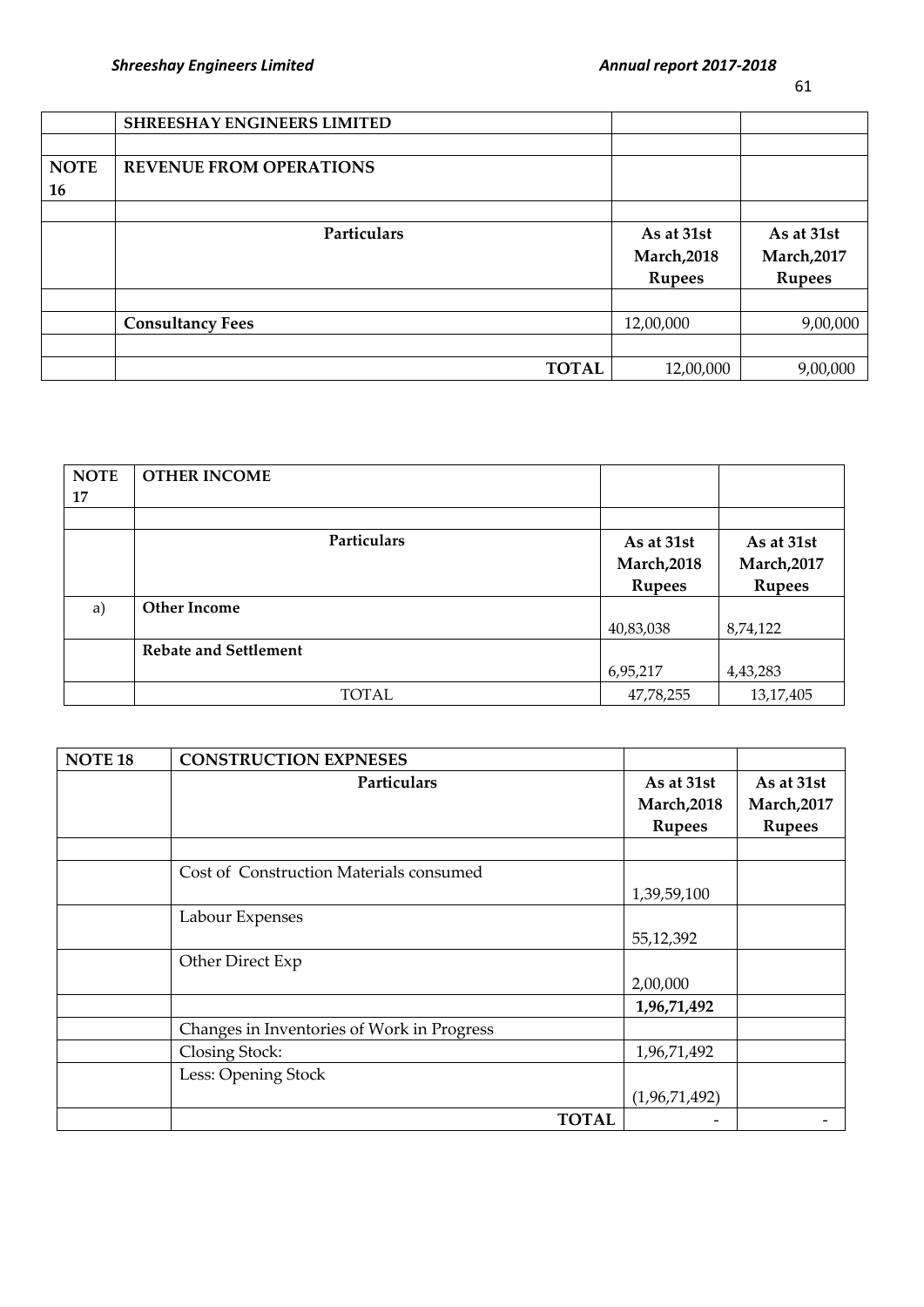| <b>NOTE</b> | <b>EMPLOYEE BENEFITS EXPENSES</b> |                    |                    |
|-------------|-----------------------------------|--------------------|--------------------|
| 19          |                                   |                    |                    |
|             | Particulars                       | As at 31st         | As at 31st         |
|             |                                   | <b>March, 2018</b> | <b>March, 2017</b> |
|             |                                   | <b>Rupees</b>      | <b>Rupees</b>      |
|             | Salaries, Wages, Bonus, etc.,     |                    |                    |
|             |                                   | 14, 11, 333        | 2,62,389           |
|             | <b>Staff Welfare Expenses</b>     |                    |                    |
|             |                                   | 336                | 275                |
|             | <b>TOTAL</b>                      |                    |                    |
|             |                                   | 14,11,669          | 2,62,664           |

## **SHREESHAY ENGINEERS LIMITED**

| <b>NOTE 20</b> | <b>OTHER EXPENSES</b>                       |                                                   |                                                   |
|----------------|---------------------------------------------|---------------------------------------------------|---------------------------------------------------|
|                | Particulars                                 | As at 31st<br><b>March, 2018</b><br><b>Rupees</b> | As at 31st<br><b>March, 2017</b><br><b>Rupees</b> |
|                | Rates and taxes, excluding, taxes on income | 13,800                                            | 5,750                                             |
|                | <b>Administrative Expenses</b>              |                                                   |                                                   |
|                | <b>Insurance Charges</b>                    | 682                                               |                                                   |
|                | Interest on GST payment                     | 1,192                                             |                                                   |
|                | <b>Office Expenses</b>                      | 6,520                                             |                                                   |
|                | Legal & Professional Charges                | 36,100                                            | 14,575                                            |
|                | Professional Fees (URD)                     | 1,71,500                                          |                                                   |
|                | Prinitng and Stationery                     | 12,448                                            |                                                   |
|                | Shop Establishment                          | 3,080                                             | $\overline{\phantom{a}}$                          |
|                | <b>Bank Charges</b>                         | 5,813                                             | 6                                                 |
|                | Domain Charges                              | 29,975                                            |                                                   |
|                | Round off                                   | 8                                                 |                                                   |
|                | Prelimnary Exp W/off                        | 11,05,152                                         |                                                   |
|                | <b>Selling &amp; Distribution Expenses</b>  |                                                   |                                                   |
|                | Telephone & Telex Charges                   | 6,681                                             | 2,935                                             |
|                | <b>Professional Fees</b>                    |                                                   |                                                   |
|                | <b>ROC</b> Fees                             |                                                   | 6,286                                             |
|                | Delivery & Transportation Cost              |                                                   |                                                   |
|                | Payments to the auditors as                 |                                                   |                                                   |
|                | Auditor                                     | 15,300                                            | 11,500                                            |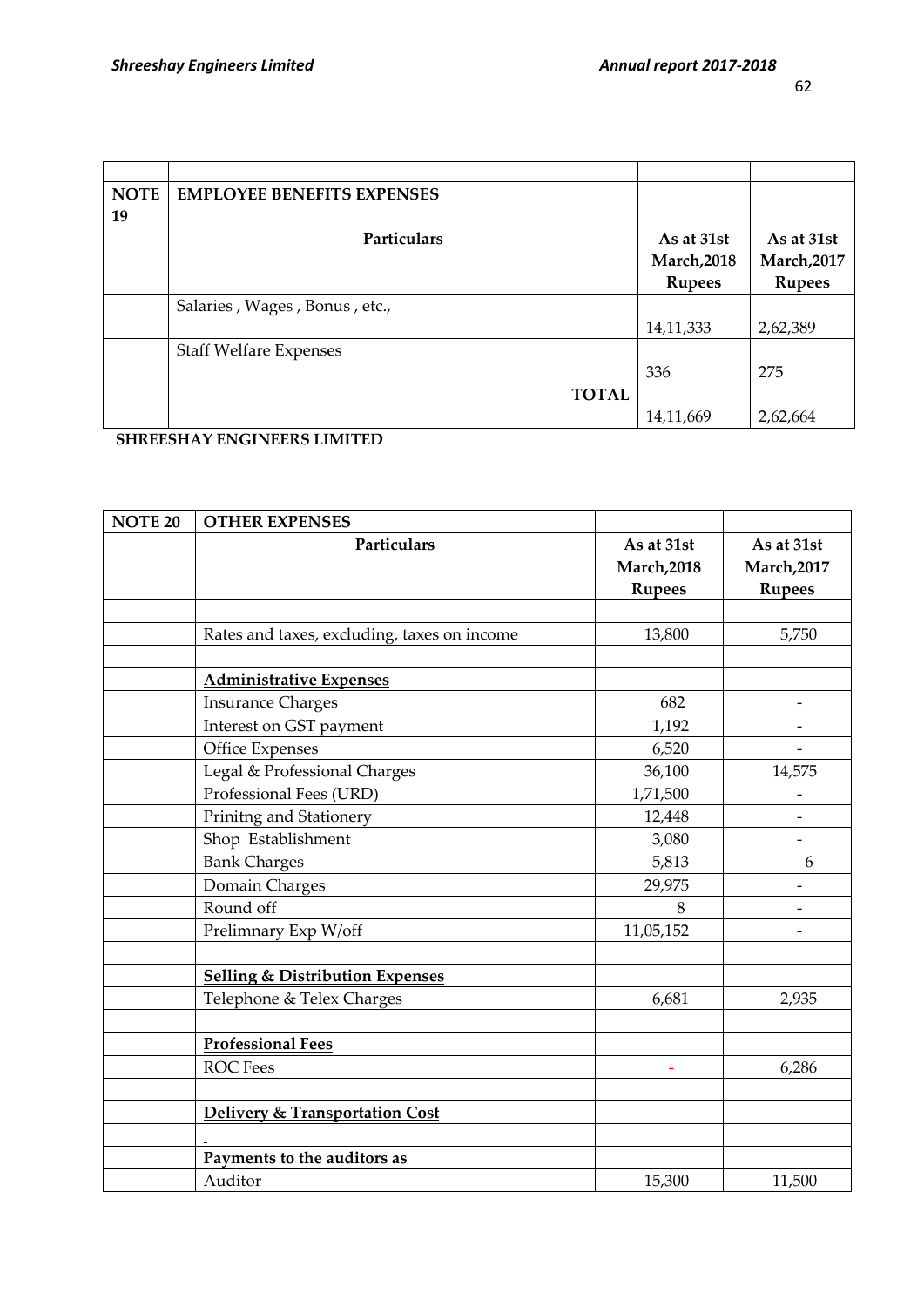| $T\Omega T + T$<br>IVIAL | 1,08,250<br>' 4<br>$+11$ | $\cap$ $\subset$<br>$\sim$ |
|--------------------------|--------------------------|----------------------------|

#### **Notes On Accounts**

As per Accounting Standard 18, the disclosures of transactions with the related parties as defined in the Accounting Standard are given below:

List of related parties where control exists and related parties with whom transactions have taken place and relationships:

#### **I) Key Management Personnel**

- Mr. Bhogin D Patel
- Mr. Kishor D Patel
- Mrs Nisha B Patel
- Mr Ashish Roongta
- Mr Jayantilal Gala
- Mr Harish Adhia
- Mr Nityanad Tirlokar

#### **II) Relatives to Key Management Personnel**

**Jethiben Patel Gopi Patel Manoj Patel Bhadresh Patel Hema Patel Mahesh Patel**

#### **III) Enterprise over which Key Managerial Personnel are able to exercise significant influence**

D K Patel & Co Patel Builders & Developers Ltd Rohan Papers Ltd DKP Family Trust Bhogin Patel (Huf) Kishore Patel (Huf) D K Patel (Huf) Manoj Patel (Huf) D K Patel & Sons D K Patel Enterprises Kailas Enterprises Sai Enterprise Sanghvi Bulders and Associates Siddhivinayak Enterprise Chetna Money Link Finance Private Limited DKP Designers and Creators Private Limited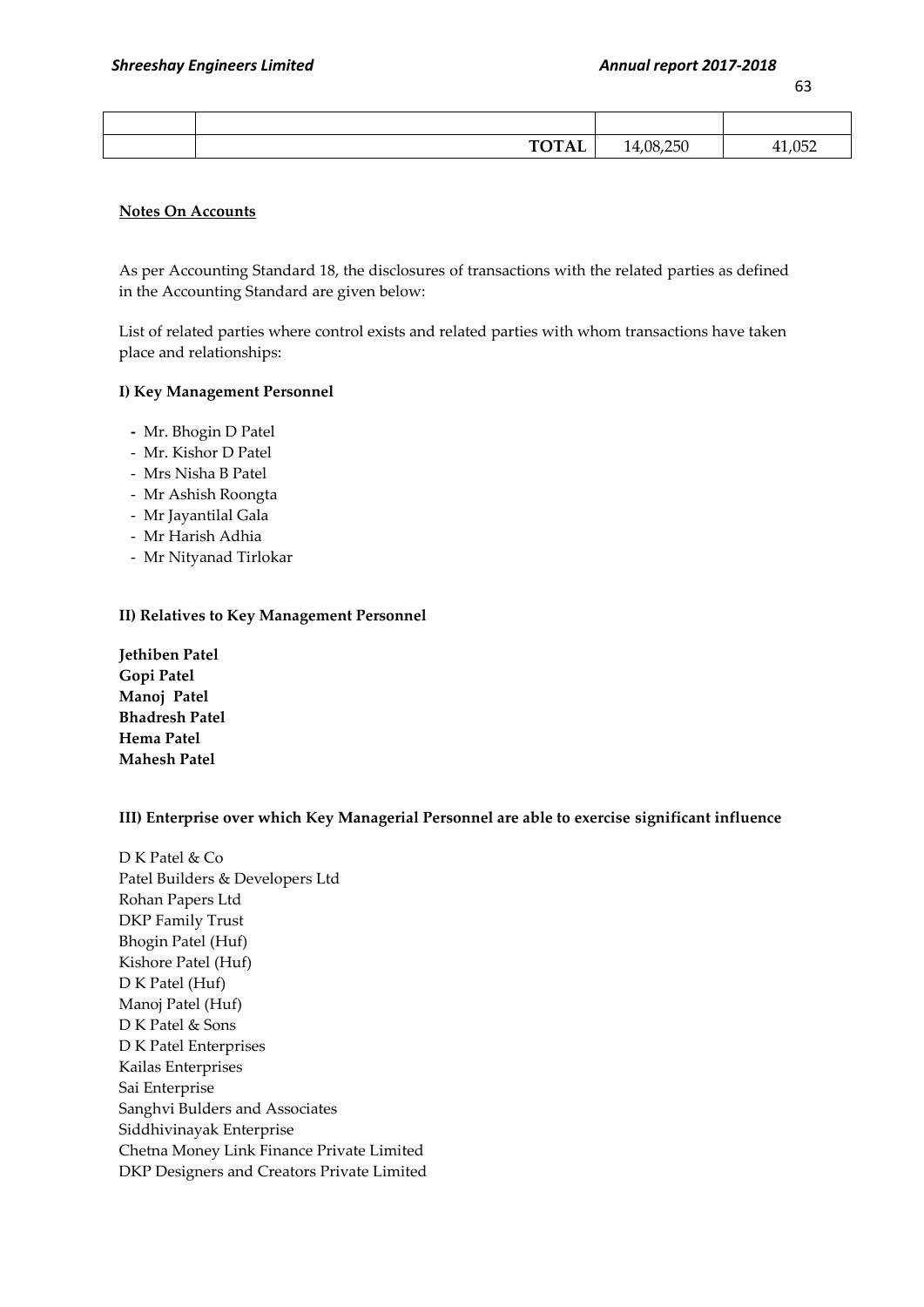Kailas Designers and Creators Private Limited Link Promotors Private Limited Patel Creators and Constructors Private Limited Rear Promotors Private Limited Shreeshay Designers and Creators Private Limited Shreeshay Engineers Private Limited

Transactions with related parties:

#### **Year ended March 31, 2018**

| Particulars       | Subsidiary | Key<br>Management<br>Personnel | Relatives to<br>Key<br>Management<br>Personnel | <b>Enterprise over</b><br>which Key<br>Managerial<br>Personnel are able<br>to exercise<br>significant<br>influence | <b>Total</b>               |
|-------------------|------------|--------------------------------|------------------------------------------------|--------------------------------------------------------------------------------------------------------------------|----------------------------|
| Interest          |            | $\theta$                       | $\Omega$                                       | 3,46,500                                                                                                           | 3,46,500                   |
| Purchase          |            |                                |                                                |                                                                                                                    | $\Omega$<br>0              |
| Remuneration      |            | 4,90,570                       |                                                |                                                                                                                    | 4,90,570<br>0              |
| <b>Sales</b>      |            |                                |                                                |                                                                                                                    | $\Omega$<br>0              |
| Professional Fees |            |                                |                                                | 12,00,000<br>(9,00,000.00)                                                                                         | 12,00,000<br>(9,00,000.00) |
| Rent              |            |                                |                                                | $\theta$                                                                                                           | 0<br>0                     |
| Loans/Adv. Given  |            |                                |                                                | $\overline{\phantom{0}}$                                                                                           | $\boldsymbol{0}$<br>0      |
| Loans/Adv. Taken  |            | 1,20,45,030                    |                                                |                                                                                                                    | 1,20,45,030                |
|                   |            | (2,00,000.00)                  |                                                |                                                                                                                    | (2,00,000.00)              |

- Figures in the bracket indicate Figures of previous year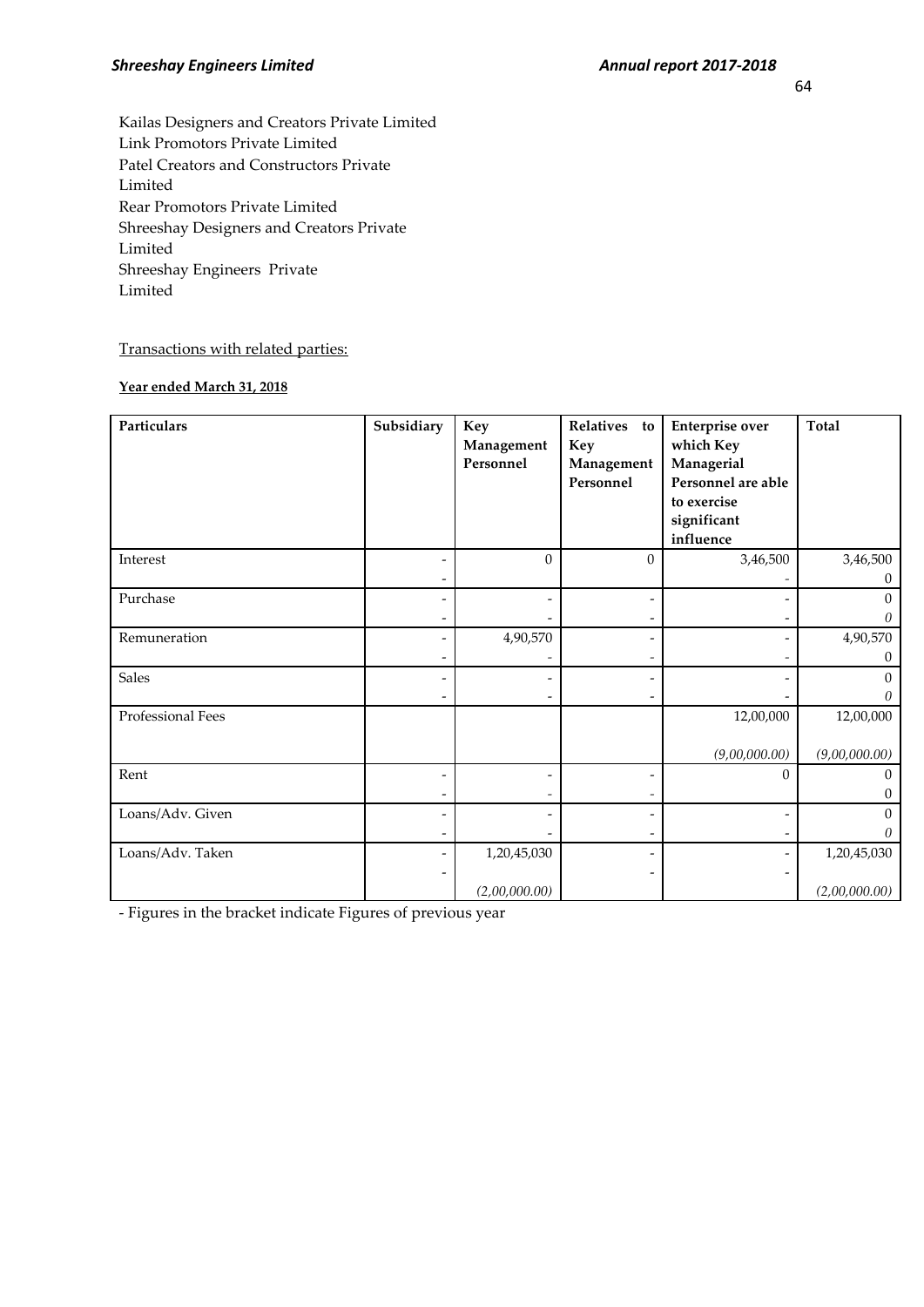| Balances with related parties:                             |                          |                         |                                       |                                                                                          |                  |
|------------------------------------------------------------|--------------------------|-------------------------|---------------------------------------|------------------------------------------------------------------------------------------|------------------|
|                                                            |                          |                         |                                       |                                                                                          |                  |
| As at March 31, 2018                                       |                          |                         |                                       |                                                                                          |                  |
| Particulars                                                | Subsidiary               | Key                     | Relatives to                          | <b>Enterprise</b> over                                                                   | <b>Total</b>     |
|                                                            |                          | Management<br>Personnel | <b>Key</b><br>Management<br>Personnel | which Key<br>Managerial<br>Personnel are able<br>to exercise<br>significant<br>influence |                  |
| <b>Outstanding Receivables</b>                             |                          |                         |                                       | $\overline{\phantom{m}}$                                                                 | $\boldsymbol{0}$ |
|                                                            |                          |                         |                                       |                                                                                          | $\theta$         |
| <b>Outstanding Payable</b>                                 | $\overline{\phantom{a}}$ | 28,55,389               | $\boldsymbol{0}$                      | $\boldsymbol{0}$                                                                         | 28,55,389        |
|                                                            |                          | (23, 359.96)            |                                       |                                                                                          | (23, 359.96)     |
| Investment                                                 |                          |                         | L.                                    |                                                                                          | 36,38,300        |
|                                                            |                          |                         |                                       | 36,38,300                                                                                |                  |
|                                                            |                          |                         |                                       | (36, 38, 300.00)                                                                         | (36, 38, 300.00) |
|                                                            |                          |                         |                                       |                                                                                          |                  |
| - Figures in the bracket indicate Figures of previous year |                          |                         |                                       |                                                                                          |                  |
| Disclosure of Material Transactions with Related Parties:  |                          |                         |                                       |                                                                                          |                  |
|                                                            |                          |                         |                                       |                                                                                          |                  |
| Particulars                                                |                          |                         |                                       | 2017-18                                                                                  | 2016-17          |
| <b>Remuneration to Key Management Personnel</b>            |                          |                         |                                       |                                                                                          |                  |
| Nityanad Tirlokar                                          |                          |                         |                                       |                                                                                          |                  |
|                                                            |                          |                         |                                       | 1,84,570.00                                                                              |                  |
| Kishore Patel                                              |                          |                         |                                       |                                                                                          |                  |
|                                                            |                          |                         |                                       | 3,06,000.00                                                                              |                  |
|                                                            |                          |                         |                                       |                                                                                          |                  |
|                                                            |                          |                         |                                       |                                                                                          |                  |
|                                                            |                          |                         |                                       |                                                                                          |                  |
|                                                            |                          |                         |                                       |                                                                                          |                  |
|                                                            |                          |                         |                                       |                                                                                          |                  |
|                                                            |                          |                         |                                       |                                                                                          |                  |
|                                                            |                          |                         |                                       |                                                                                          |                  |

65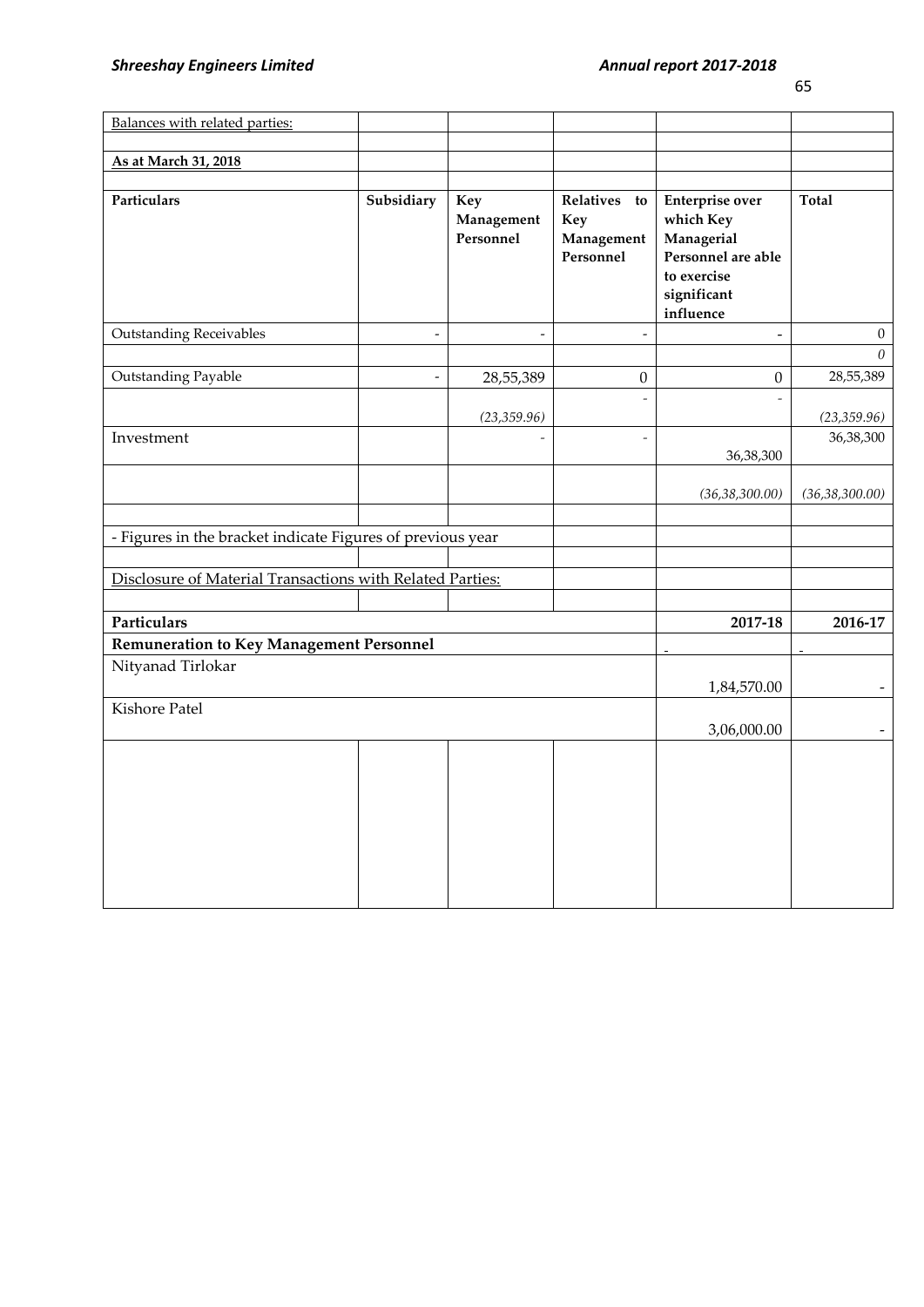## **Form No. MGT-11**

#### **Proxy Form**

*[Pursuant to section 105(6) of the Companies Act, 2013 and rule 19(3) of the Companies (Management and Administration) Rules, 2014]*

| CIN:                 | U67190MH1995PLC087145                                         |
|----------------------|---------------------------------------------------------------|
| Name of the Company: | Shreeshay Engineers Limited                                   |
| Registered Office:   | 501, Kailas Plaza, V.B. Lane Ghatkopar East, Mumbai - 400077. |

| Name of the Member(s): |                         |       |  |  |
|------------------------|-------------------------|-------|--|--|
| Registered Address:    |                         |       |  |  |
| E-mail Id:             | Folio No /Client<br>ID: | DPID: |  |  |

I/We, being the member(s) of \_\_\_\_\_\_\_\_\_\_\_\_\_\_\_\_\_\_\_\_\_ shares of the above named Company hereby appoint:

| Name:                     | E-mail Id: |
|---------------------------|------------|
| Address:                  |            |
| Signature, or failing him |            |

| Name:                     | E-mail Id: |
|---------------------------|------------|
| Address:                  |            |
| Signature, or failing him |            |

| Name:                     | E-mail Id: |
|---------------------------|------------|
| Address:                  |            |
| Signature, or failing him |            |

as my/ our proxy to attend and vote (on a poll) for me/us and on my/our behalf at the 23<sup>rd</sup> Annual General Meeting of the Company, to be held on the 29th September 2018, at 02:00.p.m. at the IMC Chamber of Commerce and Industry, IMC Building, 3rd Floor, Walchand Centre for Business Training, IMC Marg, Churchgate, Mumbai 20 and/or at any adjournment thereof in respect of such resolutions as are indicated below: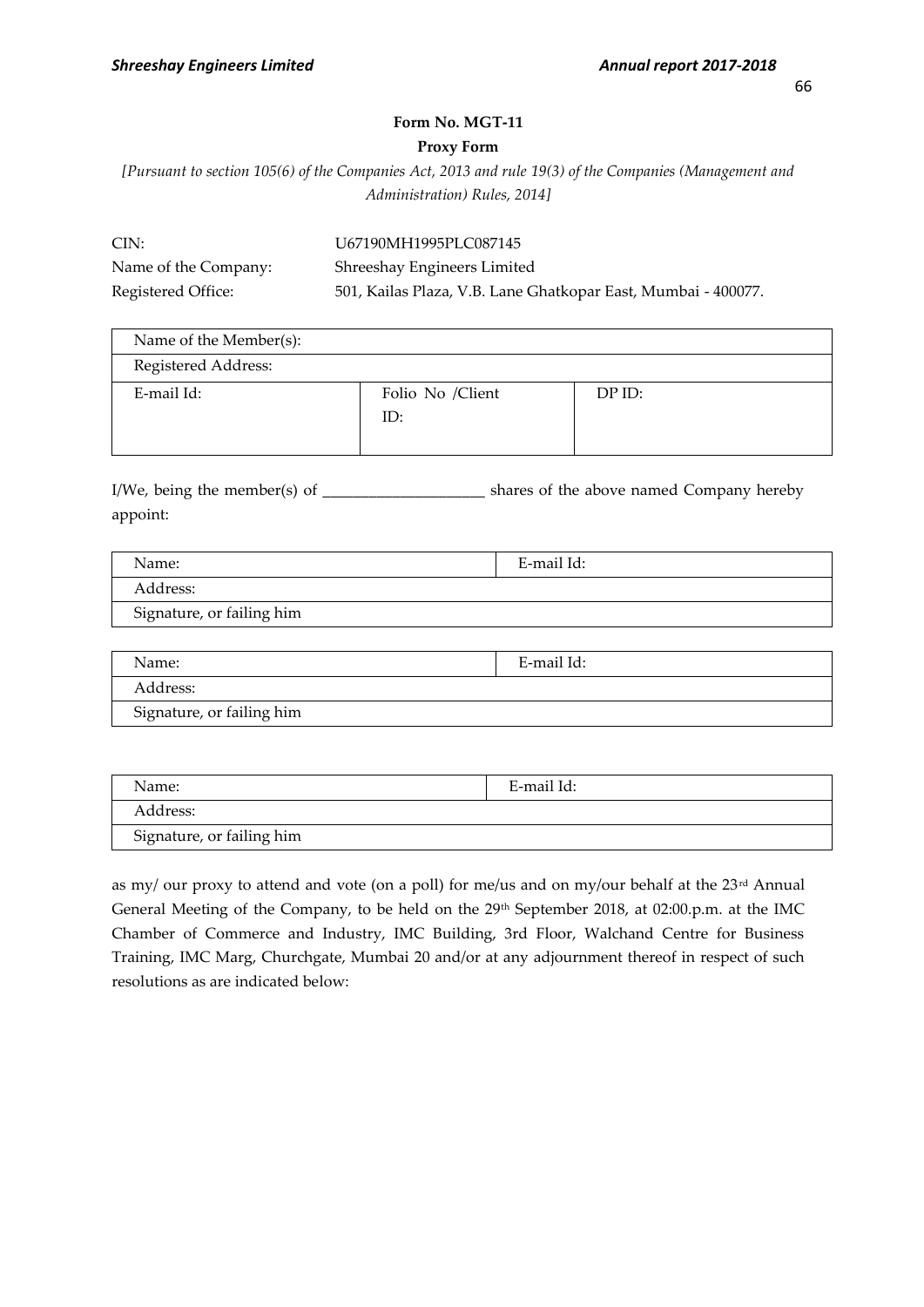| Sl. | Resolution(S)                                                              | Vote |         |
|-----|----------------------------------------------------------------------------|------|---------|
| No. |                                                                            | For  | Against |
|     | <b>Ordinary Business</b>                                                   |      |         |
|     | To receive, consider and adopt the Audited Balance Sheet as at 31st        |      |         |
|     | March, 2018 and the Profit and Loss Account for the year ended on that     |      |         |
|     | date together with the Report of the Directors and Auditors thereon.       |      |         |
|     | To appoint Director in place of Mrs. Nisha Patel (DIN: 00990278), who      |      |         |
|     | retires by rotation and being eligible, offers herself for re-appointment. |      |         |
|     | To confirm the appointment of Auditors of Company and fix their            |      |         |
|     | remuneration                                                               |      |         |
|     | <b>Special Business</b>                                                    |      |         |
|     | Appointment of Mr. Jayantilal Gala (DIN 08016531) as an Independent        |      |         |
|     | Director                                                                   |      |         |
|     | Appointment of Mr. Harish Adhia (DIN 08025191) as an Independent           |      |         |
|     | Director                                                                   |      |         |

Signed this \_\_\_\_\_\_\_\_ day of\_\_\_\_\_\_\_\_\_\_\_\_\_\_\_, 2018.

Affix Revenue Stamp

 $\frac{1}{\sqrt{1-\frac{1}{2}}}$ 

Signature of shareholder Signature of Proxy holder

**Notes:**

1. This Form of proxy in order to be effective should be duly completed and deposited at the Registered Office of the Company, not less than 48 hours before the commencement of the Meeting

2. A Proxy need not be a member of the Company

Please put an 'X' in the Box in the appropriate column against the respective resolutions. If you leave the "For' or 'Against' column blank against any or all the resolutions, your proxy will be entitled to vote in the manner as he/she thinks appropriate.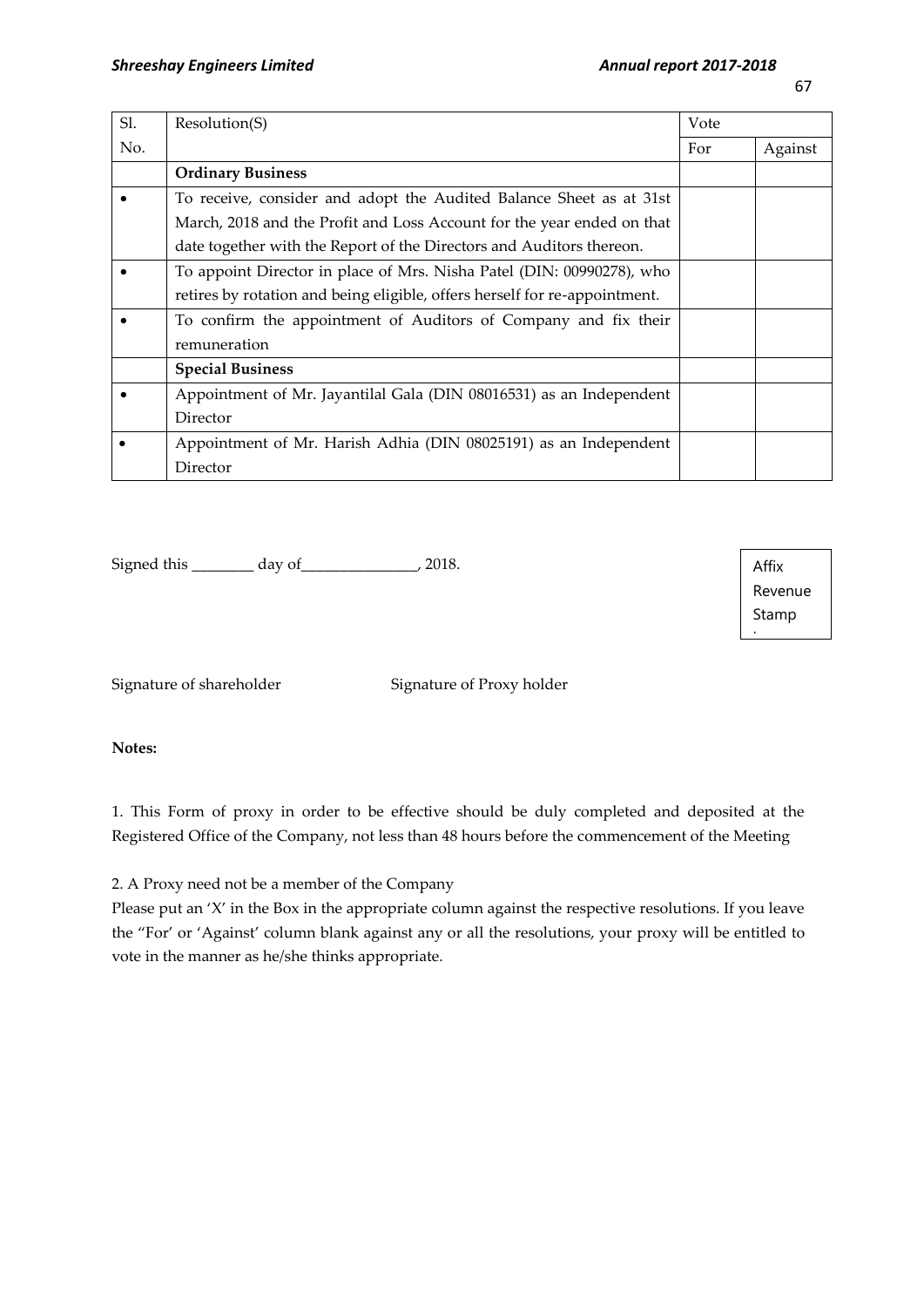#### **ATTENDANCE SLIP**

## *(To be presented at the entrance)* **Annual General Meeting on 29th September, 2018 at 02:00 p.m.**

I hereby record my presence at the Annual General Meeting of the Company held on 29<sup>th</sup> September, 2018 at the IMC Chamber of Commerce and Industry, IMC Building, 3rd Floor, Walchand Centre for Business Training, IMC Marg, Churchgate, Mumbai 20.

Folio No.: ……………………… DPID No.: ……………………………… Client Id: …………….

Name of the member: ……………………………………… Signature: ……………………….

1. Name of the Proxy Holder / Authorized Representative can attend the meeting.

2. Member/Proxy Holder/Authorized Representative should bring his/her copy of Notice of the AGM for reference at the meeting.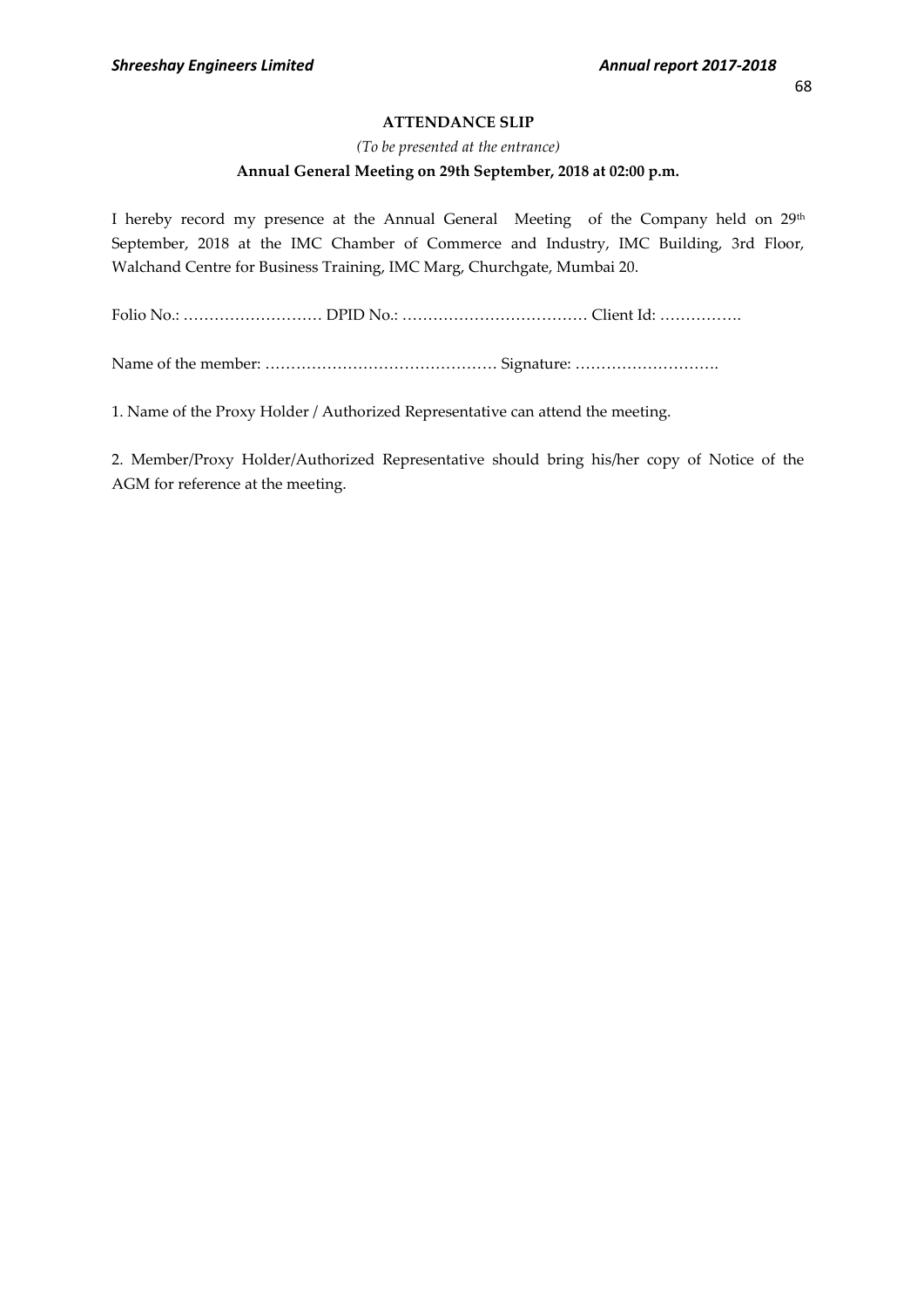#### 69

#### **Route Map**

Directions to reach the venue - IMC Chamber of Commerce and Industry, IMC Building, 3rd Floor, Walchand Centre for Business Training, IMC Marg, Churchgate, Mumbai 20 from Churchgate Station.